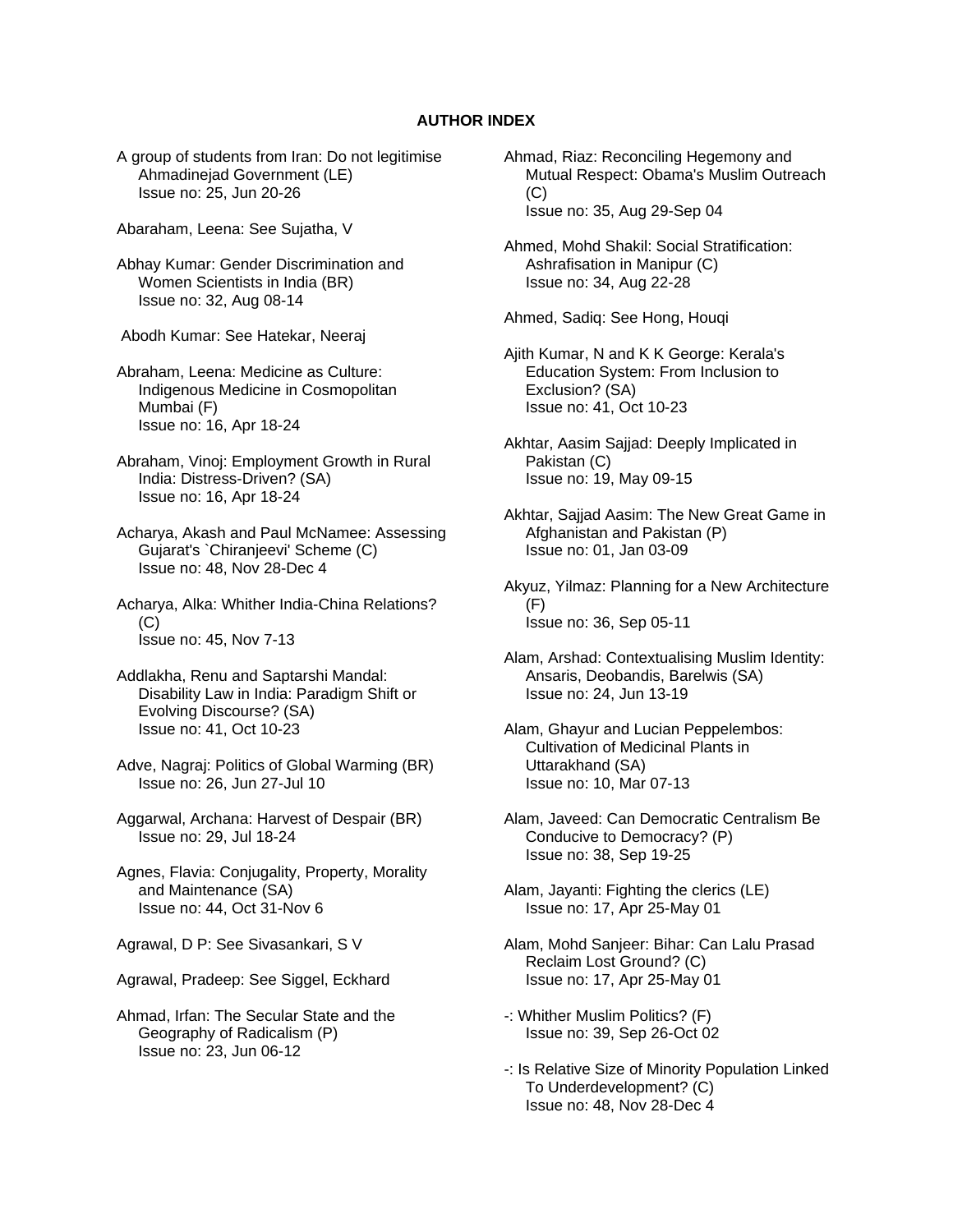Ali, Qurban: Iqbal A Ansari (LE) Issue no: 50, Dec 12-18

Altrach, Philip G: The Giants Awake: Higher Education Systems in China and India (SA) Issue no: 23, Jun 06-12

- Alwis, Malathi de; Satish Deshpande; Pradeep Jeganathan; Aditya Nigam and S Akbar Zaidi: The Postnational Condition (F) Issue no: 10, Mar 07-13
- Alwis, Malathi de: Postnational Location as Political Practice (F) Issue no: 10, Mar 07-13
- AM: The State of the CPI(M) in West Bengal (C) Issue no: 30, Jul 25-31
- Amanullah, Arshand: Locating Nayi Duniya in the Urdu Press (D) Issue no: 37, Sep 12-18
- Amarnath, H K: See Chakraborthy, Pinaki
- Anandhi, S: Writing the History of the Invisible (BR) Issue no: 06, Feb 07-13
- Ananth, V Krishna: Police Violence in the Madras High Court (C) Issue no: 09, Feb 28-Mar 06
- -: In Truth (LE) Issue no: 14, Apr 04-10
- Anidjar, Gil: Gaza: Banality of Morals (C) Issue no: 06, Feb 07-13
- Ansari, Iqbal: Muslims in the Lok Sabha (LE) Issue no: 21, May 23-29
- Ansari, Khaild Anis: Rethinking the Pasmanda Movement (C) Issue no: 13, Mar 28-Apr 03
- Anuradha, S E: See Pavan Kumar, M
- Apoorvanand: Prabhash Joshi: The Ceaseless Wanderer (C) Issue no: 49, Dec 5-11
- Aravind, N A: See Devy, M Soubadra

Arokiasamy, P: Fertility Decline in India: Contributions by Uneducated Women Using Contraception (SA) Issue no: 30, Jul 25-31

- Arun Kumar: Tackling the Current Global Economic and Financial Crisis: Beyond Demand Management (F) Issue no: 13, Mar 28-Apr 03
- Ashutosh Kumar: Rethinking State Politics in India: Regions within Regions (C) Issue no: 19, May 09-15
- Ashutosh Kumar and Jagroop Singh Sekhon: Punjab: Resurgence of the Congress (F) Issue no: 39, Sep 26-Oct 02
- Avinash Kumar: Illegitimacy of the State in Bihar (C) Issue no: 44, Oct 31-Nov 6
- -: A Class Analysis of the `Bihari Menace' (F) Issue no: 28, Jul 11-17
- Azad: Maoists on Talks (LE) Issue no: 45, Nov 7-13
- Azeez, P A: See Nikhil Raj, P P
- B Venkatesh Kumar: Whither State Industries? (LE) Issue no: 16, Apr 18-24
- Baas, Michiel: Curry Bashing: Racism, Violence and Alien Space Invaders (P) Issue no: 34, Aug 22-28
- Babu, D Shyam and Chandra Bhan Prasad: Six Dalit Paradoxes (C) Issue no: 23, Jun 06-12
- Babu, Suresh: Remembering KKS (LE) Issue no: 50, Dec 12-18
- Badami, Krishna G: Whither Pedestrians? (LE) Issue no: 37, Sep 12-18
- Badami, Madhav G: Urban Transport Policy as if People and the Environment Mattered: Pedestrian Accessibility the First Step (SA) Issue no: 33, Aug 15-21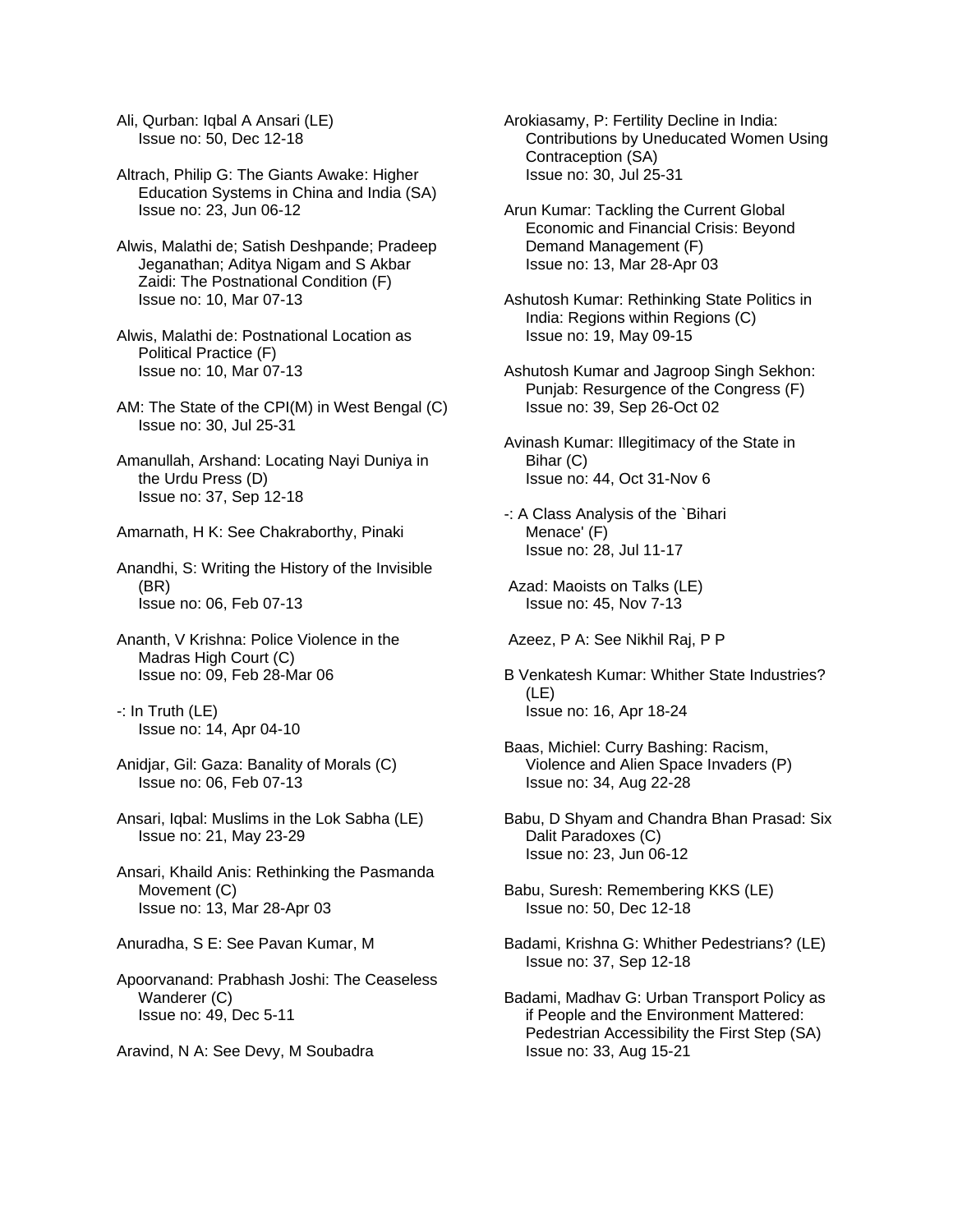Baindur, Vinay: See Ranganathan, Malini

Balagopal, K: Ideology and Adjudication: The Supreme Court and OBC Reservations (C) Issue no: 43, Oct 24-30

Balakrishnan, Uday: An Insider's View on Challenges in Higher Education (BR) Issue no: 47, Nov 21-27

Bandara, Jayatilleke S: Playing with Numbers: Critical Evaluation of Quantitative Assessments of South Asian Regional Integration (SA) Issue no: 48, Nov 28-Dec 4

Bandopadhyay, Ritajyoti: Hawkers' Movement in Kolkata, 1975-2007 (F) Issue no: 17, Apr 25-May 01

Bandyopadhyay, D: Lost Opportunity in Bihar  $(C)$ Issue no: 47, Nov 21-27

Bandyopadhyay, Jayanta: Water System Management (BR) Issue no: 31, Aug 01-07

Bandyopadhyay, Jayanta and Nilanjan Ghosh: Holistic Engineering and Hydro-Diplomacy in the Ganges-Brahmaputra-Meghna Basin (SA) Issue no: 45, Nov 7-13

Bandyopadhyay, Jayanta et al: A Nobel for the Commons: A Tribute to Elinor Ostrom (C) Issue no: 45, Nov 7-13

Banerjee, Arindam: Peasant Classes under Neoliberalism: A Class Analysis of Two States (SA) Issue no: 15, Apr 11-17

Banerjee, Arpita and Raju Saraswati: Gendered Mobility: Women Migrants and Work in Urban India (SA) Issue no: 28, Jul 11-17

Banerjee, Prathama: Escaping the Artifice of the Nation (BR) Issue no: 44, Oct 31-Nov 6

Banerjee, Sumanta: A Re-examination of Gandhi (BR) Issue no: 05, Jan 31-Feb 06

Banerjee, Sumanta: Revisiting the `Underground' (C) Issue no: 07, Feb 14-20

Banerjee, Sumanta: Amita Malik (1921-2009): Irreverent Dissenter (C) Issue no: 10, Mar 07-13

- -: The Maoists, Elections, Boycotts and Violence (C) Issue no: 18, May 02-08
- -: Beyond the Debacle (C) Issue no: 26, Jun 27-Jul 10
- -: Deja vu at the Celebration of Massacres (C) Issue no: 35, Aug 29-Sep 04
- -: Gender Aspect of Ramnabami-Natak (BR) Issue no: 41, Oct 10-23
- -: Two Parallel Narratives (C) Issue no: 44, Oct 31-Nov 6
- -: Critiquing the Programme of Action of the Maoists (D) Issue no: 46, Nov 14-20
- Banerjee-Guha, Swapna: Neoliberalising the `Urban': New Geographies of Power and Injustice in Indian Cities (SA) Issue no: 22, May 30-Jun 05
- Bara, Joseph: Alien Construct and Tribal Contestation in Colonial Chhotanagpur: The Medium of Christianity (SA) Issue no: 52, Dec 26-Jan 01
- Bardhan, Pranab; Sandip Mitra; Dilip Mookherjee and Abhirup Sarkar: Local Democracy and Clientelism: Implications for Political Stability in Rural West Bengal (F) Issue no: 09, Feb 28-Mar 06
- -: Notes on the Political Economy of India's Tortuous Transition (P) Issue no: 49, Dec 5-11
- Barlow, Tani: Speaking American: Obama and the National Sublime (C) Issue no: 16, Apr 18-24
- Baruah, Apurba K; Manorama Sharma; Tilottama Misra Sharma; Udayon Misra and Shaila Desouza: Sexual Orientation (LE) Issue no: 30, Jul 25-31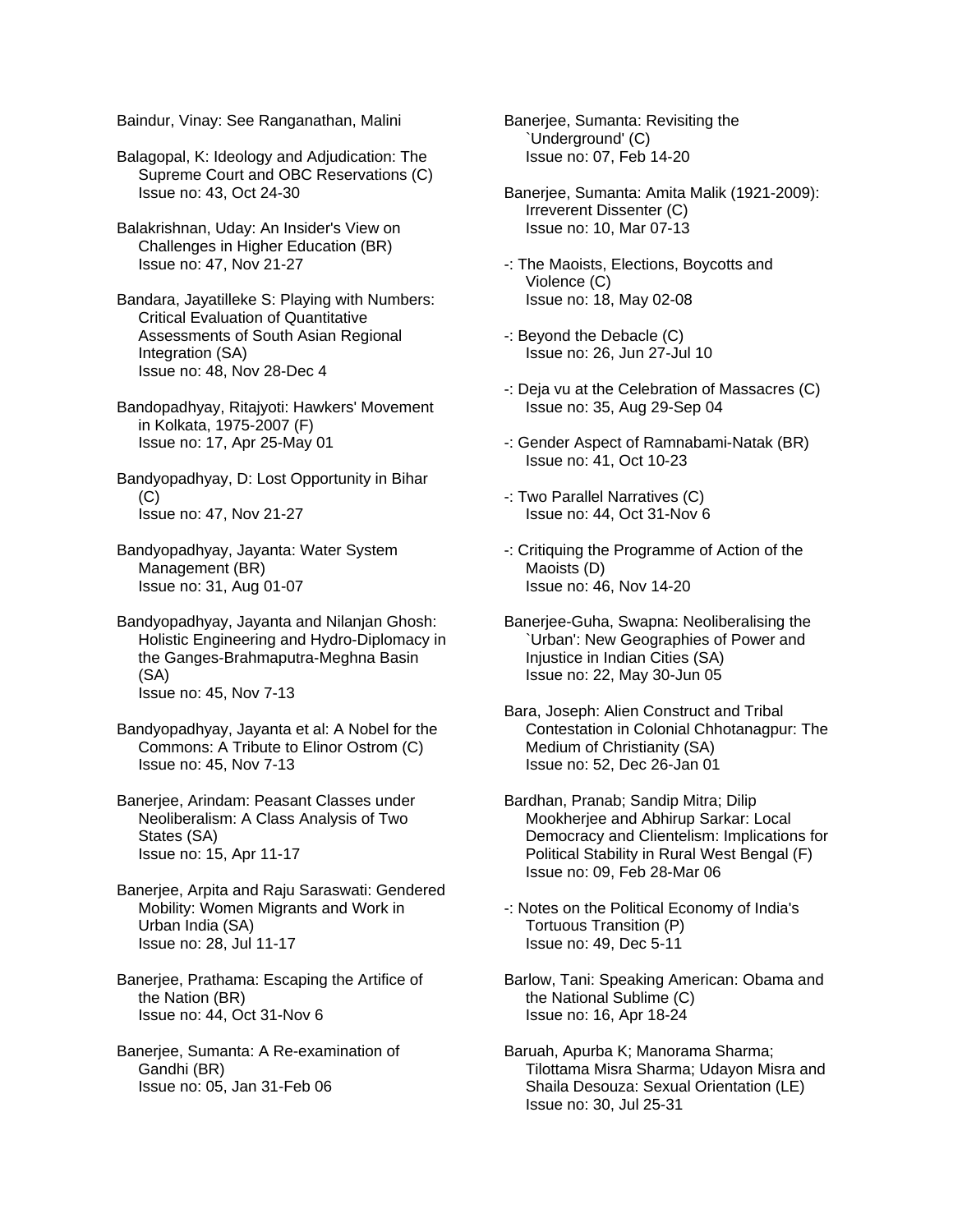Bassi, Nitin: See Sivamohan, M V

- Basu, Deepankar: The Left and the 15th Lok Sabha Elections (C) Issue no: 22, May 30-Jun 05
- Basu, Deepankar and Debarshi Das: Political Economy of Contemporary India: Some Comments (D) Issue no: 22, May 30-Jun 05
- Basu, Kaushik: China and India: Idiosyncratic Paths to High Growth (SA) Issue no: 38, Sep 19-25
- Basu, Moushumi: Preventive Detention (LE) Issue no: 15, Apr 11-17
- -: Tyranny in Kashmir (LE) Issue no: 24, Jun 13-19
- -: Who Pays the Price for Uranium Mining? (C) Issue no: 49, Dec 5-11
- Basu, Moushumi and Gautam Navlakha: Gruesome Killing (LE) Issue no: 41, Oct 10-23
- -: Unacceptable under the Geneva Convention (LE) Issue no: 49, Dec 5-11
- Basu, Moushumi: See Hashmi, Shabnam
- Basu, Moushumi: See Navlakha, Gautam
- Basu, Suprio: See Chatterjee, Jyotiprasad
- Bath, Nani: Arunachal: Emergence of Issue- Based Politics? (F) Issue no: 39, Sep 26-Oct 02
- Batra, Amita: See Bhattacharya, B B
- Baxi, Pratiksha: Violence of Political Rhetoric on Rape (C) Issue no: 32, Aug 08-14
- Beazley, Kim: See Mawdsley, Emma
- Bedi, Arjun S: See Srinivasan, Sharada
- Beg, Mirza Asmer and Suhir Kumar: Uttar Pradesh: Signs of a Congress Revival? (F) Issue no: 39, Sep 26-Oct 02
- Behera, Hari Charan: Constraints in Land Record Computerisation (C) Issue no: 25, Jun 20-26
- Bennathan, Esra: Wrestling with the Beast: Thirty Years of Development Economics (D) Issue no: 49, Dec 5-11
- Bernard, Lucas: See Semmler, Willi
- Bery, Suman: India in the G-20: What Should Matter Most? (F) Issue no: 15, Apr 11-17
- Bhaduri, Amit and Medha Patkar: Industrialisation for the People, by the People, of the People (C) Issue no: 01, Jan 03-09
- Bhaduri, Amit: A Failed World View (P) Issue no: 05, Jan 31-Feb 06
- -: Fact-Finding on Lalgarh (LE) Issue no: 16, Apr 18-24
- -: Understanding the Financial Crisis (F) Issue no: 13, Mar 28-Apr 03
- Bhalla, G S and Gurmail Singh: Economic Liberalisation and Indian Agriculture: A Statewise Analysis (SA) Issue no: 52, Dec 26-Jan 01
- Bhandari, Laveesh: Socio-economic Performance of Constituencies: A Response (D) Issue no: 40, Oct 03-09
- Bhatia, Bela: An Uncompromising Fight for Human Rights and Values (F) Issue no: 44, Oct 31-Nov 6
- Bhatia, Mohita: Women's Mobilisation in the Jammu Agitation: Religion, Caste, Community and Gender (SA) Issue no: 26, Jun 27-Jul 10
- Bhatla, Nandita: See Swaminathan, Hema
- Bhatt, V V: The Sachin I Knew (F) Issue no: 02, Jan 10-16
- Bhattacharjea, Aditya: The Effects of Employment Protection Legislation on Indian Manufacturing (F) Issue no: 22, May 30-Jun 05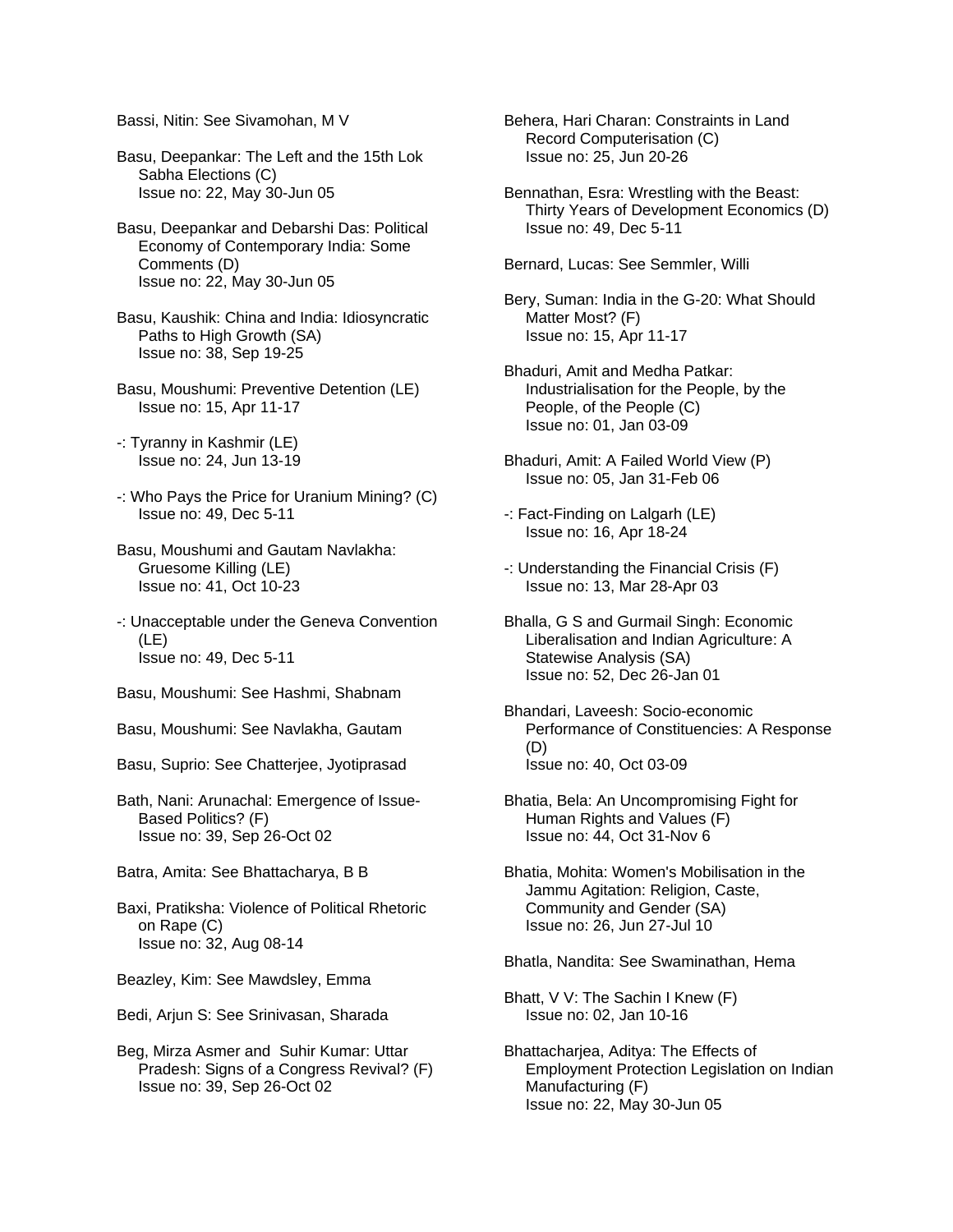Bhattacharjea, Suman: See Ramachandran, Vimala

- Bhattacharjee, Nabanipa: Unburdening Partition: The `Arrival' of Sylhet (D) Issue no: 04, Jan 24-30
- Bhattacharya, B B and Amita Batra: Fuel Pricing Policy Reform in India: Implications and Way Forward (Sa) Issue no: 29, Jul 18-24
- Bhattacharya, Debraj: The Left Front in West Bengal (LE) Issue no: 30, Jul 25-31
- -: Left on the Left (LE) Issue no: 32, Aug 08-14
- -: Poor Monitoring System (LE) Issue no: 34, Aug 22-28
- Bhattacharya, Govind: Intra-State Disparity in Government Expenditure: An Analysis (F) Issue no: 26, Jun 27-Jul 10
- Bhattacharya, Jyotirmay: Fiscal Deficits and the Interest Rate (C) Issue no: 22, May 30-Jun 05
- Bhattacharya, Malini: The Lalgarh Story (C) Issue no: 33, Aug 15-21
- Bhattacharya, Mita and Michael Olive: Adjustment of Pricing: Evidence from Indian Manufacturing (SA) Issue no: 21, May 23-29
- Bhattacharya, Shrayana: See Sudarshan, Ratna M
- Bhattacharya, Sutanu: The Myth of Reform-Led Development (BR) Issue no: 34, Aug 22-28
- Bhattacharyya, Dwaipayan: Of Control and Factions: The Changing `Party-Society' in Rural West Bengal (F) Issue no: 09, Feb 28-Mar 06
- Bhattacharyya, Rajesh: See Sanyal, Kalyan
- Bhowmik, Sharit: Politics of Tea in the Dooars  $(C)$ Issue no: 09, Feb 28-Mar 06
- Bhushan, Prashant: Misplaced Priorities and Class Bias of the Judiciary (P) Issue no: 14, Apr 04-10
- -: Judicial Accountability: Asset Disclosures and Beyond (C) Issue no: 37, Sep 12-18
- -: The Dinakaran Imbroglio: Appointments and Complaints against Judges (C) Issue no: 41, Oct 10-23
- Biggeri, Mario; Mehrotra and Ratna M Sudarshan: Child Labour in Industrial Outworker Households in India (SA) Issue no: 12, Mar 21-27
- Bilal, Maaz bin: Islam and the West (LE) Issue no: 38, Sep 19-25
- Bilgrami, Akeel: Value, Enchantment, and the Mentality of Democracy: Some Distant Perspectives from Gandhi (SA) Issue no: 51, Dec 19-25
- Birdsall, Nancy: See Subramanian, Arvind
- Birmal, Nitin: See Deshpande, Rajeshwari
- Birmal, Nitin: See Palshikar, Suhas
- Bishnu, Saibal: What Lalgarh Signifies for the CPI(M) (C) Issue no: 25, Jun 20-26
- Black, William K: Those Who Forget the Regulatory Successes of the Past Are Condemned to Failure (F) Issue no: 13, Mar 28-Apr 03
- Bond, Patrick and Khadija Sharife: Shell Oil: Guilty in World Court of Public Opinion (C) Issue no: 29, Jul 18-24
- Bora, Banasmita: On the Electoral Process (F) Issue no: 39, Sep 26-Oct 02
- Bora, Manika and Budhaditya Das: The Movement in Lalgarh (C) Issue no: 26, Jun 27-Jul 10
- Bose, Ashish: Census and the Aam Admi (C) Issue no: 20, May 16-22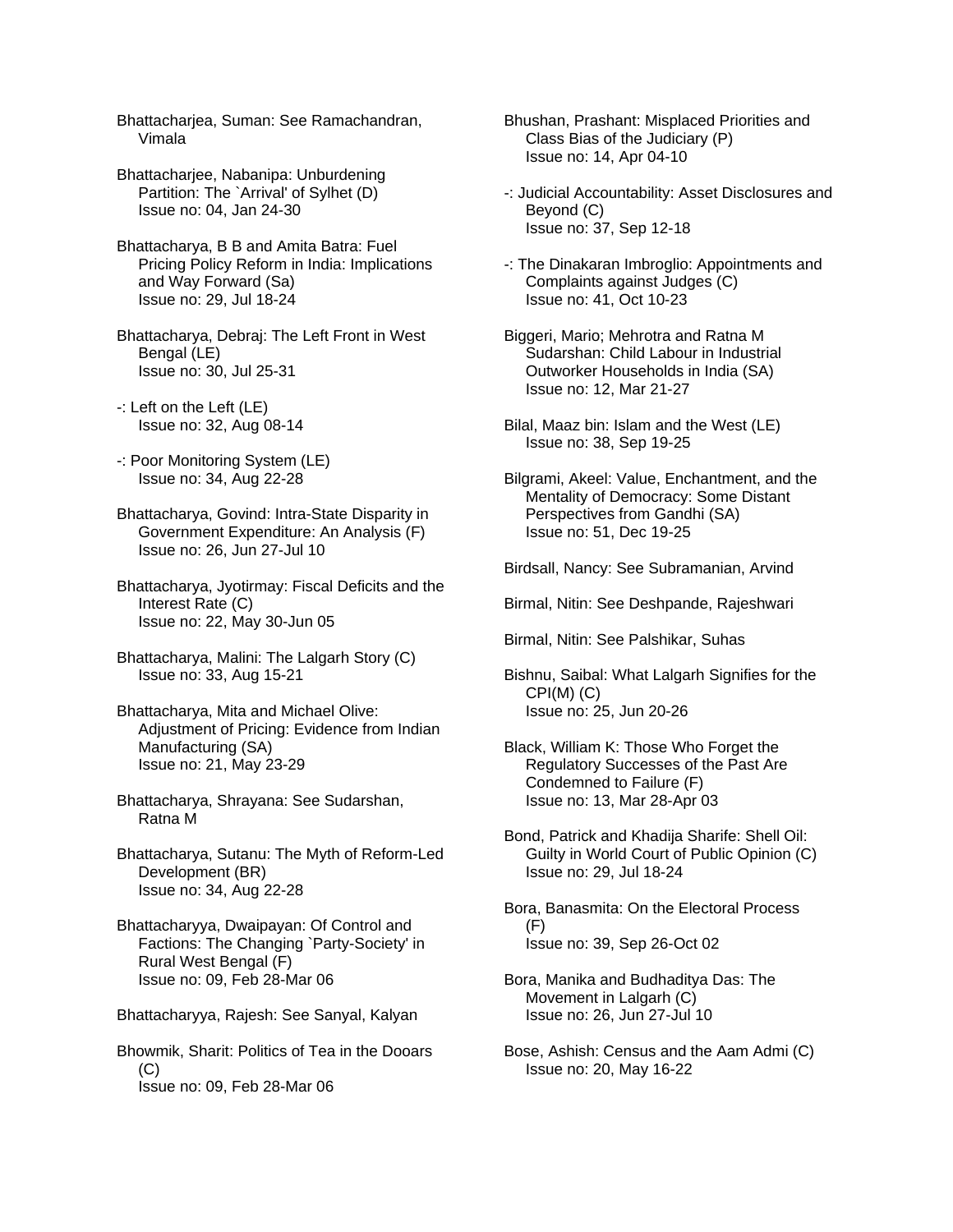Bose, Ashish: Violation of Workers' Rights (LE) Issue no: 26, Jun 27-Jul 10

- Bose, Prasenjit: Verdict 2009: An Appraisal of Critiques of the Left (P) Issue no: 40, Oct 03-09
- Bose, Rupleena: Amar Chitra Katha and Its Cultural Ideology (BR) Issue no: 21, May 23-29
- -: Writing `Realism' in Bombay Cinema: Tracing the Figure of the `Urdu Writer' through Khoya Khoya Chand (SA) Issue no: 47, Nov 21-27
- Botz, Dan La: The World Crisis, Capital and Labour: The 1930s and Today (F) Issue no: 13, Mar 28-Apr 03
- Brammer, Hugh: Climate Refugees: A Rejoinder (D) Issue no: 29, Jul 18-24
- Bubb, Alexander: Blustering Sahibs and Section 377 (RA) Issue no: 35, Aug 29-Sep 04
- Buch, Nirmala: Reservation for Women in Panchayats: A Sop in Disguise? (C) Issue no: 40, Oct 03-09
- Byravan, Sujatha and Sudhir Chella Rajan: Warming Up to Immigrants: An Option for the US in Climate Policy (C) Issue no: 45, Nov 7-13
- Chakma, Paritosh: Mizoram: Minority Report  $(C)$ Issue no: 23, Jun 06-12
- Chakrabarti, Milindo and Samar K Datta: Evolving an Effective Management Information System to Monitor Co- Management of Forests (SA) Issue no: 18, May 02-08
- Chakrabarti, Saumya and Anirban Kundu: Rural Non-Farm Economy: A Note on the Impact of Crop-Diversification and Land-Conversion in India (SA) Issue no: 12, Mar 21-27

Chakrabarty, Arijit: See Pandav, Chandrakant S

- Chakrabarty, Dipesh: Bourgeois Categories Made Global: Utopian and Actual Lives of Historical Documents in India (SA) Issue no: 25, Jun 20-26
- -: A Europe in the World? Twenty Years After 1989 (C) Issue no: 45, Nov 7-13
- Chakraborthy, Pinaki; Anit N Mukherjee and H K Amarnath: Macro Policy Reform and Sub- National Finance: Why Is the Fiscal Space of the States Shrinking? (SA) Issue no: 14, Apr 04-10
- Chakraborty, Achin: Some Normatively Relevant Aspects of Inter-State and Intra- State Disparities (F) Issue no: 26, Jun 27-Jul 10
- Chakraborty, Debasish: Maoists in West Bengal: Terror and Political Degeneration (C) Issue no: 46, Nov 14-20
- Chakraborty, Pinaki: Intra-Regional Inequality and the Role of Public Policy: Lessons Learnt from Kerala (F) Issue no: 26, Jun 27-Jul 10
- Chakraborty, Rabin; Meher Engineer; Soumya Guhathakurta; Subhasis Mukhopadhyay; Sumitra Purkayastha; Partho Sarathi Ray And Dipanjan Rai Chaudhuri: People's Industrialisation Needs Popular Struggles (D) Issue no: 12, Mar 21-27

Chakraborty, Swati: See Swaminathan, Hema

- Chakravarthi, Indira: Ignored Outcomes of Polio Eradication (D) Issue no: 35, Aug 29-Sep 04
- Chakravarti, Anand; Arundhati Roy; Asad Zaidi; K Seshachary and Nandini Sundar: Victims of the Home Ministry? (LE) Issue no: 40, Oct 03-09
- Chakravarty, N S and S G Vombatkere: Pay Commission and Morale among the Defence Services (C) Issue no: 17, Apr 25-May 01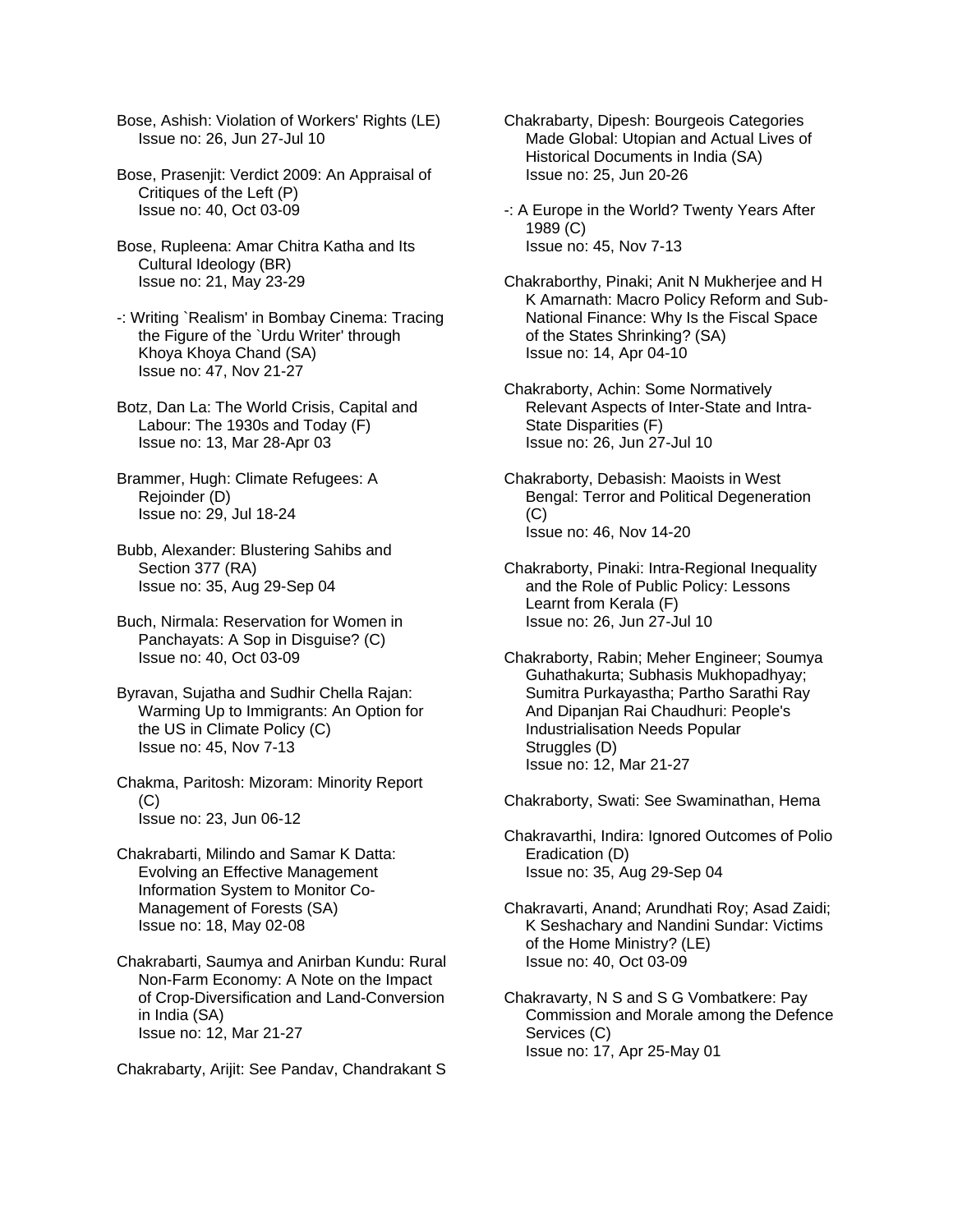Chakravarty, Uma: Amazing Turn of the Argument (LE) Issue no: 38, Sep 19-25

Chanana, Dweep: India as an Emerging Donor  $(C)$ Issue no: 12, Mar 21-27

Chand, Ramesh: The Wheat Market: Distortions Caused by Government Interventions (F) Issue no: 12, Mar 21-27

- Chand, Ramesh and Raju S S: Dealing with Effects of Monsoon Failures (P) Issue no: 41, Oct 10-23
- Chandavarkar, Anand: The Panorama from Churchill Chambers (F) Issue no: 02, Jan 10-16
- -: An Eclectic Economist's Canon (BR) Issue no: 11, Mar 14-20

Chandhoke, Neera: Putting Civil Society in Its Place (C) Issue no: 07, Feb 14-20

- -: Civil Society in Conflict Cities (SA) Issue no: 44, Oct 31-Nov 6
- Chandra, Nirmal Kumar: China and India: Convergence in Economic Growth and Social Tensions? (SA) Issue no: 04, Jan 24-30
- Chandra, Rajshree: Intellectual Property Rights: Excluding Other Rights of Other People (SA) Issue no: 31, Aug 01-07
- Chandrasekhar, C P: Must Banks Be Publicly Owned? (F) Issue no: 13, Mar 28-Apr 03
- -: How Sound Is Indian Banking (F) Issue no: 19, May 09-16
- Chandrasekhar, C P: Sovereign Default in the Core? (F) Issue no: 50, Dec 12-18
- Chari, Anurekha: Gendered Citizenship and Women's Movement (RA) Issue no: 17, Apr 25-May 01
- Chatterjee, Jyotiprasad and Suprio Basu: West Bengal: Mandate for Change (F) Issue no: 39, Sep 26-Oct 02
- Chatterjee, Partha: The Coming Crisis in West Bengal (F) Issue no: 09, Feb 28-Mar 06
- Chatterjee: See Husain, Zakir
- Chatterji, Rakshahari: Guilty Middle Class? (LE) Issue no: 02, Jan 10-16
- Chattopadhyay, Kunal: Lenin and Democracy: Recovering Truth from Mythology (BR) Issue no: 08, Feb 21-27
- Chattopadhyay, P: A Can of Worms (LE) Issue no: 05, Jan 31-Feb 06
- Chattopadhyay, Paresh: International Women's Day (LE) Issue no: 15, Apr 11-17
- Chattopadhyay, Paresh: Khatkhate on Socialism, Inspired by Kornai: A Note (D) Issue no: 34, Aug 22-28
- -: On Democratic Centralism (LE) Issue no: 44, Oct 31-Nov 6
- -: On Maoist China (LE) Issue no: 47, Nov 21-27
- Chattopadhyay, Saumen: The Market in Higher Education: Concern for Equity and Quality (SA) Issue no: 29, Jul 18-24
- Chattopadhyay, Suchetana: Christian Socialism and the Santals under Colonialism (BR) Issue no: 49, Dec 5-11
- Chaudhuri, Dipanjan Rai: See Chakraborty, Rabin
- Chaudhuri, Rosinka: Michael Madhusudan Datta and the Marxist Understanding of the Real Renaissance in Bengal (SA) Issue no: 45, Nov 7-13
- Chaudhuri, Siladitya and Nivedita Gupta: Levels of Living and Poverty Patterns: A District- Wise Analysis for India (SA) Issue no: 09, Feb 28-Mar 06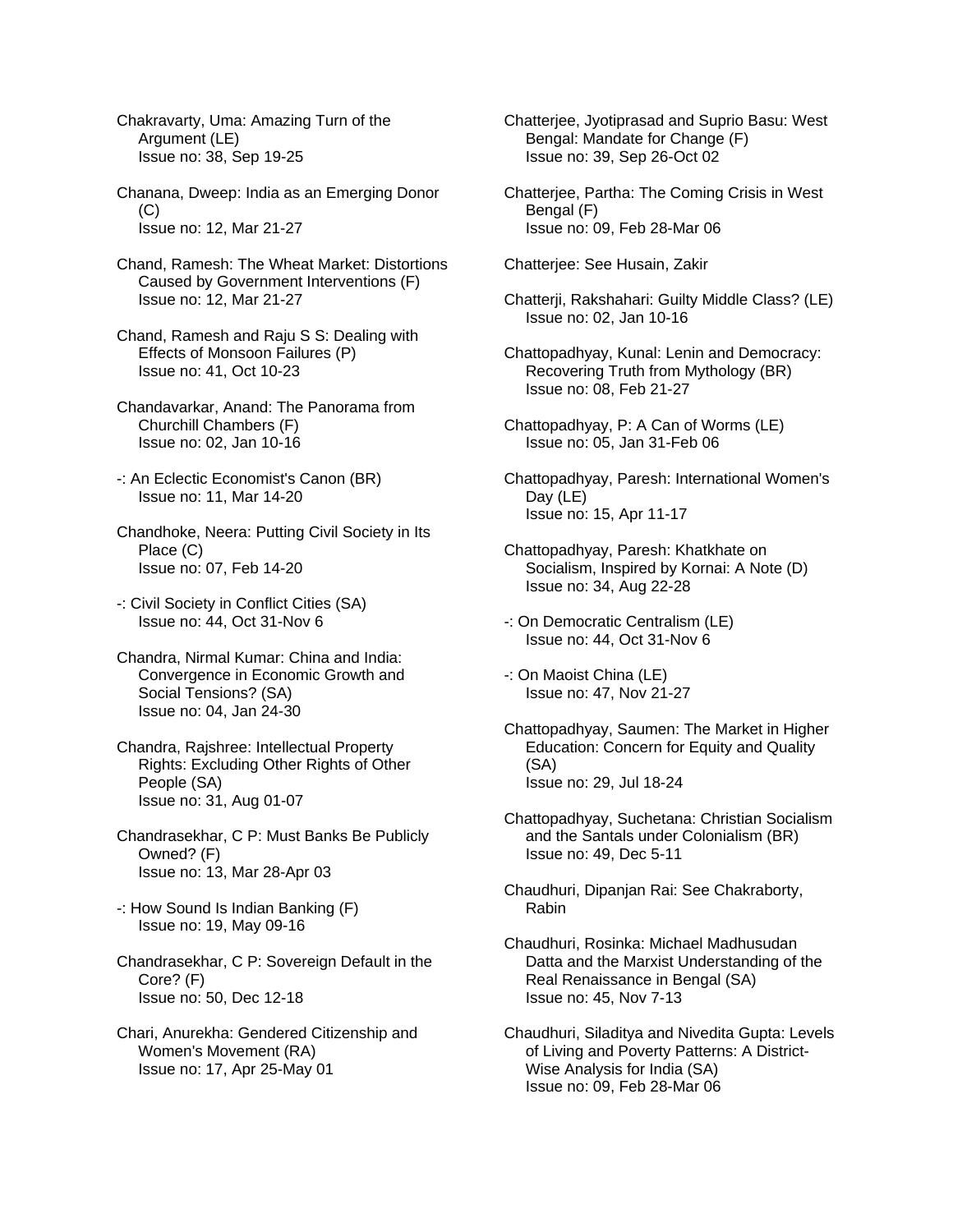Chauhan, Ramesh K and S N Ghosh: Himachal Pradesh Elections 2007: A Post-Poll Analysis (F) Issue no: 06, Feb 07-13

- Chhibber, Pradeep: Are National Elections Any More Than Aggregations of State-Level Verdicts? (F) Issue no: 39, Sep 26-Oct 02
- Chhunga, Lallian: Mizoram: The Congress Holds Its Ground (F) Issue no: 39, Sep 26-Oct 02
- Chikkatur, Ananth P and Ambuj D Sagar: Rethinking India's Coal-Power Technology Trajectory (SA) Issue no: 46, Nov 14-20
- Chinai, Rupa: HIV/AIDS in India: The Wider Picture (F) Issue no: 06, Feb 07-13
- Chopra, Surabhi: Holding the State Accountable for Hunger (C) Issue no: 33, Aug 15-21
- Chowdhary, Rekha: Separatist Sentiments and Deepening of Democracy (C) Issue no: 03, Jan 17-23
- Clearing Corporation of India Limited: Easing of Conditions (S) Issue no: 02, Jan 10-16
- Clearing Corporation of India Limited: A Volatile Phase (F) Issue no: 11, Mar 14-20
- Clearing Corporation of India Limited: Continued Volatility in the Gilts Market (F) Issue no: 15, Apr 11-17
- Clearing Corporation of India Limited: Active Money Market (F) Issue no: 24, Jun 13-19
- Coelho, Karen and T Venkat: The Politics of Civil Society: Neighbourhood Associationism in Chennai (SA) Issue no: 26, Jun 27-Jul 10
- Coondoo, Dipankar: See Manna, G C

Correspondent: Letter from a Tamil in North- East Sri Lanka (C) Issue no: 22, May 30-Jun 05

- Crotty, James and Gerald Epstein: Regulating the US Financial System to Avoid Another Meltdown (F) Issue no: 13, Mar 28-Apr 03
- -: Profound Structural Flaws in the US Financial System That Helped Cause the Financial Crisis (F) Issue no: 13, Mar 28-Apr 03
- Cullet, Philippe: New Policy Framework for Rural Drinking Water Supply: Swajaldhara Guidelines (SA) Issue no: 50, Dec 12-18
- Custers, Peter: Military Keynesianism under the Obama Presidency (C) Issue no: 04, Jan 24-30
- Cybil, K V: Defining Untouchability in Relation to the Body (SA) Issue no: 51, Dec 19-25
- Cyrus, Bina: Petroleum and Energy Policy in Iran (C) Issue no: 01, Jan 03-09
- D'Mello, Bernard: `Financialisation' and the Tendency to Stagnation (RA) Issue no: 19, May 09-15
- -: What Is Maoism? (P) Issue no: 47, Nov 21-27
- Dahiwale, S M: Khairlanji: Insensitivity of Mahar Officers (P) Issue no: 31, Aug 01-07
- Dahiya, Prem Singh: Efficacy of RTI Act (LE) Issue no: 24, Jun 13-19
- Das Gupta, Chirashree: Implications of Regional Disparity for Finance Commission Devolutions (F) Issue no: 26, Jun 27-Jul 10
- Das Gupta, Chirashree: See Ghosh, Prabhat Prasad
- Das, Amarendra: Regulatory Authority over Minerals: A Case for Review (F) Issue no: 10, Mar 07-13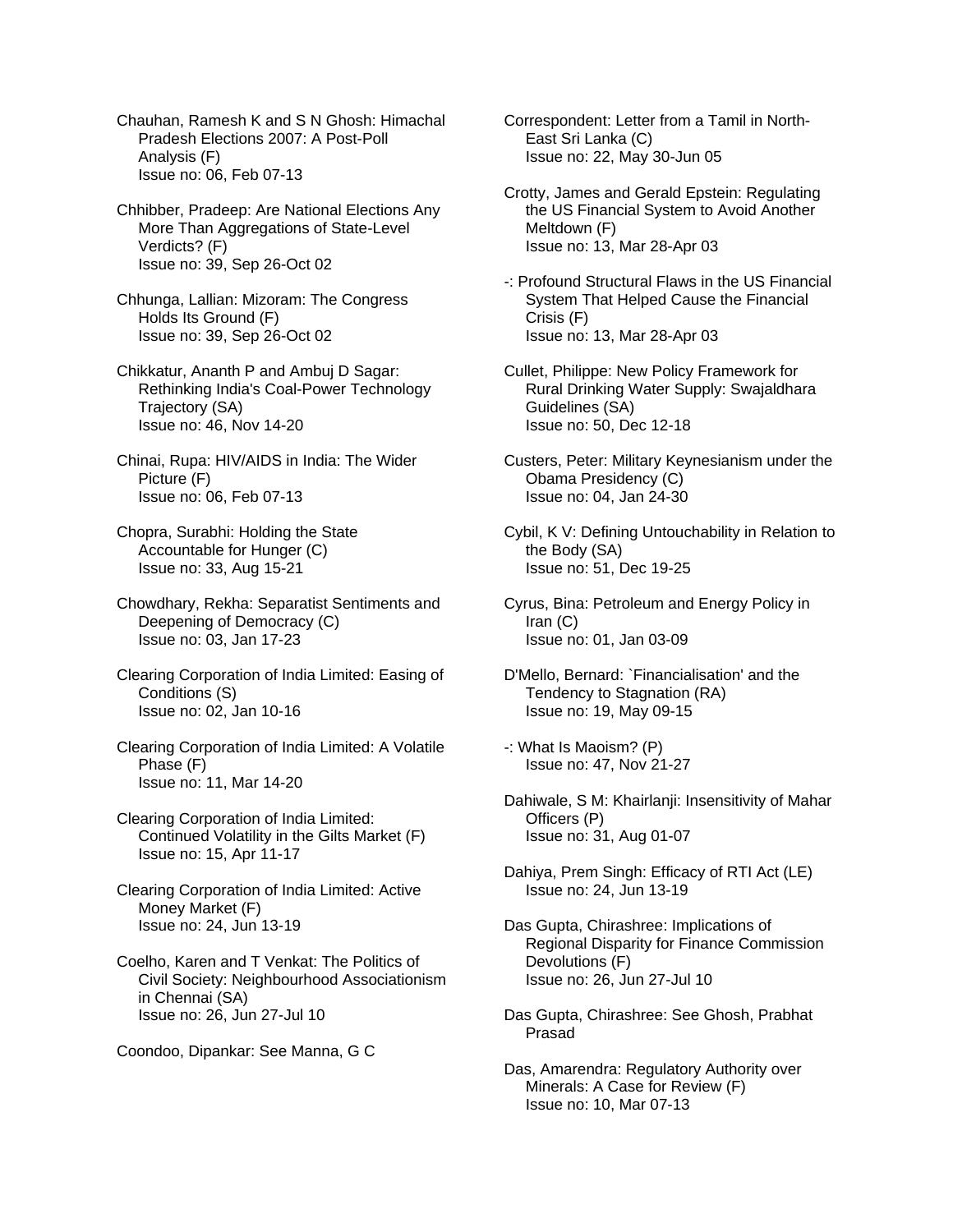- -: Challenges in Ensuring Elementary Education for All (BR) Issue no: 39, Sep 26-Oct 02
- Das, Bidhan Kanti: Flood Disasters and Forest Villagers in Sub-Himalayan Bengal (F) Issue no: 04, Jan 24-30
- Das, Budhaditya: See Bora, Manika
- Das, Debarshi: See Basu, Deepankar
- Das, Keshab and Ashwini Kumar Mishra: Ensuring Horizontal Equity: Challenge before the Thirteenth Finance Commission  $(C)$ Issue no: 05, Jan 31-Feb 06
- Das, Prasanta: Jim Corbett's `Green' Imperialism (C) Issue no: 15, Apr 11-17
- -: Making Things Happen: Poetry, Political and Cultural Change (BR) Issue no: 36, Sep 05-11
- Dasgupta, A K: Gandhi's Harijan (LE) Issue no: 10, Mar 07-13
- Dasgupta, Abhijit: On the Margins: Muslims in West Bengal (SA) Issue no: 16, Apr 18-24
- Dasgupta, Chirashree: The United Left Bloc in Bihar (C) Issue no: 10, Mar 07-13
- Dasgupta, Indraneel: On Some Left Critiques of the Left (D) Issue no: 31, Aug 01-07
- Dasgupta, Mitali: See Pal, Parthapratim
- Dasgupta, Nupur: Fine-tuning Regional History (BR) Issue no: 40, Oct 03-09
- Dasgupta, Rajaram: Two Approaches to Financial Inclusion (C) Issue no: 26, Jun 27-Jul 10
- -: SGSY: Need for a Paradigm Shift (C) Issue no: 43, Oct 24-30
- Dasgupta, Rajarshi: The CPI(M) `Machinery' in West Bengal: Two Village Narratives from Kochbihar and Malda (F) Issue no: 09, Feb 28-Mar 06
- -: A Short March through Tonggu (C) Issue no: 08, Feb 21-27
- -: Women Doing Peace (BR) Issue no: 09, Feb 28-Mar 06
- Dasgupta, Rajib: Making Sense of Social Determinants (BR) Issue no: 23, Jun 06-12
- -: Eradicating Polio: Making a Short Story Long (C) Issue no: 25, Jun 20-26
- Dasgupta, Sukti: See Rao, N Chandrasekhara
- Dash, Satya Prakash: Displacement and Resettlement Management in Thailand (C) Issue no: 47, Nov 21-27
- Date, Vidhyadhar: Is the CEO Model of Political Leadership the Answer? (C) Issue no: 08, Feb 21-27
- Datt, Diya: See Noronha, Ligia
- Datta, A: Panchayat Accountability (LE) Issue no: 33, Aug 15-21
- Datta, Amrita: Public-Private Partnerships in India: A Case for Reform? (F) Issue no: 33, Aug 15-21
- Datta, K L: Breach of Faith (D) Issue no: 26, Jun 27-Jul 10
- Datta, P: Energy and Environment (LE) Issue no: 22, May 30-Jun 05
- Datta, Partho S: Tatas and Singur (LE) Issue no: 02, Jan 10-16
- Datta, Samar K: See Chakrabarti, Milindo
- Datta, Sankar: Consolidating the Growth of Microfinance (BR) Issue no: 30, Jul 25-31
- Datta-Mitra, Jayati: Asok Mitra and Sachin Chaudhuri (LE) Issue no: 09, Feb 28-Mar 06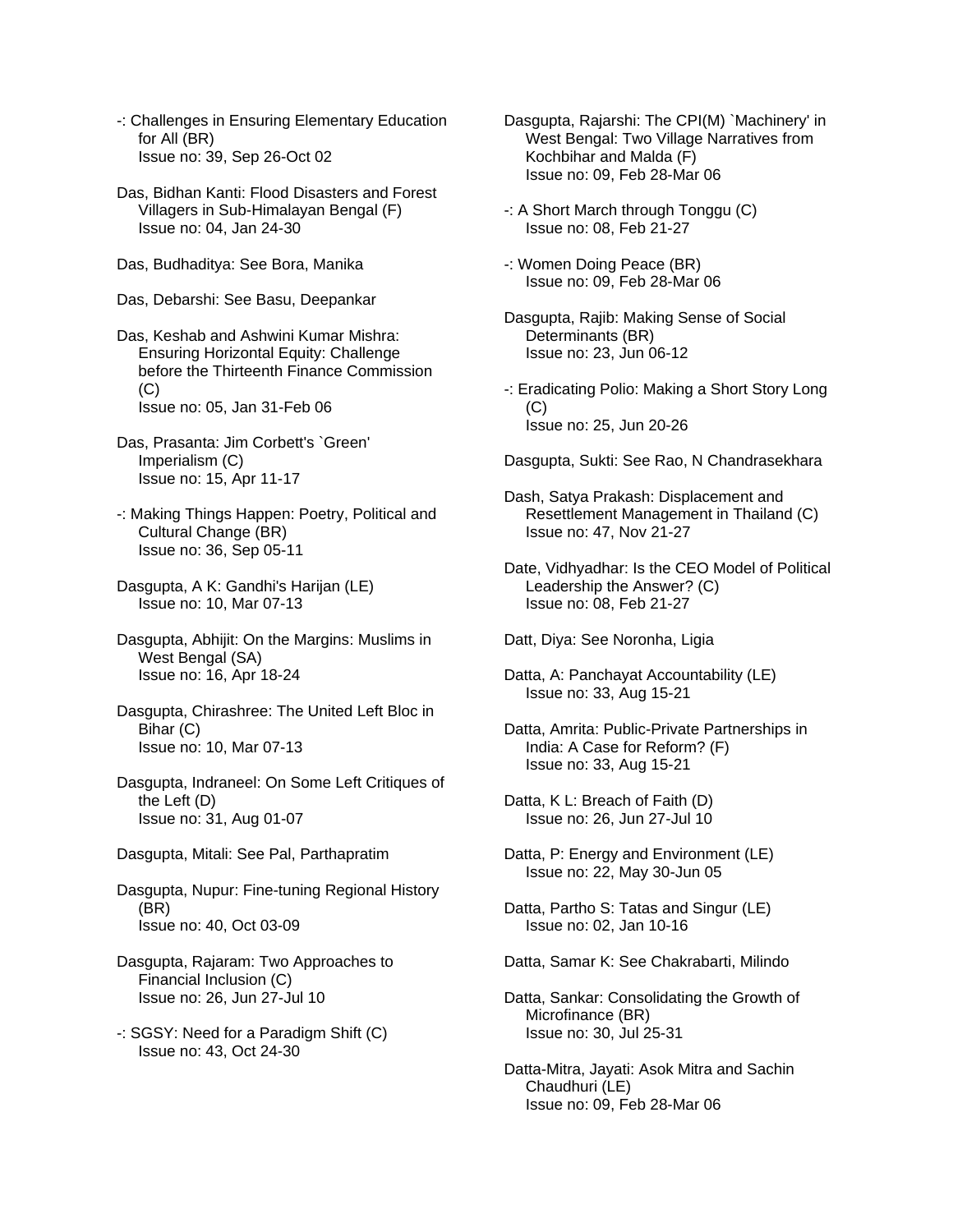Davar, Bhargavi V and Madhura Lohokare: Recovering from Psychosocial Traumas: The Place of Dargahs in Maharashtra (F) Issue no: 16, Apr 18-24

Dayal, Harishwar: See Sinha, B K

- Dayal, Harishwar: See Nathan, Dev
- De, Indranil: Can Decentralisation Improve Rural Water Supply Services? (F) Issue no: 01, Jan 03-09
- Deaton, Angus: Food and Nutrition in India: Facts and Interpretations (SA) Issue no: 07, Feb 14-20
- Deb, Ashis Taru: See Murthy, K V Bhanu
- Deb, Surajit: Public Distribution of Rice in Andhra Pradesh: Efficiency and Reform Options (SA) Issue no: 51, Dec 19-25
- Debbarma, Mousami: See Debbarma, Sukhendu
- Debbarma, Sukhendu and Mousami Debbarma: Fifth Victory in a Row for CPI(M) in Tripura (F) Issue no: 39, Sep 26-Oct 02
- Desai, Mihir: Red Herring in Police Reforms  $(C)$ Issue no: 10, Mar 07-13
- Desai, Sapna: Keeping the Health in Health Insurance (C) Issue no: 38, Sep 19-25
- Desai, Sonalde: Soldiers of Saffron, Sonal Shah and Secularism (C) Issue no: 07, Feb 14-20
- Deshpande, Ashwini: A Matter of Name and Shame (C) Issue no: 44, Oct 31-Nov 6
- Deshpande, Chandrahas: No Failure of Reforms (LE) Issue no: 33, Aug 15-21
- Deshpande, G P: Towards the First (Royal) International? (C) Issue no: 46, Nov 14-20
- Deshpande, Rajeshwari and Nitin Birmal: Maharashtra: Congress-NCP Manages Victory (F) Issue no: 39, Sep 26-Oct 02
- Deshpande, Rajeshwari: How Did Women Vote in Lok Sabha Elections 2009? (F) Issue no: 39, Sep 26-Oct 02
- -: A Disjointed Reading of Indian Political Parties (BR) Issue no: 48, Nov 28-Dec 4
- Deshpande, Rajeshwari: See Palshikar, Suhas
- Deshpande, Satish: Social Theory and the Politics of Location (F) Issue no: 10, Mar 07-13
- Deshpande, Satish: See Alwis, Malathi de Issue no: 10,
- Deshpande, Sudhanva: Authorship and Copyright in Theatre (C) Issue no: 14, Apr 04-10
- -: Bilingualism, Theatre, and the Fate of the Vernacular (D) Issue no: 36, Sep 05-11
- -: Lohia and Language (D) Issue no: 48, Nov 28-Dec 4
- Desouza, Shaila: See Baruah, Apurba K
- Devotta, Neil: Sri Lanka at Sixty: A Legacy of Ethnocentrism and Degeneration (SA) Issue no: 05, Jan 31-Feb 06
- Devy, M Soubadra; Savitha Swamy and N A Aravind: Reshaping Urban Green Spaces (C) Issue no: 46, Nov 14-20
- Dewan, Ritu: Manufacturing Fragmentation and Flexibility (BR) Issue no: 07, Feb 14-20
- Dhagamwar, Vasudha: Panch Parmeshwar  $(C)$ Issue no: 31, Aug 01-07
- Dholakia, Ravindra H: Feasibility of Implementation of Right to Education Act (P) Issue no: 25, Jun 20-26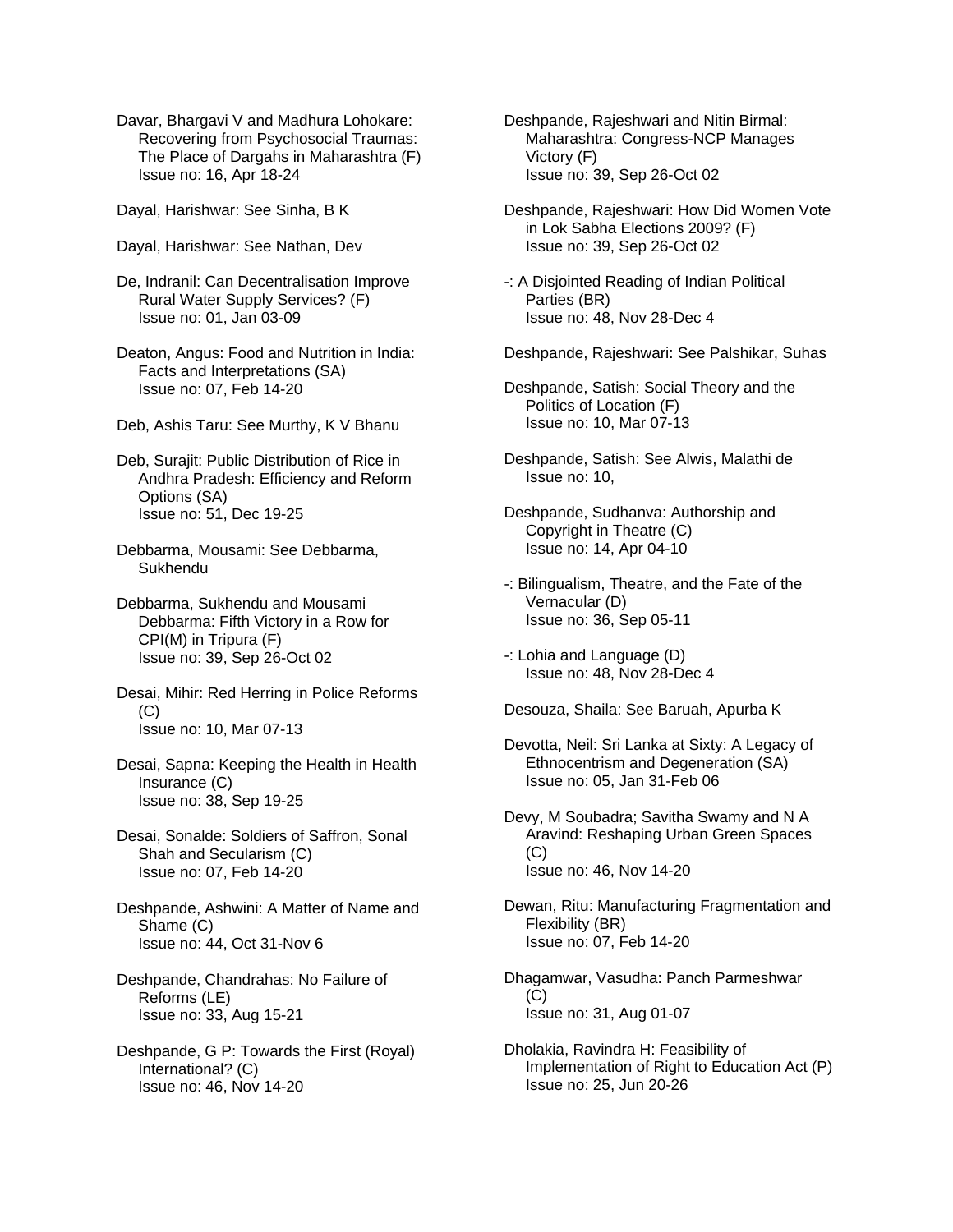- -: Regional Sources of Growth Acceleration in India (SA) Issue no: 47, Nov 21-27
- Dinesh Kumar, M: Impact of Water Harvesting and Recharge: A Rejoinder (D) Issue no: 10, Mar 07-13
- Dinesh Kumar, M; A Narayanamoorthy and O P Singh: Groundwater Irrigation versus Surface Irrigation (D) Issue no: 50, Dec 12-18
- Diwakar, D M: Intra-Regional Disparities, Inequality and Poverty in Uttar Pradesh (F) Issue no: 26, Jun 27-Jul 10
- Diwakar, Vaishali: Maya Machhindra and Amar Jyoti: Reaffirmation of the Normative (RA) Issue no: 17, Apr 25-May 01
- Dixit, Ajaya: Kosi Embankment Breach in Nepal: Need for a Paradigm Shift in Responding to Floods (SA) Issue no: 06, Feb 07-13
- Dixit, Anita K: Agriculture in a High Growth State: Case of Gujarat (1960 to 2006) (F) Issue no: 50, Dec 12-18
- DMello, Bernard: What Is Maoism? (P) Issue no: 47, Nov 21-27
- DMello, Bernard: See Sebastian, P A
- DSouza, Rohan: Reinterpreting Colonial Movement (BR) Issue no: 52, Dec 26-Jan 01
- Dubash, Navroz K: Copenhagen: Climate of Mistrust (C) Issue no: 52, Dec 26-Jan 01
- Dubey, Amaresh: Intra-State Disparities in Gujarat, Haryana, Kerala, Orissa and Punjab (F) Issue no: 26, Jun 27-Jul 10
- Duggal, Ravi: Sinking Flagships and Health Budgets in India (C) Issue no: 33, Aug 15-21
- Dutt, Gautam: A Climate Agreement beyond 2012 (SA) Issue no: 45, Nov 7-13
- Dutta, Bhaskar: The Fragmented Lok Sabha: A Case for Electoral Engineering (SA) Issue no: 17, Apr 25-May 01
- Dutta, Madhumita: Nokia SEZ: Public Price of Success (C) Issue no: 40, Oct 03-09
- Dyahadroy, Swati: Exploring Gender, Hindutva and Seva (RA) Issue no: 17, Apr 25-May 01
- Dyson, Tim: New Evidence on Child Mortality in Iraq (SA) Issue no: 02, Jan 10-16
- Engineer, Meher: See Chakraborty, Rabin
- Epstein, Gerald: See Crotty, James
- EPW Research Foundation: Stimulus Packages Facing Institutional Constraints (MMR) Issue no: 04, Jan 24-30
- -: Time to Rescind FRBM and Stabilisation Policies (MMR) Issue no: 09, Feb 28-Mar 06
- -: Resource Constraints for Infrastructure Investment (MMR) Issue no: 12, Mar 21-27
- -: Where the Banks Have Failed Us (MMR) Issue no: 16, Apr 18-24
- -: Priorities of the Central Bank (MMR) Issue no: 21, May 23-29
- -: Downward Sticky Lending Rate (MMR) Issue no: 25, Jun 20-26
- -: Choice between Monetising and Monetary Easing (MMR) Issue no: 29, Jul 18-24
- -: Whither Exchange Rate Policy? (MMR) Issue no: 34, Aug 22-28
- -: Wanted: A Turf War for Development of Financial Markets (MMR) Issue no: 38, Sep 19-25
- -: Are market operations open? (MMR) Issue no: 43, Oct 24-30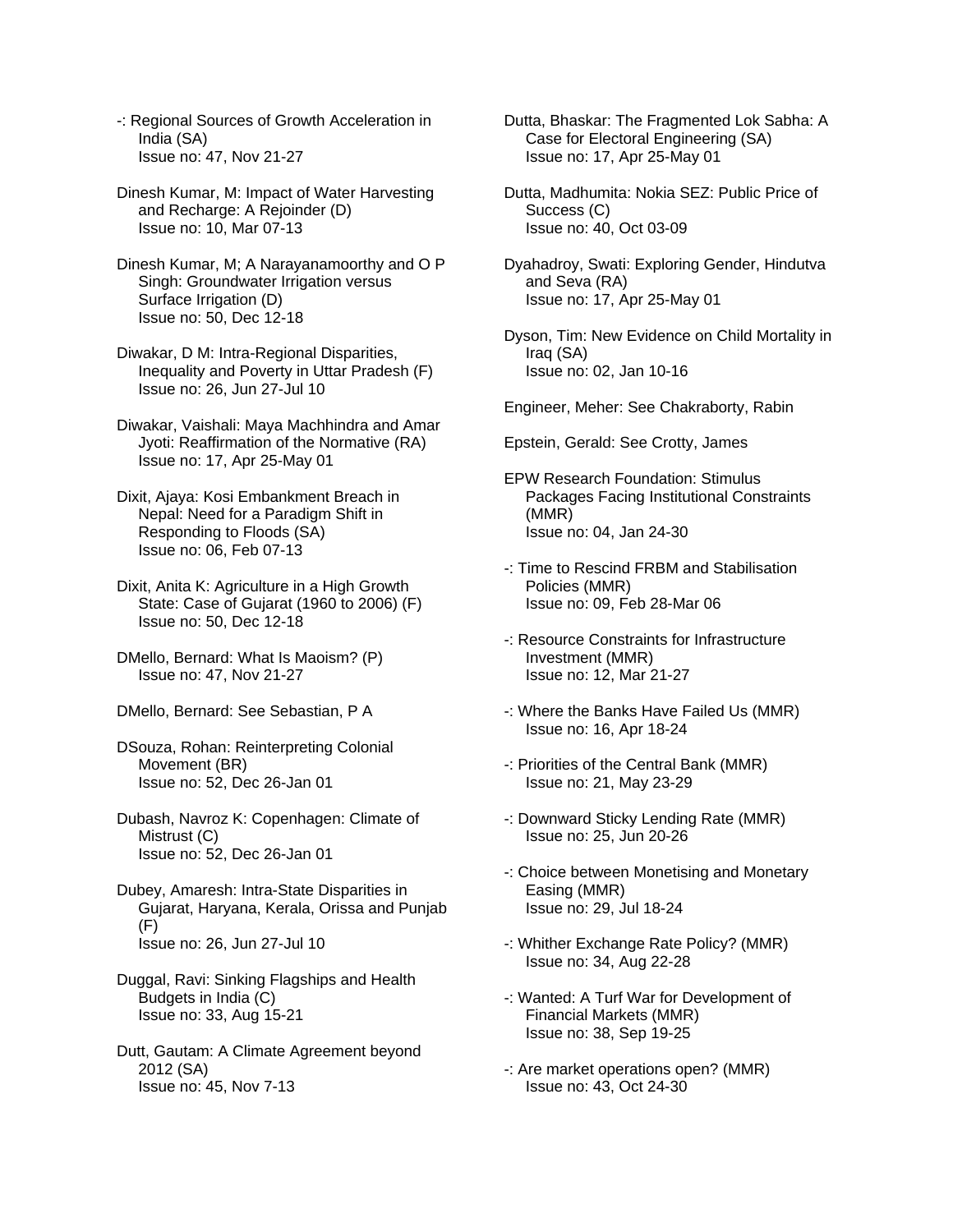- -: Upwardly Sticky Bank Lending (MMR) Issue no: 47, Nov 21-27
- -: Quenching the Inflation Fire (MMR) Issue no: 51, Dec 19-25
- Erturk, Korkut: What Is Driving Global Deflation and How Best to Fight It (F) Issue no: 13, Mar 28-Apr 03
- Erumban , Abdul Azeez: Productivity and Unit Labour Cost in Indian Manufacturing: A Comparative Perspective (SA) Issue no: 15, Apr 11-17
- Eswaran, Mukesh; Ashok Kotwal; Bharat Ramaswami and Wilima Wadhwa: Sectoral Labour Flows and Agricultural Wages in India,1983-2004: Has Growth Trickled Down? (SA) Issue no: 02, Jan 10-16
- Fabre, Gulhem: The Twilight of `Chimerica'? China and the Collapse of the American Model (SA) Issue no: 26, Jun 27-Jul 10
- Falcao, Vanita Leah: Urban Patterns of Voting and Party Choices (F) Issue no: 39, Sep 26-Oct 02
- Fernandes, Sujatha: Obama and the Future of US-Cuba Relations (C) Issue no: 19, May 09-15
- Franz, Martin: See Kalhan, Anuradha
- Friedner, Michele: Computers and Magical Thinking: Work and Belonging in Bangalore (C) Issue no: 26, Jun 26-Jul 10
- Gajarawala, Toral: The Last and the First (C) Issue no: 50, Dec 12-18
- Galab, S and E Revathi: Understanding Powerloom Weavers' Suicides in Sircilla (C) Issue no: 08, Feb 21-27
- Ganguly, Kaushik: Issues in State Finances (F) Issue no: 30, Jul 25-31
- Gaur, Vinod K: Growing Culture Deficit of Contemporary Indian Society (C) Issue no: 21, May 23-29
- Gavaskar, Mahesh: Gandhi`s Hind Swaraj: Retrieving the Sacred in the Time of Modernity (C) Issue no: 36, Sep 05-11
- Gazdar, Haris: Pakistan: The Threat Within (F) Issue no: 05, Jan 31-Feb 06
- -: One Step Forward, Marching to the Brink (F) Issue no: 15, Apr 11-17
- -: Pakistan: Chaos unto Order? (F) Issue no: 23, Jun 06-12
- -: Judicial Activism vs Democratic Consolidation in Pakistan (F) Issue no: 32, Aug 08-14
- -: Democracy Does the Heavy Lifting, Handle It with Care, (F) Issue no: 41, Oct 10-23
- George, Benny: Sanitation Programmes: A Glass Half-full (D) Issue no: 08, Feb 21-27
- George, K K: See Ajith Kumar, N
- George, Mathew: Lessons for Integration of Health Programmes (C) Issue no: 14, Apr 04-10
- Ghate, Rucha: See Nagendra, Harini
- Ghosh, Anjan: Gorkhaland Redux (C) Issue no: 23, Jun 06-12
- Ghosh, Buddhadeb: Who Supported the Left in West Bengal? (LE) Issue no: 48, Nov 28-Dec 4
- Ghosh, D N: Role of Merchant Networks (BR) Issue no: 07, Feb 14-20
- -: Leadership at Federal Reserve (P) Issue no: 12, Mar 21-27
- -: An Inconvenient but Wise Governor of a Central Bank (RA) Issue no: 37, Sep 12-18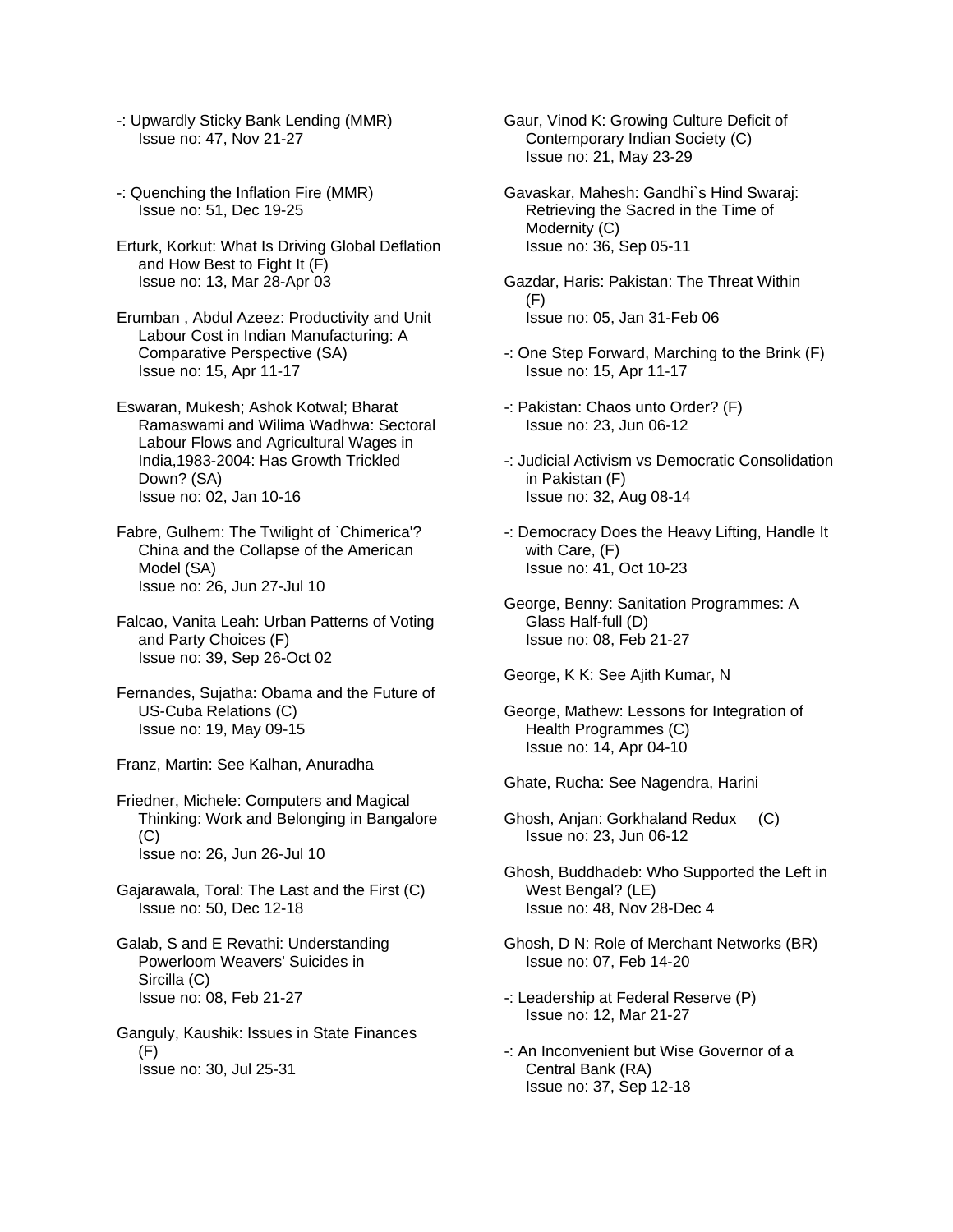Ghosh, Nilanjan: A Market, So `Natural'! (BR) Issue no: 17, Apr 25-May 01

Ghosh, Nilanjan: See Bandyopadhyay, Jayanta

Ghosh, Prabhat Prasad and Chirashree Das Gupta: Political Implications of Inter-State Disparity (F) Issue no: 26, Jun 27-Jul 10

Ghosh, S N: See Chauhan, Ramesh K

Ghosh, Shoba Venkatesh: Girl Abroad: The Private and the Public in Jab We Met. (RA) Issue no: 17, Apr 25-May 01

Gidadhubli, R G: Indo-Russian Economic Ties: Advantage Russia (C) Issue no: 03, Jan 17-23

Giri, Mukund: Sikkim: Politics of Inclusiveness and One-Party Dominance (F) Issue no: 39, Sep 26-Oct 02

Giri, Saroj: Maoists and the Poor: Against Democracy? (C) Issue no: 49, Dec 5-11

Gohain, Hiren: The Obama Phenomenon (LE) Issue no: 10, Mar 07-13

-: Khmer Rouge: Accuracy of Numbers (LE) Issue no: 18, May 02-08

 -: Retreat to Positivism (D) Issue no: 32, Aug 08-14

-: Deafening Silence on Calamity Facing Assam (LE) Issue no: 36, Sep 05-11

Gohain, Hiren: Ashoka in Retrospection (LE) Issue no: 49, Dec 5-11

Goldar, Bishwanath: Trade Liberalisation and Labour Demand Elasticity in Indian Manufacturing (SA) Issue no: 34, Aug 22-28

Gooptu, Nandini: Neoliberal Subjectivity, Enterprise Culture and New Workplaces: Organised Retail and Shopping Malls in India (F) Issue no: 22, May 30-Jun 05

Gopal, K S: NREGA Social Audit: Myths and Reality (D) Issue no: 03, Jan 17-23

Gopalakrishnan, Shankar and Priya Sreenivasa: Corporate Retail: Dangerous Implications for India's Economy (SA) Issue no: 32, Aug 08-14

Goswami, Paromita: A Critique of the Unorganised Workers' Social Security Act (C) Issue no: 11, Mar 14-20

Goswami, Sandhya: Assam: A Fractured Verdict (F) Issue no: 39, Sep 26-Oct 02

- Goyal, Ashima: Avoiding Handicaps: Assessing Global Policy Advice for India (D) Issue no: 18, May 02-08
- GPD: Under American Aegis? (F) Issue no: 04, Jan 24-30
- -: Vanar Sene, Muthalik, etc (F) Issue no: 07, Feb 14-20
- -: The Dargah of Rehman Baba (F) Issue no: 14, Apr 04-10
- -: Thou Shall Not Forget Thy Duty (F) Issue no: 20, May 16-22
- Gudavarthy, Ajay: Globalisation and Regionalisation: Mapping the New Continental Drift (SA) Issue no: 24, Jun 13-19
- -: A Memory to be Lived (F) Issue no: 44, Oct 31-Nov 6

Guha, Atulam: Labour Market Flexibility: An Empirical Inquiry into Neoliberal Propositions (SA) Issue no: 19, May 09-15

Guha, Ramachandra: The Rise and Fall of the Bilingual Intellectual (P) Issue no: 33, Aug 15-21

Guha-Choudhury, Archit Basu: Engendered Freedom: Partition and East Bengali Migrant Women (F) Issue no: 49, Dec 5-11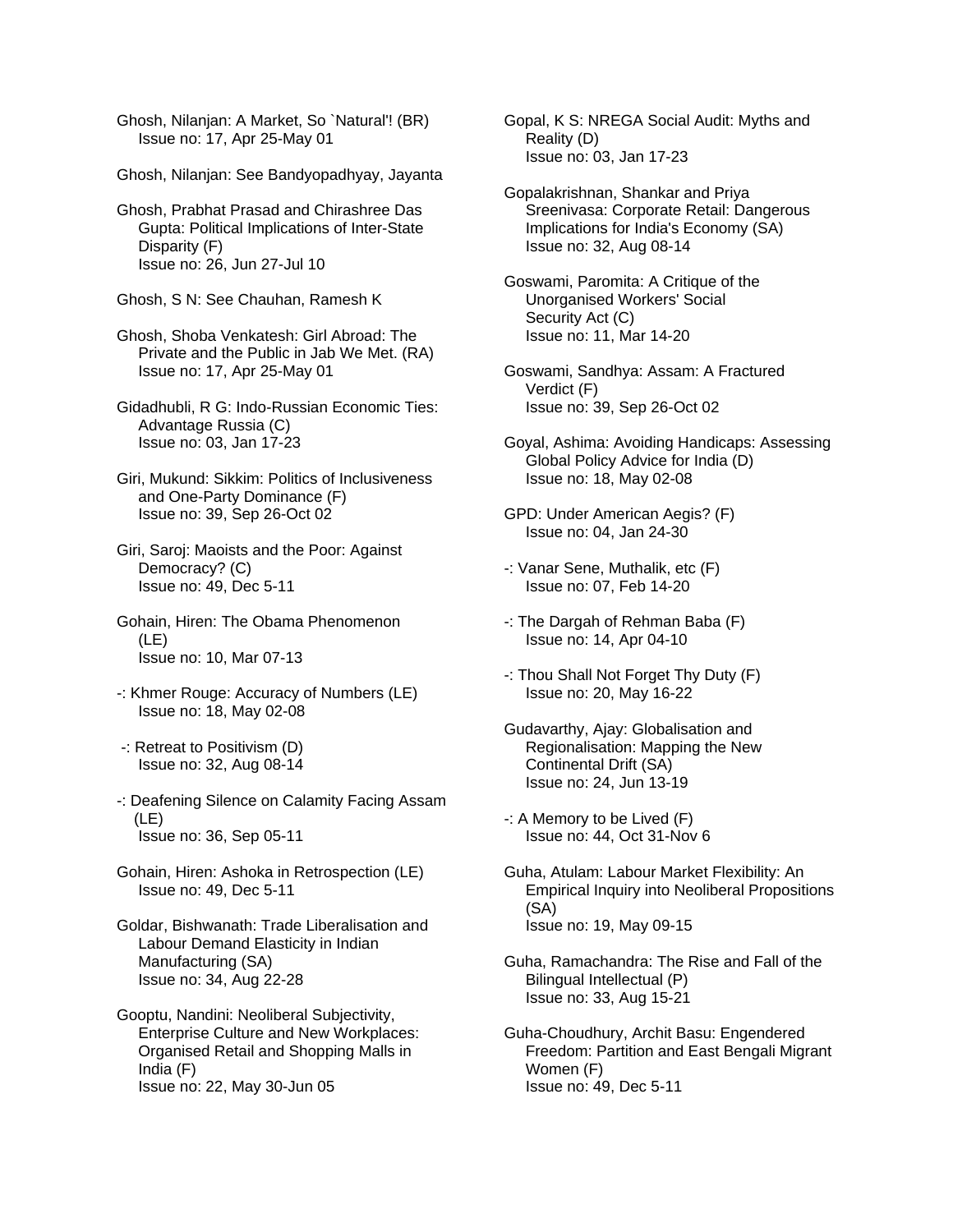Guhathakurta, Soumya: See Chakraborty, Rabin

Gundimeda, Sambaiah: Dalits, Praja Rajyam Party and Caste Politics in Andhra Pradesh (SA) Issue no: 21, May 23-29

Gupta, Ashish: See Navlakha, Gautam

Gupta, Asish: Cold-blooded Murder in Manipur (LE) Issue no: 35, Aug 29-Sep 04

- Gupta, Asish: Subservience to Capital (LE) Issue no: 49, Dec 5-11
- Gupta, Charu: Hindu Women, Muslim Men: Love Jihad and Conversions (C) Issue no: 51, Dec 19-25

Gupta, Dipankar: Gandhi before Habermas: The Democratic Consequences of Ahimsa (P) Issue no: 10, Mar 07-13

- Gupta, Gautam: See Mitra, Santanu Issue no: 20,
- Gupta, Nivedita: See Chaudhuri, Siladitya Issue no: 09,
- Gupta, Smita: The Muslim Mood in Uttar Pradesh (C) Issue no: 20, May 16-22
- Gupta, Smita: The Congress' Surprise in Uttar Pradesh (C) Issue no: 22, May 30-Jun 05
- Gupta, Smita: BSP at the Crossroads (C) Issue no: 26, Jun 27-Jul 10
- Gupta, Sobhanlal Datta: Shifts in Soviet Historiography (BR) Issue no: 20, May 16-22
- Guru, Gopal: Archaeology of Untouchability (SA) Issue no: 37, Sep 12-18
- Gurumurthy, Anita and Niveditha Menon: Violence against Women via Cyberspace (C) Issue no: 40, Oct 03-09

Hadee, Umar: Kashmiris and Their Protests (LE) Issue no: 26, Jun 27-Jul 10

- Haldar, Sushil K R: See Raychaudhuri, Ajitava
- Haq, Farhat: Mothers of Lashkar-e-Taiba (C) Issue no: 18, May 02-08
- Haragopal, G and B Jagannatham: Terrorism and Human Rights: Indian Experience with Repressive Laws (SA) Issue no: 28, Jul 11-17
- Haridas, K: The Left Debacle in Kerala (C) Issue no: 22, May 30-Jun 05
- -: CPI(M)'s Mode of Punishment (C) Issue no: 33, Aug 15-21
- Harilal, M S: Commercialising Traditional Medicine: Ayurvedic Manufacturing in Kerala (F) Issue no: 16, Apr 18-24
- Harriss-White, Barbara; Sunali Rohra and Nigel Singh: Political Architecture of India's Technology System for Solar Energy (SA) Issue no: 47, Nov 21-27
- Hasan, Zoya: The Enduring Challenge of Building a Just Society (BR) Issue no: 22, May 30-Jun 05
- Hashim, Danish A and V Shunmugam: Can Hedging Fly Airlines to Safety in Volatile ATF Markets? (C) Issue no: 07, Feb 14-20
- Hashmi, Shabnam; Moushumi Basu; Anoop Saraya; Harsh Mander and Sreerekha: Alleged Encounter at Batla House (LE) Issue no: 31, Aug 01-07
- Hatekar, Neeraj; Abodh Kumar and Rajani Mathur: The Making of the Middle Class in Western India: Age at Marriage for Brahmin Women (1900-50) (SA) Issue no: 21, May 23-29
- -: Changing Higher Education Scenario in India (C) Issue no: 38, Sep 19-25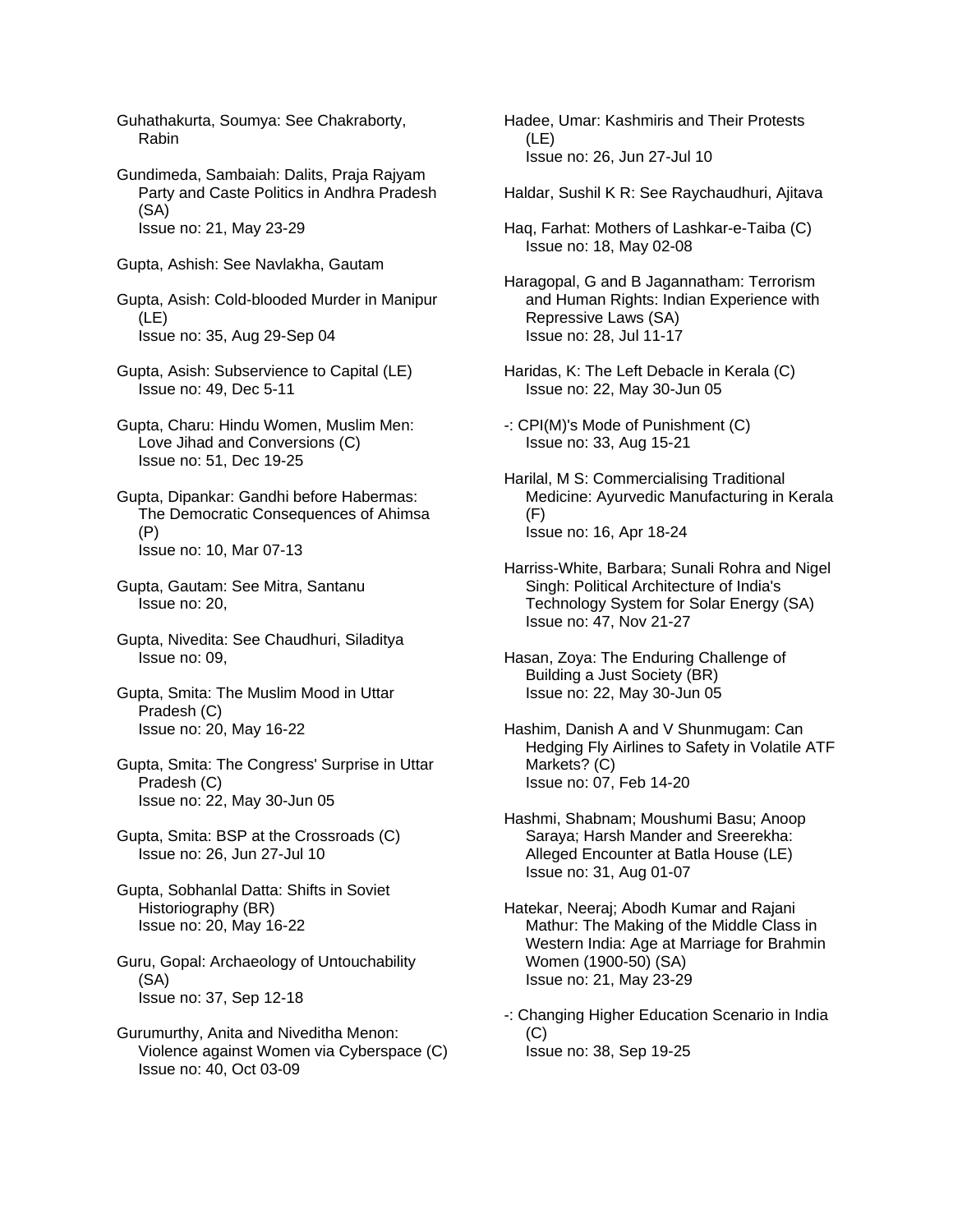Hegde, Pandurang: Traditional Knowledge (LE) Issue no: 31, Aug 01-07

- Hegde, Sasheej: Postnational Condition: Objections and Extensions (D) Issue no: 45, Nov 7-13
- Heinemann, Jack A: More on Bt Cotton (LE) Issue no: 40, Oct 03-09
- Hemanshu Kumar and Rohini Somanathan: Mapping Indian Districts across Census Years, 1971-2001 (F) Issue no: 41, Oct 10-23
- Hemant, P: See Shah, Tushaar
- Hensman, Rohini: Who Is Responsible for the Tragedy in the Vanni? (C) Issue no: 15, Apr 11-17
- -: The Way Forward in Sri Lanka (C) Issue no: 31, Aug 01-07
- Heredia, Rudolf C: Gandhi's Hinduism and Savarkar's Hindutva (SA) Issue no: 29, Jul 18-24
- Himanshu: Electoral Politics and the Manipulation of Statistics (F) Issue no: 19, May 09-15
- Himanshu Kumar: Who Is the Problem, the CPI(Maoist) or the Indian State? (C) Issue no: 47, Nov 21-27
- Hirway, Indir: Mainstreaming Time Use Surveys in National Statistical System in India (SA) Issue no: 49, Dec 5-11
- Hodder, Patrick and Brian Martin: Climate Crisis? The Politics of Emergency Framing (SA) Issue no: 36, Sep 05-11
- Hong, Houqi and Sadiq Ahmed: Government Spending on Public Goods: Evidence on Growth and Poverty (SA) Issue no: 31, Aug 01-07
- Hossain, Mokerrom: Bangladesh War of Independence: A Moral Issue (C) Issue no: 05, Jan 31-Feb 06
- Hours, Bernard and Monique Selim: Production of the South: Incongruities and Loss of Meaning (SA) Issue no: 30, Jul 25-31
- Huber, Hans: Strategic Flexible Planning and Real Options for Airport Development in India (SA) Issue no: 08, Feb 21-27
- Huda, Kashif-ul: Communal Riots and Jamshedpur (C) Issue no: 21, May 23-29
- -: How Not to Do Minority Welfare (C) Issue no: 36, Sep 05-11
- Husain, Zakir and Chatterjee: Primary Completion Rates across Socio-Religious Communities in West Bengal (SA) Issue no: 15, Apr 11-17
- Hussain, Delwar: Hindu-Muslim Bhai Bhai in a Small Town in Bangladesh (C) Issue no: 21, May 23-29
- Ibrahim, K M Sajad : Kerala: A Negative Verdict on LDF Government (F) Issue no: 39, Sep 26-Oct 02
- Iqbal, Iftekar: A Long View of Bangladesh (BR) Issue no: 34, Aug 22-28
- Iyer, G Chidambaran: Spillovers in Indian Manufacturing Industry (F) Issue no: 46, Nov 14-20
- Iyer, Ramaswamy R: A Plea for a Radical Change in Water Policy (BR) Issue no: 49, Dec 5-11
- Jaaware, Aniket: Memory and Identity in Creative History (BR) Issue no: 48, Nov 28-Dec 4
- Jacob, Happymon and Kimberley Layton: UPA's Foreign Policy: A Critique (C) Issue no: 25, Jun 20-26
- Jagannatham, B: See Haragopal, G
- Jain, Ravindra K: National and Postnational in Indian Premier League (Ed) Issue no: 13, Mar 28-Apr 03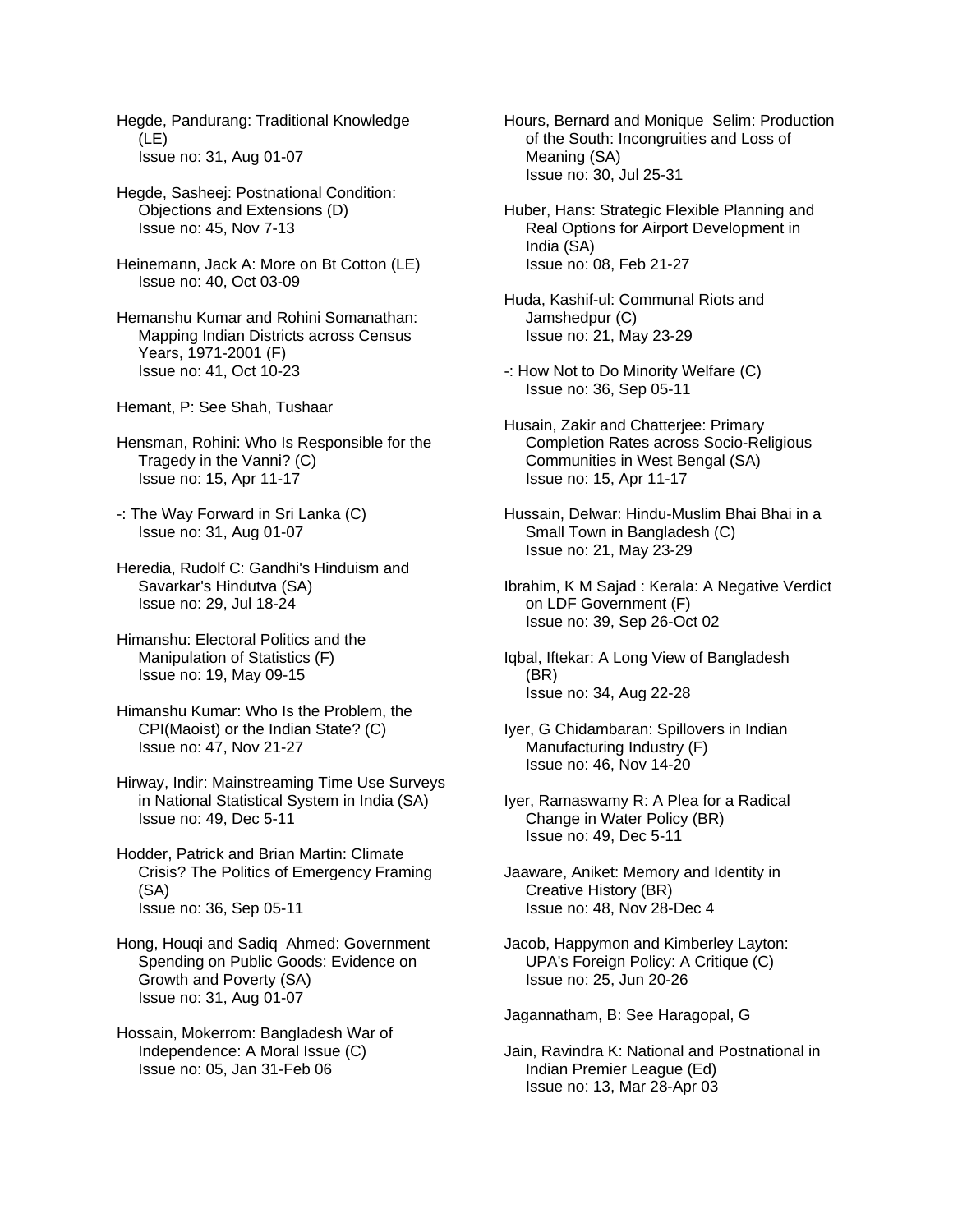Jaising, Indira: Bringing Rights Home: Review of the Campaign for a Law on Domestic Violence (SA) Issue no: 44, Oct 31-Nov 6

Jalan, Bimal: Thinking about India's Future (BR) Issue no: 03, Jan 17-23

Jamir, Amongla N: Nagaland: Behind the Curtain (F) Issue no: 39, Sep 26-Oct 02

- Jani, Mahashweta: Gujarat: BJP Scrapes Through (F) Issue no: 39, Sep 26-Oct 02
- Jayadev, Arjun and Anush Kapadia: When the Facts Change: How Can the Financial Crisis Change Minds? (F) Issue no: 13, Mar 28-Apr 03
- Jayadev, Arjun: A Blueprint for a Fairer and More Stable Global Economy (F) Issue no: 36, Sep 05-11
- Jayaram, Shruthi; Ila Patnaik and Ajay Shah: Examining the Decoupling Hypothesis for India (SA) Issue no: 44, Oct 31-Nov 6
- Jayaraman, T: The New Hullabaloo over Nuclear Testing (C) Issue no: 40, Oct 03-09
- -: Swinging from Inaction to Capitulation on Climate Policy (C) Issue no: 43, Oct 24-30
- -: Will It Be a US Endgame at Copenhagen? (C) Issue no: 50, Dec 12-18
- Jeganathan, Pradeep: The Postnational, Inhabitation and the Work of Melancholia (F) Issue no: 10, Mar 07-13
- Jeganathan, Pradeep: See Alwis, Malathi de

Jha, Rajiv: Development in the Time of Finance (RA) Issue no: 45, Nov 7-13

Jha, U C: Terrorism and Human Rights Laws: A Comment (D) Issue no: 37, Sep 12-18

Jhamb, Bhumika: See Mishra, Yamini

- Jodhka, Surinder S: Plural Histories of Sociology and Social Anthropology (BR) Issue no: 17, Apr 25-May 01
- -: The Ravi Dasis of Punjab: Global Contours of Caste and Religious Strife (SA) Issue no: 24, Jun 13-19
- John, Mary E: Reframing Globalisation: Perspectives from the Women's Movement (F) Issue no: 10, Mar 07-13
- John, Mary E; Ravinder Kaur; Rajni Palriwala and Saraswati Raju: Dispensing with Daughters: Technology, Society, Economy in North India (C) Issue no: 15, Apr 11-17

John, Mary E: See Qadeer, Imrana

- John, Rosen: Remember and Never Forget Gujarat 2002 (Ed) Issue no: 13, Mar 28-Apr 03
- John, T Jacob: Putting Disease: Prevention before Health Insurance (LE) Issue no: 43, Oct 24-31
- Johnson, Robert A: Failure of an Economic Philosophy and Implications for Financial Regulation (F) Issue no: 36, Sep 05-11
- Joseph, K J: ASEAN-India Pact and Plantations: Realities of the Myths (C) Issue no: 44, Oct 31-Nov 6
- Joseph, K J: In Memoriam: K K Subrahmanian (C) Issue no: 50, Dec 12-18
- Joseph, Reji K: Estimating India's Trade in Drugs and Pharmaceuticals (C) Issue no: 02, Jan 10-16
- Joseph, T J and V Nagi Reddy: FDI Spillovers and Export Performance of Indian Manufacturing Firms after Liberalisation (SA) Issue no: 52, Dec 26-Jan 01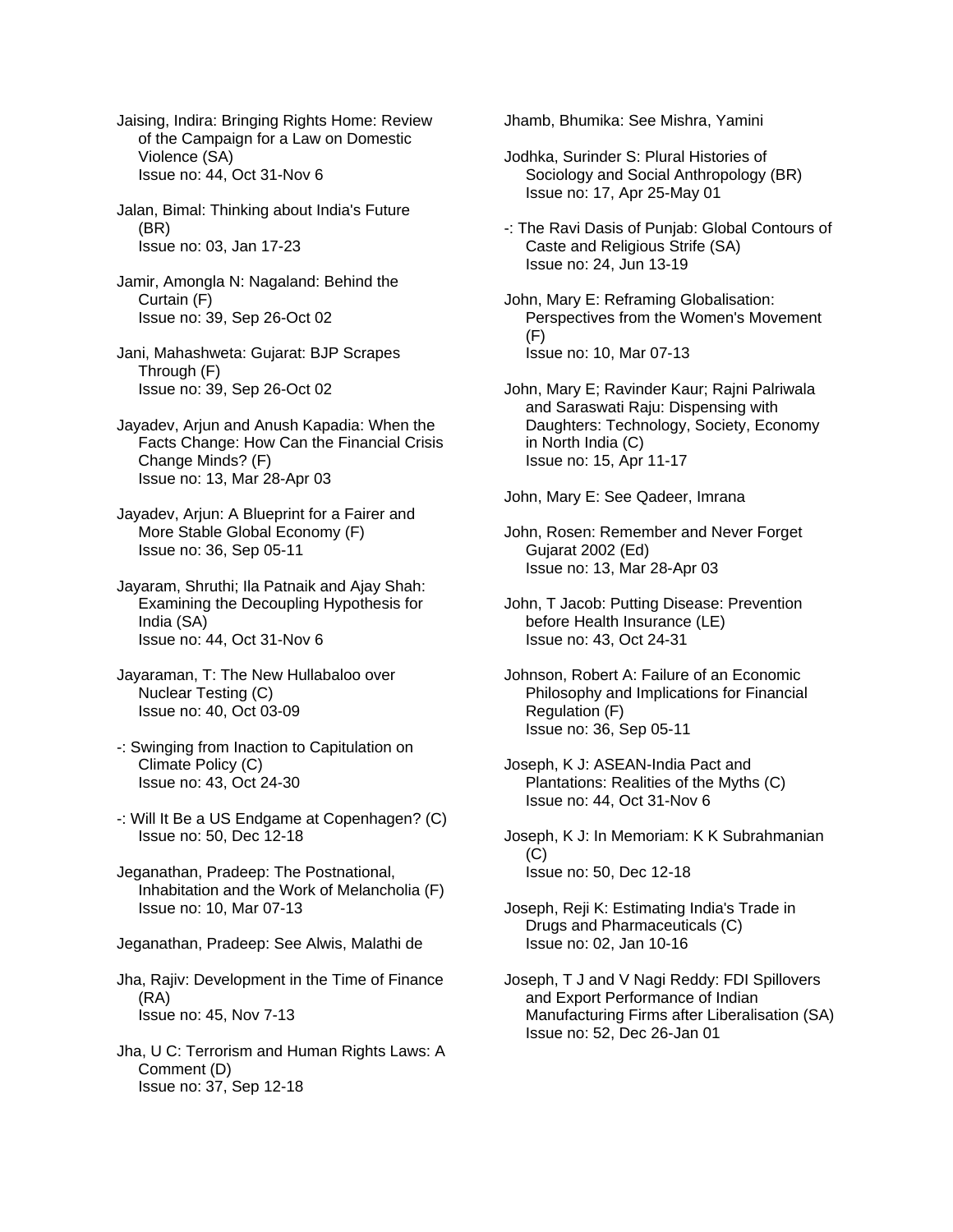Joshi, Dhananjai and Praveen Rai: Chhattisgarh 2008: Defeating Anti- Incumbency (F) Issue no: 06, Feb 07-13

Joshi, P K: See Raju, S S

Joshi, Vijay and Urjit R Patel: India and a Carbon Deal (F) Issue no: 31, Aug 01-07

Joy, K C; Suhas Paranje and Anant R Phadke: An Alternative Energy Plan for the Konkan (C) Issue no: 19, May 09-15

Joy, K J: See Paranjape, Suhas

Kadirgamar, Ahilan: Sri Lanka's Post-War Political Economy and the Question of Minorities (P) Issue no: 24, Jun 13-19

Kailash, K K: Alliances and Lessons of Election 2009 (F) Issue no: 39, Sep 26-Oct 02

Kakkoth, Seetha: Social Support for Hunter gatherers: Care or Curse? (SA) Issue no: 36, Sep 05-11

Kalhan, Anuradha and Martin Franz: Regulation of Retail: Comparative Experience (SA) Issue no: 32, Aug 08-14

Kamath, Lalitha and M Vijayabaskar: Limits and Possibilities of Middle Class Associations as Urban Collective Actors (SA) Issue no: 26, Jun 27-Jul 10

Kamath, Lalitha: See Ranganathan, Malini

Kanakaraj, A: See Mukim, Megha

Kanitkar, Tejal et al: How Much `Carbon Space' Do We Have? Physical Constraints on India's Climate Policy and Its Implications (SA) Issue no: 41, Oct 10-23

Kannabiraman, Kalpana: Sociology of Caste and the Crooked Mirror: Recovering B R Ambedkar's Legacy (P) Issue no: 04, Jan 24-30

Kannabiran, K G: A One in a Century Rights Activist (C) Issue no: 46, Nov 14-20

Kannabiran, Kalpana: The Law, Gender and Women (SA) Issue no: 44, Oct 31-Nov 6

-: Judicial Meanderings in Patriarchal Thickets: Litigating Sex Discrimination in India (SA) Issue no: 44, Oct 31-Nov 6

Kannan, K P and G Raveendran: Growth sans Employment: A Quarter Century of Jobless Growth in India's Organised Manufacturing (SA) Issue no: 10, Mar 07-13

Kapadia, Anush: See Jayadev, Arjun

Kapoor, S D: Untouchability (LE) Issue no: 44, Oct 31-Nov 6

Kapur, Devesh; Radhika Khosla and Pratap Bhanu Mehta: Climate Change: India's Options (F) Issue no: 31, Aug 01-07

Kar, Saibal: See Marjit, Sugata

Karan, Anup K: See Selvaraj, Sakthivel

Karlsson, Bengt G: Nuclear Lives: Uranium Mining, Indigenous Peoples, and Development in India (SA) Issue no: 34, Aug 22-28

Karmakar, K G: Emerging Trends in Microfinance (C) Issue no: 13, Mar 28-Apr 03

Karmarkar, M G: See Pandav, Chandrakant S

Karnam, Murali: Deaths in Prisons in Andhra Pradesh (C) Issue no: 11, Mar 14-20

Katju, Manjari: Localisation of Democracy (BR) Issue no: 12, Mar 21-27

-: Election Commission and Changing Contours of Politics (C) Issue no: 16, Apr 18-24

Kaur, Ravinder: See John, Mary E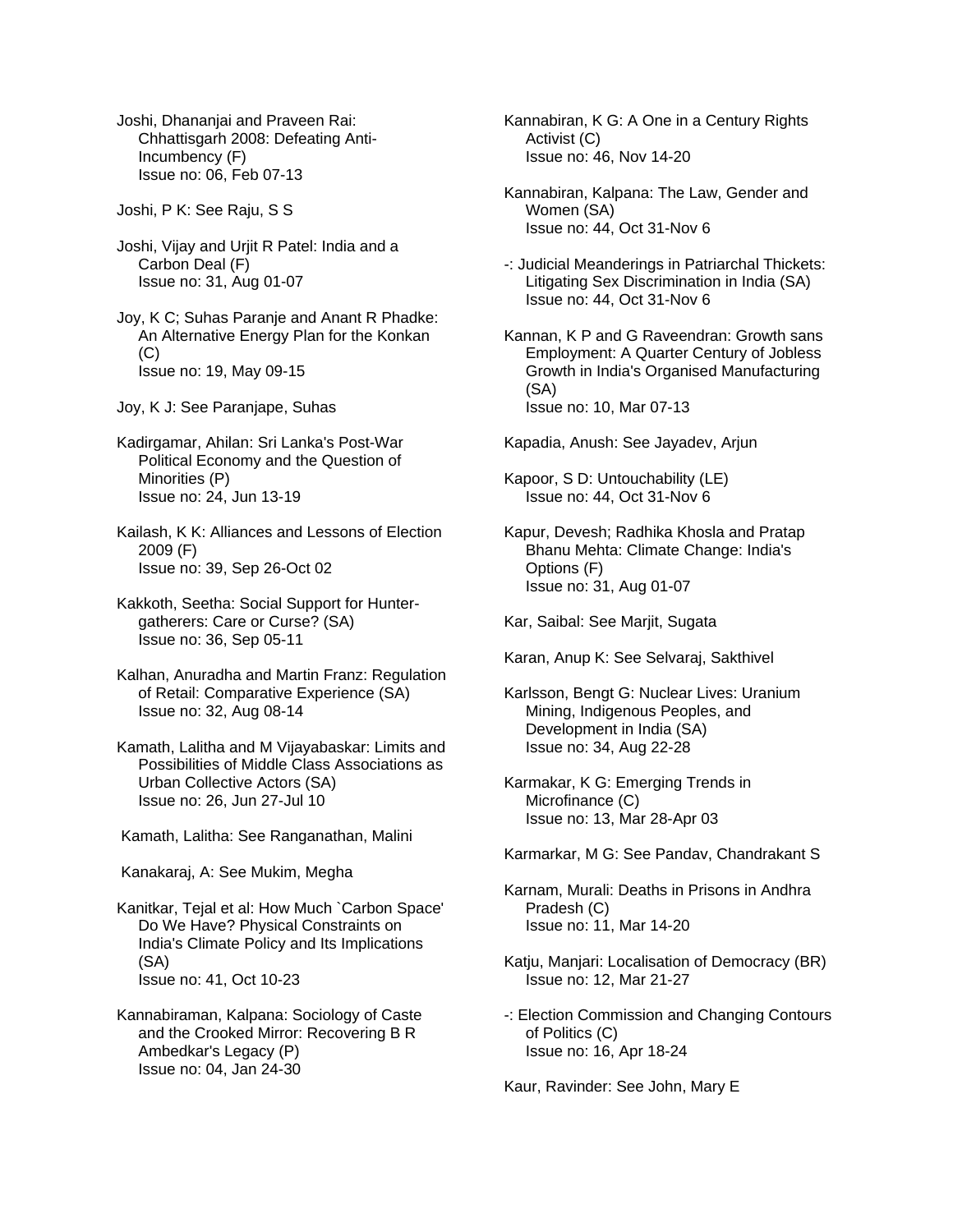- Kazi, Seema: Shopian: War, Gender and Democracy in Kashmir (C) Issue no: 49, Dec 5-11
- Kelkar, Vijay: Towards a New Natural Gas Policy (C) Issue no: 36, Sep 05-11
- Khalid, Nadeem: One Step Forward, Marching to the Brink: A Rejoinder (D) Issue no: 21, May 23-29
- Khan, Razak: Rethinking Muslim Politics: The Rampuri Experience (C) Issue no: 25, Jun 20-26
- Khatkhate, Deena: A Republic of Letters (F) Issue no: 01, Jan 03-09
- -: Janos Kornai's Odyssey to the Never, Never Land (RA) Issue no: 13, Mar 28-Apr 03
- -: Reprise of the Canons of Development Economics (BR) Issue no: 46, Nov 14-20
- -: Harry Johnson: Portrait of a Polymath (RA) Issue no: 51, Dec 19-25
- Khera, Reetika: Right to Food Act: Beyond Cheap Promises (F) Issue no: 29, Jul 18-24
- Khera, Reetika and Nandini Nayak: Women Workers and Perceptions of the National Rural Employment Guarantee Act (SA) Issue no: 43, Oct 24-30
- Khor, Martin: Copenhagen Battle for Climate Action with Equity (F) Issue no: 48, Nov 28-Dec 4
- Khosla, Radhika: See Kapur, Devesh
- Kishore, Avinash: See Shah, Tushaar
- Kishore, Praveen: Collection Trends, Classification of Expense Heads and Avoidance of Fringe Benefits Tax (SA) Issue no: 01, Jan 03-09
- Kohli, Kanchi: See Kothari, Ashish
- Kohli, Renu: Financial Integration, Capital Controls and Monetary Independence (F) Issue no: 26, Jun 27-Jul 10
- Kohli, Vineet: Do Stock Markets Allocate Resources Efficiently? An Examination of Initial Public Offerings (SA) Issue no: 33, Aug 15-21
- Korwar, G R: See Rao, K V
- Koshy, Ninan: Revisiting the Terrorism Discourse (C) Issue no: 26, Jun 27-Jul 10
- -: Globalisation and the State in India: Myth and Reality (BR) Issue no: 37, Sep 12-18
- Kothari, Ashish: A Sympathetic Critique of the Bhaduri-Patkar Model (D) Issue no: 12, Mar 21-27
- Kothari, Ashish and Kanchi Kohli: National Biodiversity Action Plan (C) Issue no: 20, May 16-22
- Kothari, Ashish: See Lasgorceix, Antoine
- Kotwal, Ashok: See Eswaran, Mukesh
- Krishna Kumar, T: Understanding the Education System: An Eco-Behavioural Approach (SA) Issue no: 23, Jun 06-12
- Krishnaii, N: A Unique Personality (LE) Issue no: 46, Nov 14-20
- Krishnan, Anna Somos: See Pandav, Chandrakant S
- Krishnaraj, Maithreyi: Women's Citizenship and the Private-Public Dichotomy (RA) Issue no: 17, Apr 25-May 01
- Krishnaraj, Maithreyi: A Homage to Neeraben (C) Issue no: 36, Sep 05-11
- Krishnaswamy, K: Reflections on Policymaking in Half Measure (BR) Issue no: 12, Mar 21-27
- Krishnaswamy, K S: Sachin's Only Love (F) Issue no: 01, Jan 03-09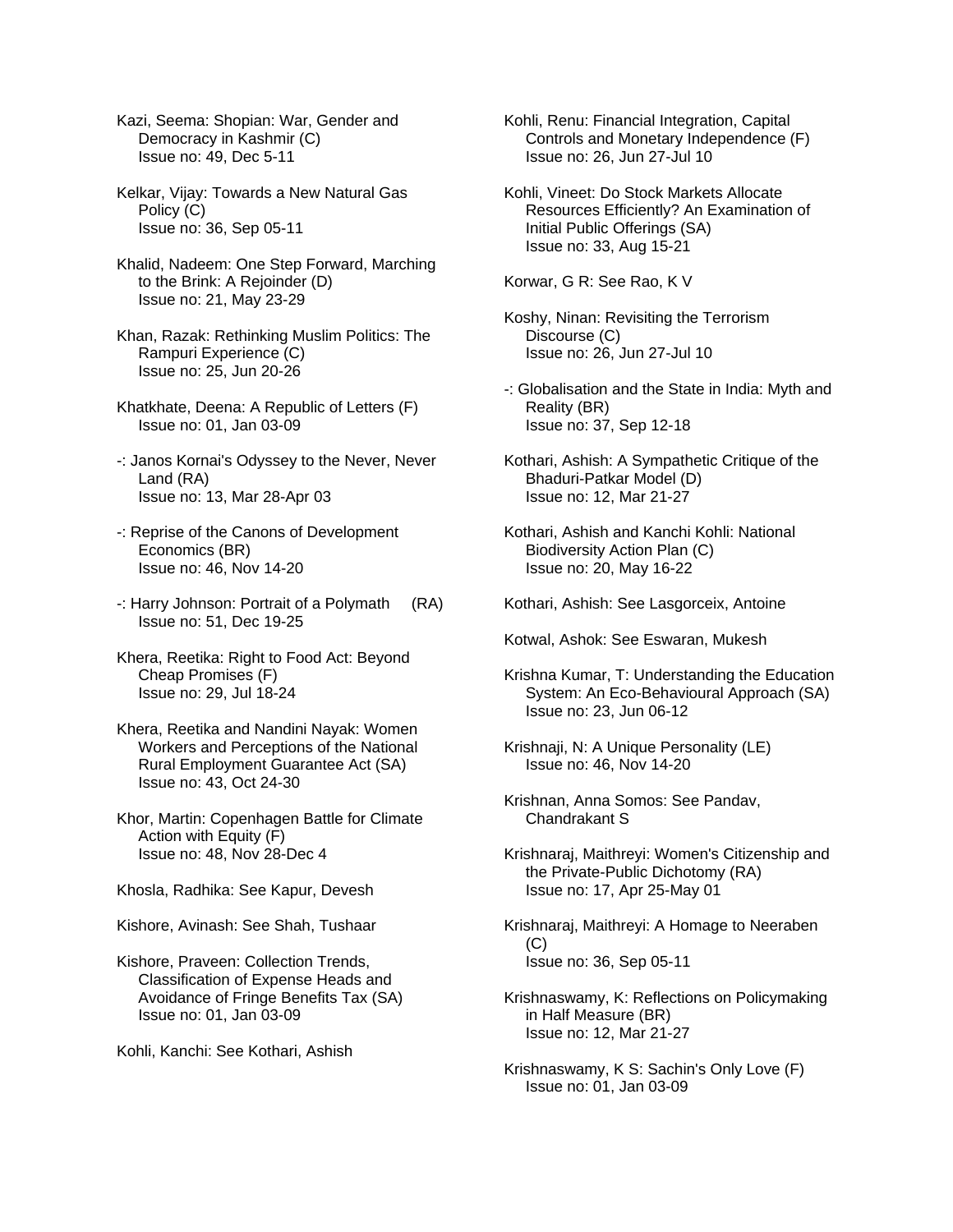Krishnaswamy, Sudhir: Mashelkar Report on IP Rights Version II: Wrong Again (F) Issue no: 52, Dec 26-Jan 01

Kshetrimayum, Jogendro: Shooting the Sun: A Study of Death and Protest in Manipur (Sa) Issue no: 40, Oct 03-09

Kulkarni, Himanshu and P S Vijay Shankar: Groundwater: Towards an Aquifier Management Framework (C) Issue no: 06, Feb 07-13

Kulkarni, Manu N: Sachin Chaudhuri (LE) Issue no: 04, Jan 24-30

-: Genetically Modified Seeds (LE) Issue no: 21, May 23-29

Kulkarni, Seema: See Paranjape, Suhas

Kundu, Amitabh: Exclusionary Urbanisation in Asia: A Macro Overview (SA) Issue no: 48, Nov 28-Dec 4

Kundu, Anirban: See Chakrabarti, Saumya

Kurian, Nimmi: Tiananmen as Current History (BR) Issue no: 37, Sep 12-18

Kuruganti, Kavita: Response on Bt Cotton (LE) Issue no: 37, Sep 12-18

Kuruganti, Kavitha: Bt Cotton and the Myth of Enhanced Yields (F) Issue no: 22, May 30-Jun 05

Lahiri, Ashok K: Financial Sector: National Priorities Amidst an International Crisis (P) Issue no: 26, Jul 27-Jul 10

Lahiri, Nayanjot: D D Kosambi: the Historian as Writer (SA) Issue no: 43, Oct 24-30

 Laiq, Jawid: Unsavoury Ways (LE) Issue no: 07, Feb 14-20

-: Sangam: A Site for Election Predictions (C) Issue no: 19, May 09-15

-: Immigrants: Corroding the Sovereign State's Authority? (BR) Issue no: 20, May 16-22

-: Pakistan: Identity and Islamic Ideology (BR) Issue no: 41, Oct 10-23

Lal, Chaman: Gandhi, Bhagat Singh and What the Historians Say (BR) Issue no: 25, Jun 20-26

Lal, Vinay: Framing a Discourse: China and India in the Modern World (P) Issue no: 02, Jan 10-16

Lalvani, Mala: Persistence of Fiscal Irresponsibility: Looking Deeper into Provisions of the FRBM Act (SA) Issue no: 37, Sep 12-18

-: Regional Variations and Impact of Delimitation in Maharashtra (C) Issue no: 40, Oct 03-09

Landy, Frederic: India, `Cultural Density' and the Model of Food Transition (D) Issue no: 20, May 16-22

Lasgorceix, Antoine and Ashish Kothari: Displacement and Relocation of Protected Areas: A Synthesis and Analysis of Case Studies (SA) Issue no: 49, Dec 5-11

Lata Singh: Bengali Theatre Historiography (BR) Issue no: 14, Apr 04-10

Layton, Kimberley: See Jacob, Happymon

Lazzarini, Andres: Who Cried for Argentina? Notes on the 2001-02 Crisis (C) Issue no: 37, Sep 12-18

Lodha, Sanjay: Rajasthan: Dissatisfaction and a Poor Campaign Defeat BJP (F) Issue no: 06, Feb 07-13

-: Rajasthan: Performance and Campaigning Pay Dividends (F) Issue no: 39, Sep 26-Oct 02

Lohani, Vinayak: Intellectual Bilingualism, Cross-Interpretational Space and the Idea of India (D) Issue no: 52, Dec 26-Jan 01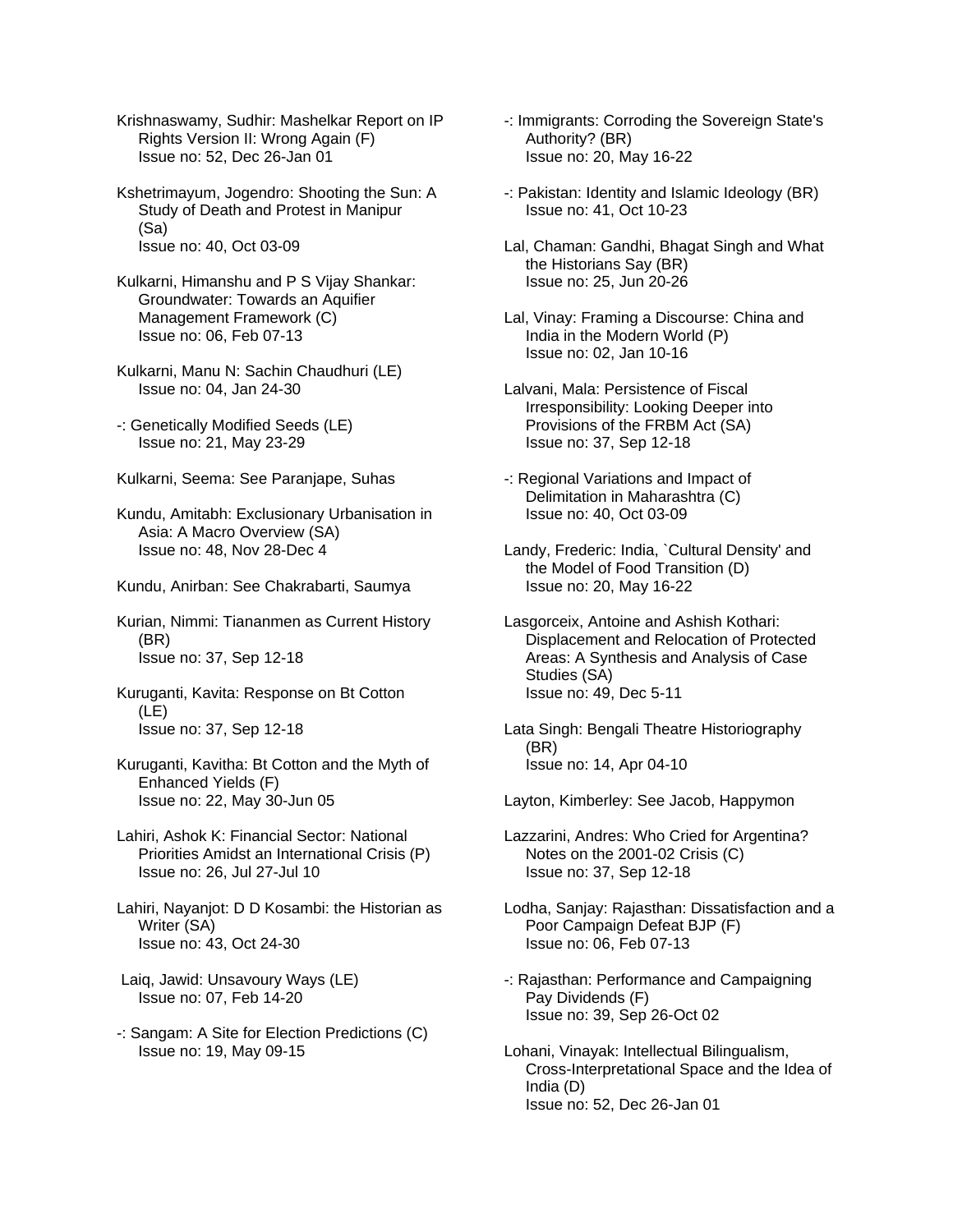Lohokare, Madhura: See Davar, Bhargavi V

Lokniti Team: National Election Study 2009: A Methodological Note (F) Issue no: 39, Sep 26-Oct 02

Lotta, Raymond: China's Rise in the World Economy (P) Issue no: 08, Feb 21-27

Madan, T N: Sense and Sensibilities on Pakistan (C) Issue no: 43, Oct 24-30

Madegowda, C: Traditional Knowledge and Conservation (F) Issue no: 21, May 23-29

Mahendra Dev, S: See Rao, N Chandrasekhara

Maheshwari, Uma R: Accentuating the Social Divide (C) Issue no: 05, Jan 31-Feb 06

Mailk, Salma: See Viswanath, Gita

Majumdar, Manabi: Democracy in Praxis: Two Non-Left Gram Panchayats in West Bengal (F) Issue no: 09, Feb 28-Mar 06

Majumdar, Manabi: The Fiscal Tool for Secondary Education Reform (BR) Issue no: 26, Jun 27-Jul 10

Majumdar, Rochona: Processes That Rendered Muslim Women Invisible (BR) Issue no: 28, Jul 11-17

Malghan, Deepak: Valuing Nature: Technocratic Governance vs Democratic Deliberation (BR) Issue no: 47, Nov 21-27

-: Tackling Water Conundrums (LE) Issue no: 51, Dec 19-25

Malik, Sadia M: Horizontal Inequalities and Violent Conflict in Pakistan: Is There a Link? (C) Issue no: 34, Aug 22-28

Manchanda, Rita: Gendered Narrative of Kashmir (BR) Issue no: 24, Jun 13-19

-: A Granddaughter's Tribute (BR) Issue no: 49, Dec 5-11

Mandal, Saptarshi: See Addlakha, Renu

Mander, Harsh: A Response (D) Issue no: 26, Jun 27-Jul 10

Mander, Harsh: See Hashmi, Shabnam

Mander, Harsh: See Mehrotra, Santosh

Mani, Sunil: Is India Becoming More Innovative since 1991? Some Disquieting Features (SA) Issue no: 46, Nov 14-20

Manna, G C; S K Samanta and Dipankar Coondoo: What Does the Recent Indian Consumption Behaviour Tell? (SA) Issue no: 32, Aug 08-14

Manoharan, Karthick Ram: The Dream of Eelam (LE) Issue no: 25, Jun 20-26

Manoharan, N: Trojan Horses: Counter-terror Laws and Security in India (C) Issue no: 46, Nov 14-20

Maringanti, Anant; Eric Sheppard and Jun Zhang: Where Is the Geography? World Bank's WDR 2009 (P) Issue no: 29, Jul 18-24

-: Sovereign State and Mobile Subjects: Politics of the UIDAI (P) Issue no: 46, Nov 14-20

Marjit, Sugata: Global Recession and the Indian Economy - Myth and Reality (C) Issue no: 09, Feb 28-Mar 06

Marjit, Sugata and Saibal Kar: A Contemporary Perspective on the Informal Labour Market: Theory, Policy and the Indian Experience (SA) Issue no: 14, Apr 04-10

Martin, Brian: See Hodder, Patrick

Mathew, P M: Remembering K K Subrahmanian (LE) Issue no: 48, Nov 28-Dec 4

Mathur, Rajani: See Hatekar, Neeraj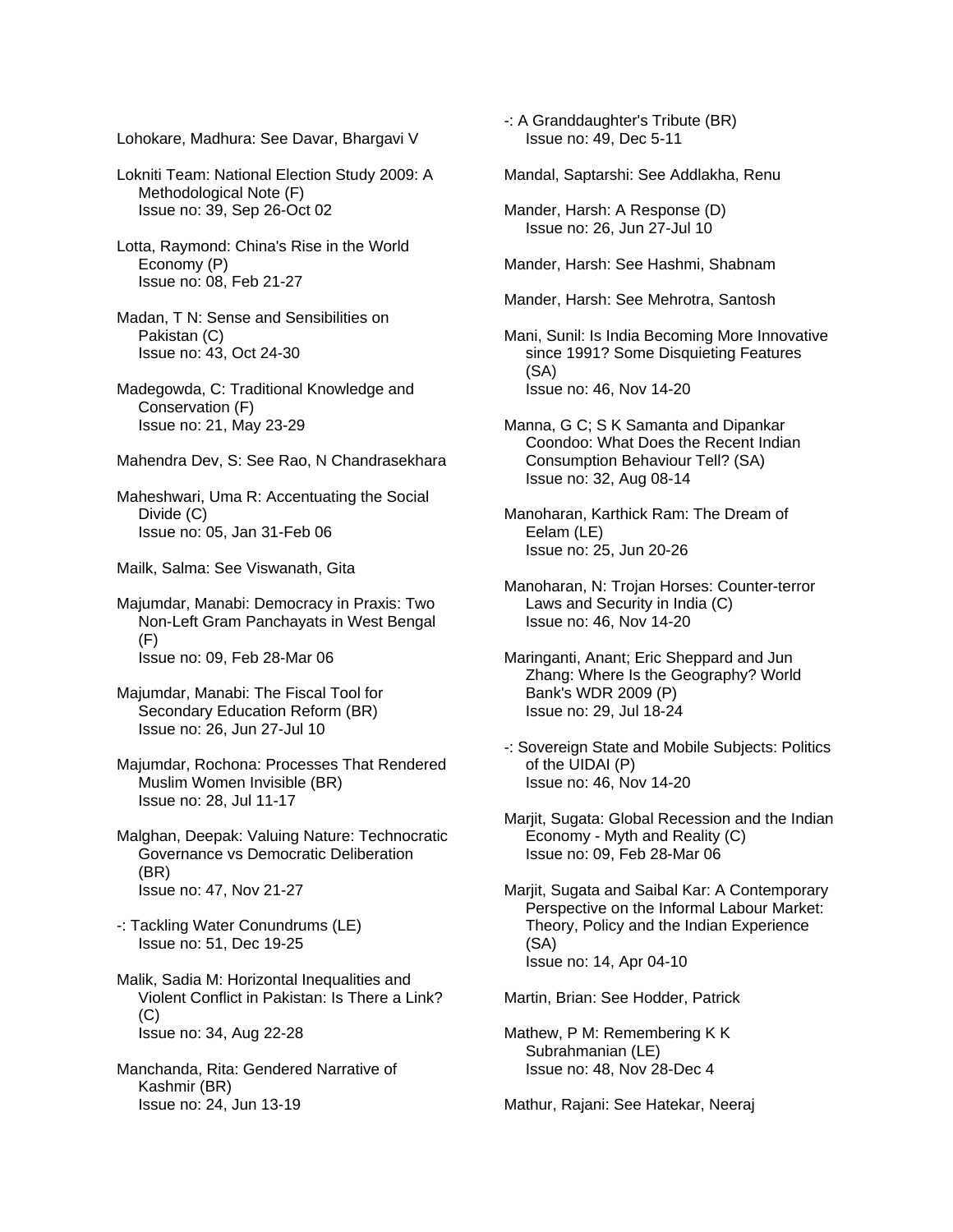Mattoo, Aaditya and Arvind Subramanian: Assessing Global Policy Advice (D) Issue no: 24, Jun 13-19

Mattoo, Aaditya: See Subramanian, Arvind

Mattoo, Amitabh: Kashmir after Shopian (P) Issue no: 28, Jul 11-17

Mawdsley, Emma; Deepshikha Mehra and Kim Beazley: Nature Lovers, Picnickers and Bourgeois Environmentalism (SA) Issue no: 11, Mar 14-20

McNamee, Paul: See Acharya, Akash

Mehra, Deepshikha: See Mawdsley, Emma

Mehrotra, Santosh and Harsh Mander: How to Identify the Poor? A Proposal (SA) Issue no: 19, May 09-15

Mehrotra: See Biggeri, Mario

Mehta, Pratap Bhanu: See Kapur, Devesh

Menon, Manju: From Impact Assessment to Clearance Manufacture (C) Issue no: 28, Jul 11-17

Menon, Nivedita: Thinking through the Postnation (F) Issue no: 10, Mar 07-13

-: Radical Resistance and Political Violence Today (C) Issue no: 50, Dec 12-18

Menon, Niveditha: See Gurumurthy, Anita

Menon, Sadanand: Playmaking as a Primary Act of Politics (C) Issue no: 26, Jun 27-Jul 10

Menon, Sujata: Colonial Railways (LE) Issue no: 01, Jan 03-09

Mian, Zia: Pushing South Asia towards the Brink (C) Issue no: 32, Aug 08-14

Mihlar, Farah: The State of Sri Lanka's Muslims (C) Issue no: 38, Sep 19-25

Mishra, Ashwini Kumar: See Das, Keshab

Mishra, P K: See Rao, K V

Mishra, Prajna Paramita: Coal Mining and Rural Livelihoods: Case of the Ib Valley Coalfield, Orissa (SA) Issue no: 44, Oct 31-Nov 6

Mishra, Sanjay: Need to Improve the IITs and IIMs (C) Issue no: 30, Jul 25-31

Mishra, Sanjay: Protecting State Universities (LE) Issue no: 46, Nov 14-20

Mishra, Udayon: Dialectics of Nationhood (BR) Issue no: 36, Sep 05-11

Mishra, Yamini and Bhumika Jhamb: An Assessment of UPA-I through a Gender Budgeting Lens (F) Issue no: 35, Aug 29-Sep 04

Misra Sharma, Tilottama: See Baruah, Apurba K

Misra, Salil: Indian National Movement: One or Many? (BR) Issue no: 26, Jun 26-Jul 10

Misra, Surya Narayan: Naveen Patnaik Authors a New Chapter for Orissa (F) Issue no: 39, Sep 26-Oct 02

- Misra, Tilottama: Remembering Thingnam Kishan Singh (C) Issue no: 14, Apr 04-10
- Misra, Udayon: ULFA: Beginning of the End (C) Issue no: 52, Dec 26-Jan 01

Misra, Udayon: See Baruah, Apurba K

Mitra, Arup: See Rajnish Kumar

Mitra, Ashok: Sixty Years Ago (F) Issue no: 03, Jan 17-23

Mitra, Ashok: Bent on Optimising the Benefits of the Raj (BR) Issue no: 52, Dec 26-Jan 01

Mitra, Sandip: See Bardhan, Pranab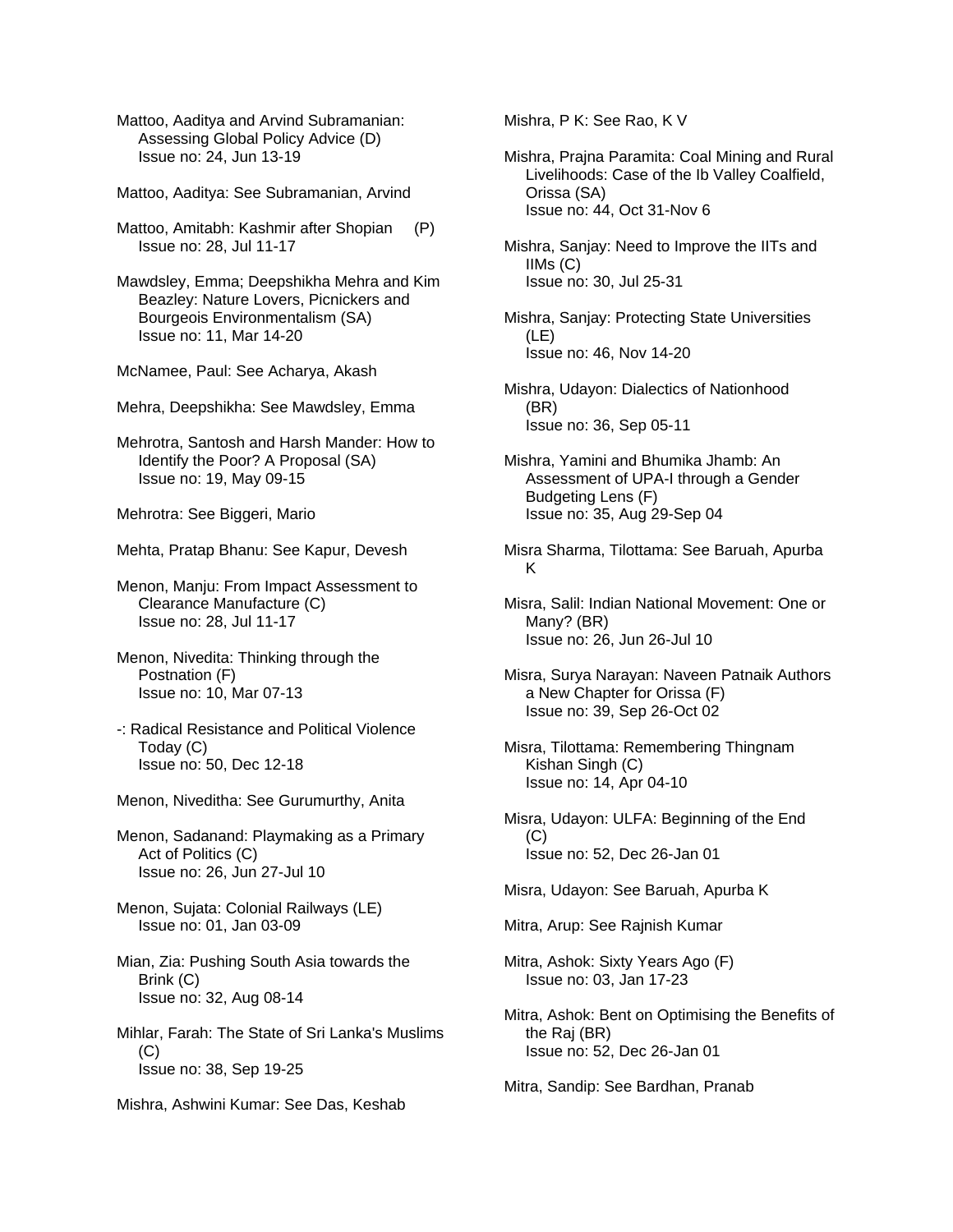Mitra, Santanu and Gautam Gupta: The Logic of Community Participation: Experimental Evidence from West Bengal (SA) Issue no: 20, May 16-22

Mitra, Siddhartha: Analysing Aspects of Demographic Trends in India (BR) Issue no: 50, Dec 12-18

Modi, Renu: Resettlement and Rehabilitation in Urban Centres (C) Issue no: 06, Feb 07-13

Mody, Ashoka: A Practitioner's Policy Perspectives (BR) Issue no: 30, Jul 25-31

Mohanty, B B: Regional Disparity in Agricultural Development of Maharashtra (SA) Issue no: 06, Feb 07-13

Mohanty, Biswajit: Delhi Elections: The `Local' Matters (F) Issue no: 39, Sep 26-Oct 02

Mohanty, Manoranjan: China's Reforms: The Wuxi Story (SA) Issue no: 26, Jun 27-Jul 10

Mohanty, S K: See Ram, F

Mohanty, Sachidananda: Are Goddesses Real? The Ethnographer as a Believer (BR) Issue no: 15, Apr 11-17

Mohapatra, Himansu S: Of Intellectuals and Writers (D) Issue no: 44, Oct 31-Nov 6 Mookherjee, Dilip: See Bardhan, Pranab

Mridul Kumar: Reservations for Marathas in Maharashtra (C) Issue no: 14, Apr 04-10

Muhammad, Anu: Grameen and Microcredit: A Tale of Corporate Success (SA) Issue no: 35, Aug 29-Sep 04

Mukherjee, Ananya: Conflict and Coexistence in a National Park (SA) Issue no: 23, Jun 06-12

Mukherjee, Anit: The Road Less Travelled (BR) Issue no: 06, Feb 07-13

Mukherjee, Anit N: See Chakraborthy, Pinaki

Mukherjee, Chandan: Recent Trends in Indian GDP and Its Components: An Exploratory Analysis (C) Issue no: 41, Oct 10-23

Mukherjee, Rudrangshu: Gandhi's Swaraj (P) Issue no: 50, Dec 12-18

Mukherjee, Sanjeeb: Indian Democracy: Puzzle of Unanswered Questions (BR) Issue no: 43, Oct 24-30

Mukherji, Gangeya: Exploring Non-violence: A Seminar Report (C) Issue no: 24, Jun 13-19

Mukhopadhyay, Partha and Aromar Revi: Keeping India's Economic Engine Going: Climate Change and the Urbanisation Question (F) Issue no: 31, Aug 01-07

Mukhopadhyay, Subhasis: See Chakraborty, Rabin

Mukhopadhyay, Urvi: A Contextual Account of Indian Secularism (BR) Issue no: 14, Apr 04-10

Mukim, Megha; Karan Singh and A Kanakaraj: Market Integration, Transaction Costs and the Indian Wheat Market: A Systematic Study (SA) Issue no: 22, May 30-Jun 05

Murayama, Mayumi and Nobuko Yakota: Revisiting Labour and Gender Issues in Export Processing Zones: Cases of South Korea, Bangladesh and India (F) Issue no: 22, May 30-Jun 05

Murthy, K V Bhanu and Ashis Taru Deb: Competition in Deregulated Markets (D) Issue no: 02, Jan 10-16

Murthy, R V Ramana: Campaign against Bt Cotton (D) Issue no: 33, Aug 15-21

Nachane, Dilip: The Fate of India Unincorporated (F) Issue no: 13, Mar 28-Apr 03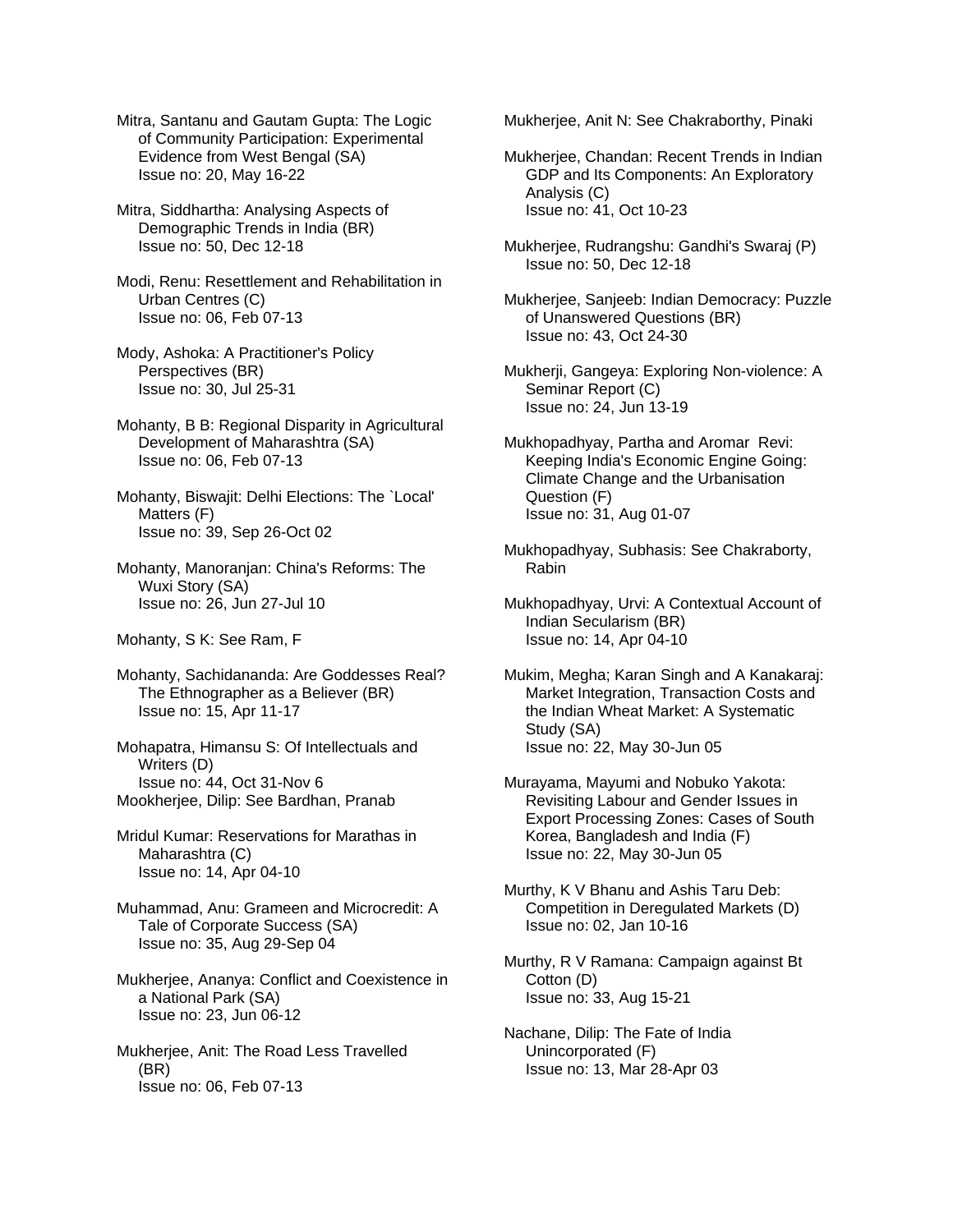Nag, Sajal: Nehru and the Nagas: Minority Nationalism and the Post-Colonial State (SA) Issue no: 49, Dec 5-11

- Nagaraj, R: Is Services Sector Output Overestimated? An Inquiry (SA) Issue no: 05, Jan 31-Feb 06
- Nagaraj, Vasudha: The Practising Lawyer (F) Issue no: 44, Oct 31-Nov 6
- Nagendra, Harini and Rucha Ghate: Ostrom on India and Nepal (LE) Issue no: 50, Dec 12-18
- Nagesh Kumar: Shares Pledged by Promoters (LE) Issue no: 11, Mar 14-20
- Nair, Pavan: The Siachen War: Twenty-Five Years On (F) Issue no: 11, Mar 14-20
- -: Unjustified Demand (LE) Issue no: 20, May 16-22
- -: Arms and Accounts (BR) Issue no: 43, Oct 24-30
- -: An Evaluation of India's Defence Expenditure (F) Issue no: 51, Dec 19-25
- Nair, Ravi: The Unlawful Activities (Prevention) Amendment Act 2008: Repeating Past Mistakes (C) Issue no: 04, Jan 24-30
- Nanda, Meera: Hindu Triumphalism and the Clash of Civilisations (SA) Issue no: 28, Jul 11-17
- Narasimhan, M: Remembering Sachin Chaudhuri and Economic Weekly (F) Issue no: 02, Jan 10-16
- Narayanamoorthy, A: See Dinesh Kumar, M
- Natarajan, Nalini: Atlantic Gandhi, Caribbean Gandhian (SA) Issue no: 18, May 02-08
- Nathan, Dev: Social Security, Compensation and Reconstruction of Livelihoods (C) Issue no: 30, Jul 25-31

Nathan, Dev and Harishwar Dayal: Resource Curse and Jharkhand (C) Issue no: 51, Dec 19-25

National Election Study: National Election Study- Statistics (Appendix I, Appendix II, Appendix III) (SS) Issue no: 39, Sep 26-Oct 02

Natraj, V K: Bilingual Intellectuals in Karnataka (LE) Issue no: 39, Sep 26-Oct 02

- Natraj, V K and G S Ganesh Prasad: The Unveiled Statues of Bangalore and Chennai: What Do They Reveal? (C) Issue no: 40, Oct 03-09
- Natrajan, Balmurli: Indian Electoral Democracy: The Only Game in Town (C) Issue no: 29, Jul 18-24
- -: Place and Pathology in Caste (D) Issue no: 51, Dec 19-25
- Nautiyal, Annpurna: Uttarakhand: Congress Outperforms Its Opponents (F) Issue no: 39, Sep 26-Oct 02
- Navlakha, Gautam: Jammu and Kashmir Elections: A Shift in Equations (C) Issue no: 03, Jan 17-23
- -: Lesson from the Mumbai Attack (C) Issue no: 11, Mar 14-20
- -: The Burden of Military Pensions (C) Issue no: 17, Apr 25-May 01
- -: Nepal: Peace Process Heading South (C) Issue no: 49, Dec 5-11
- Navlakha, Gautam and Moushumi Basu: Binayak Sen (LE) Issue no: 22, May 30-Jun 05
- Navlakha, Gautam and Ashish Gupta: The Real Divide in Bastar (C) Issue no: 33, Aug 15-21
- Navlakha, Gautam: See Basu, Moushumi

Nayak, Nandini: See Khera, Reetika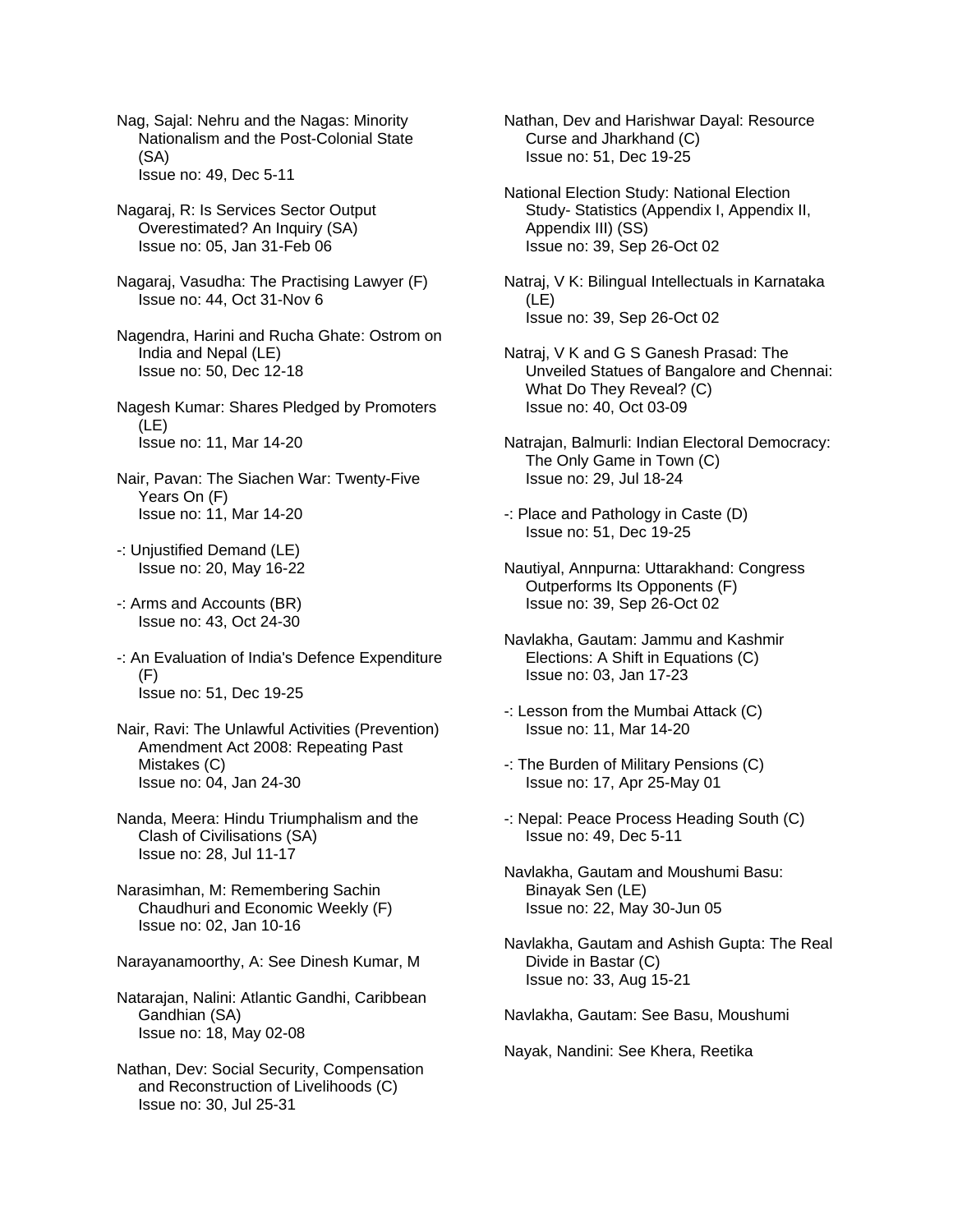Nayak, Pulin B: Anatomy of the Financial Crisis: Between Keynes and Schumpeter (F) Issue no: 13, Mar 28-Apr 03

Nayak, Tista: Portraits of Global Youth (BR) Issue no: 39, Sep 26-Oct 02

Nayar, Pramod K: Reluctant Yet Courageous Rebel (BR) Issue no: 10, Mar 07-13

Neve, Geert de: Power, Inequality and Corporate Social Responsibility: The Politics of Ethical Compliance in the South Indian Garment Industry (F) Issue no: 22, May 30-Jun 05

- Nigam, Aditya: Empire, Nation and Minority Cultures: The Postnational Moment (F) Issue no: 10, Mar 07-13
- -: Gandhi The `Angel of History': Reading Hind Swaraj Today (SA) Issue no: 11, Mar 14-20
- -: A Great Leap Backwards (BR) Issue no: 15, Apr 11-17
- -: Democracy, State and Capital: the `Unthought' of 20<sup>th</sup> Century Marxism (P) Issue no: 51, Dec 19-25
- Nigam, Aditya: See Alwis, Malathi de

Nikhil Raj, P P and P A Azeez: Real Estate and Agricultural Wetlands in Kerala (F) Issue no: 05, Jan 31-Feb 06

- Niwas, Ram: In the Name of Babasaheb (LE) Issue no: 34, Aug 22-28
- Noorani, A G: The Press Council: An Expensive Irrelevance (C) Issue no: 01, Jan 03-09
- -: India: A Security State (C) Issue no: 14, Apr 04-10
- -: Free Speech and Religion (C) Issue no: 23, Jun 06-12
- -: Armed Forces (Special Powers) Act: Urgency of Review (CL) Issue no: 34, Aug 22-28

Noronha, Ligia; Nidhi Srivastava; Diya Datt and P V Sridharan: Resource Federalism in India: The Case of Minerals (SA) Issue no: 08, Feb 21-27

- Oberoi, Harjot: Ghadar Movement and Its Anarchist Genealogy (SA) Issue no: 50, Dec 12-18
- Obino, Francesco: SAARC: The Political Challenge for South Asia and Beyond (SA) Issue no: 09, Feb 26-Mar 06
- Ohm, Britta: Genocide, Reconciliation and Justice in Gujarat (BR) Issue no: 28, Jul 11-17
- Olive, Michael: See Bhattacharya, Mita
- Onaran, Oelem: A Crisis of Distribution (F) Issue no: 13, Mar 28-Apr 03
- Oommen, M A: Limits of a Devolution Index  $(C)$ Issue no: 29, Jul 18-24
- Oommen, T K: Development Policy and the Nature of Society: Understanding the Kerala Model (P) Issue no: 13, Mar 28-Apr 03
- -: Indian Labour Movement: Colonial Era to the Global Age (SA) Issue no: 52, Dec 26-Jan 01

Osman, M: See Rao, K V

- Padhi, Ranjana: On Women Surviving Farmer Suicides in Punjab (SA) Issue no: 19, May 09-15
- Padhy, Sanghamitra: Between the Religious and the Secular (BR) Issue no: 24, Jun 13-19

Padmavathi, B S: See Shastri, Sandeep

- Paik, Shailaja: Shooting the Sun: A Study of Death and Protest in Manipur (SA) Issue no: 40, Oct 03-09
- -: Amchya Jalmachi Chittarkatha (The Bioscope of Our Lives): Who Is My Ally? (SA) Issue no: 40, Jul 17-23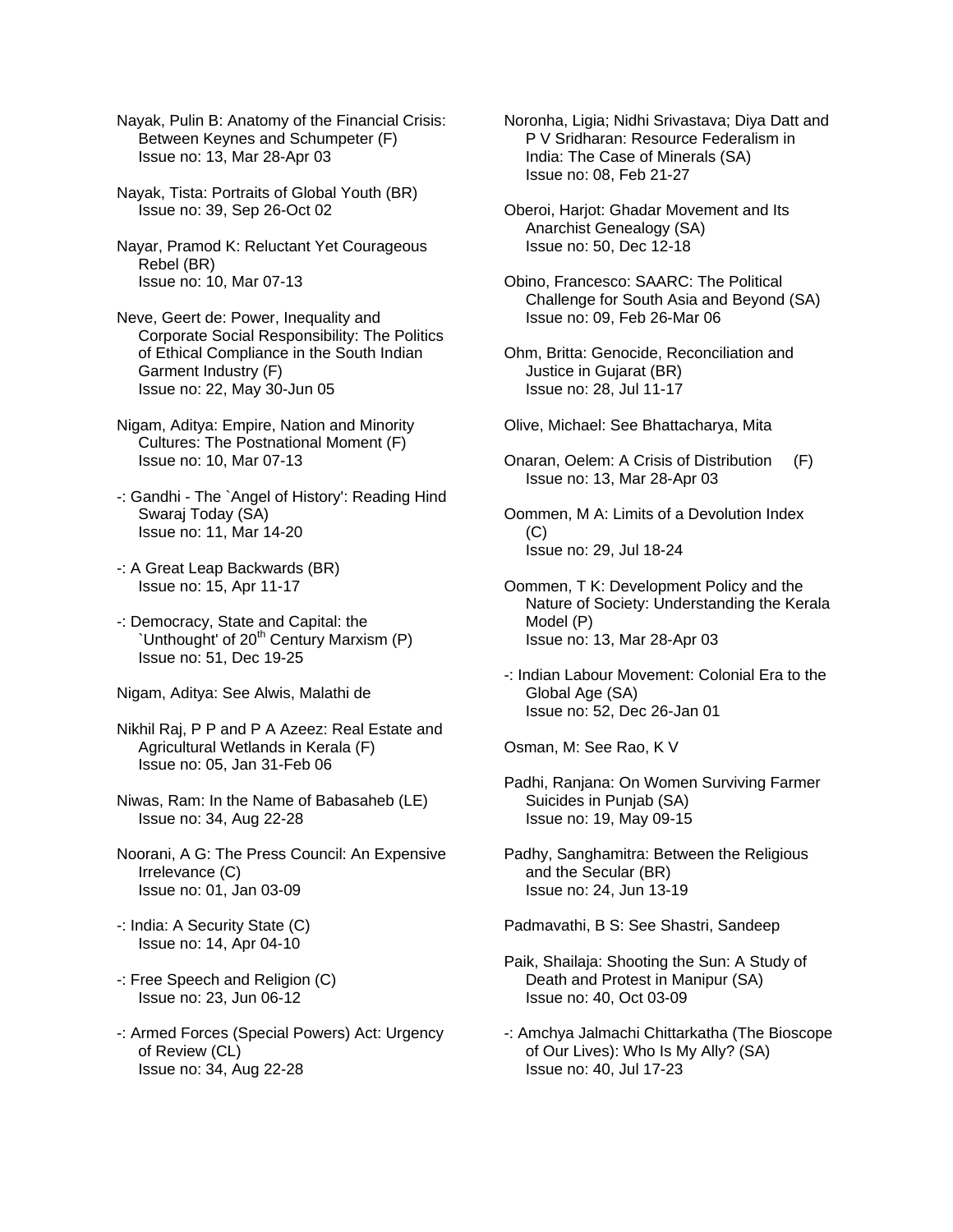Pal, Kushal and Praveen Rai: Haryana: Congress Retains Its Electoral Supremacy (F) Issue no: 39, Sep 26-Oct 02

Pal, Mahi: Why Rethink Rotation of Reservation in Panchayats? (D) Issue no: 23, Jun 06-12

-: Accountability of Panchayats (LE) Issue no: 37, Sep 12-18

 Pal, Parthapratim: Undermining Global Trade (BR) Issue no: 29, Jul 18-24

Pal, Parthapratim and Mitali Dasgupta: The ASEAN-India Free Trade Agreement: An Assessment (C) Issue no: 38, Sep 19-25

Palriwala, Rajni: See John, Mary E

Palshikar, Sanjay: Two Kinds of Politics (BR) Issue no: 05, Jan 31-Feb 06

Palshikar, Suhas: Tentative Emergence of a New and Tentative Coalition? (C) Issue no: 21, May 23-29

Palshikar, Suhas; Rajeshwari Deshpande and Nitin Birmal: Maharashtra Polls: Continuity amidst Social Volatility (F) Issue no: 48, Nov 28-Dec 4

-; Rajeshwari Deshpande and Nitin Birmal: Corrections (LE) Issue no: 50, Dec 12-18

Palshikar, Suhas: See Yadav, Yogendra

Panchu, Sriram: Free and Fair Election Commissioners? (C) Issue no: 09, Feb 28-Mar 06

Panda, Architesh: Assessing Vulnerability to Climate Change in India (F) Issue no: 16, Apr 18-22

Pandav, Chandrakant S; Anna Somos Krishnan; Arijit Chakrabarty and M G Karmarkar: Quest towards Eliminating Iodine Deficiency Disorders (C) Issue no: 17, Apr 25-May 01

Pandian, M S S: Nation Impossible (F) Issue no: 10, Mar 07-13

-: Perilous Trans-Border Journeys (BR) Issue no: 39, Sep 26-Oct 02

-: Dravidian Politics and Muslims (BR) Issue no: 43, Oct 24-30

Pandit, Maya: Voice of the Gendered Subaltern (BR) Issue no: 04, Jan 24-30

Panikkar, K N: Culture as a Site of Struggle (P) Issue no: 07, Feb 14-20

Paranjape, Suhas; K J Joy and Seema Kulkarni: K R Datye: Visionary of a Sustainable and Equitable Future (C) Issue no: 39, Sep 26-Oct 02

Paranje, Suhas: See Joy, K C

Pat, A K: Monetary Policy Scepticism (BR) Issue no: 29, Jul 18-24

-: Why Indian Banks Are Healthy in This Global Crisis (C) Issue no: 17, Apr 25-May 01

Patel, Alaknanda: Errors and Gaps in Reminiscences (LE) Issue no: 19, May 09-15

Patel, Razia: Indian Muslim Women, Politics of Muslim Personal Law and Struggle for Life with Dignity and Justice (SA) Issue no: 44, Oct 31-Nov 6

Patel, Urjit R: See Joshi, Vijay

Patel, Vibhuti: Gender Mainstreaming in Social Protection (BR) Issue no: 16, Apr 18-24

-: Neera Desai (1925-2009): Pioneer of Women's Studies in India (C) Issue no: 28, Jul 11-17

Pati, Biswamoy: Biju Janata Dal: Signal for Change (C) Issue no: 09, Feb 28-Mar 06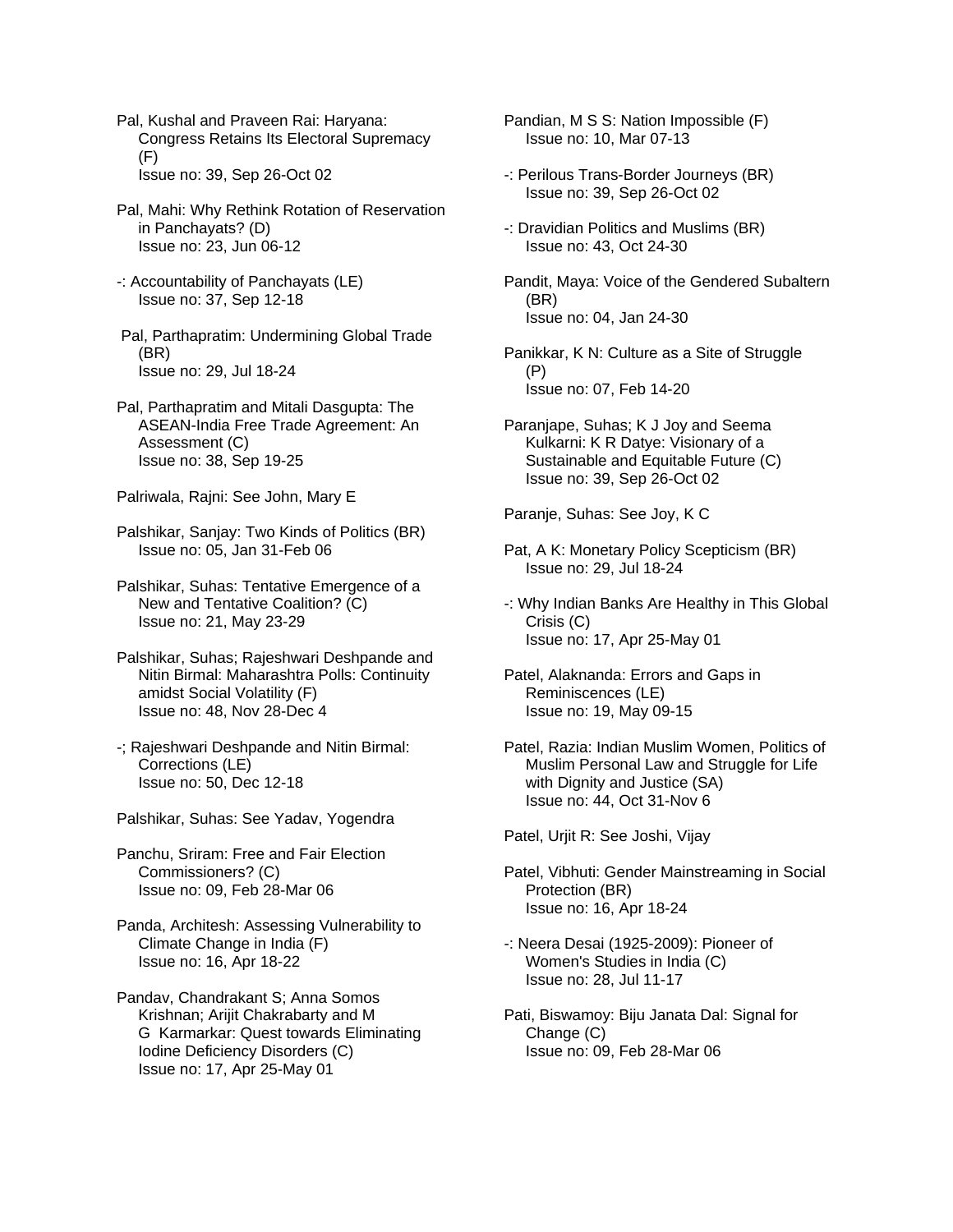- -: From the Parlour to the Streets: A Short Note on Aruna Asaf Ali (C) Issue no: 28, Jul 11-17
- Patkar, Medha: See Bhaduri, Amit:
- Patnaik, Ila: See Jayaram, Shruthi
- Patnaik, Prabhat: The Economic Crisis and Contemporary Capitalism (F) Issue no: 13, Mar 28-Apr 03
- -: Reflections on the Left (C) Issue no: 28, Jul 11-17
- -: The Crisis of the Left (P) Issue no: 44, Oct 31-Nov 6
- Paul, Samuel: Internationalisation of Higher Education: Strategic Implications (P) Issue no: 09, Feb 28-Mar 06
- Pavan Kumar, M and S E Anuradha `Nonconformity Incarnate': Women with Disabilities, `Gendered' Law and the Problem of Recognition (SA) Issue no: 44, Oct 31-Nov 6
- Peppelembos, Lucian: See Alam, Ghayur
- Persaud, Avinash: Do Not Be Distracted by Mr Madoff (F) Issue no: 02, Jan 10-16
- -: A Radical Proposal to Reform Governance of International Financial Institutions (F) Issue no: 24, Jun 13-19
- -: A Different Approach to Financial Regulation (F) Issue no: 36, Sep 05-11
- Persaud, Avinash D: Causes, Cures and Myths (F) Issue no: 13, Mar 28-Apr 03
- Pethe, Abhay: Aide-memoire to the 13<sup>th</sup> Finance Commission on Devolution of Funds  $(C)$ Issue no: 24, Jun 13-19
- Phadke, Anant R: See Joy, K C
- Pollin, Robert: Roots of Capitalist Stability and Instability (BR) Issue no: 40, Oct 03-09
- Polychroniou, Chronis: The European Union's Sham Democracy (C) Issue no: 28, Jul 11-17
- Poonacha, Veena: Sharadaben Mehta: A Woman of Substance (BR) Issue no: 33, Aug 15-21
- Prabhakara, M S: South Africa: Icon of Another Kind Goes (C) Issue no: 03, Jan 17-23
- -: Racketeering in the Name of Religion (LE) Issue no: 23, Jun 06-12
- -: Mirror of Our Times (LE) Issue no: 43, Oct 23-30
- Pradhan, Amit: Blurred Discussion (LE) Issue no: 22, May 30-Jun 05
- Pramod Kumar: Contract Farming Assessment (BR) Issue no: 50, Dec 12-18
- Prasad, Chandra Bhan: See Babu, D Shyam
- Prasad, G Koteswara: Tamil Nadu: Against Expectations (F) Issue no: 39, Sep 26-Oct 02
- Prasad, G S Ganesh: See Natraj, V K
- Prasad, M Madhava: Fan Bhakti and Subaltern Sovereignty: Enthusiasm as a Political Factor (SA) Issue no: 29, Jul 18-24
- Prashad, Vijay: Generals of Saffron (D) Issue no: 11, Mar 14-20
- -: If They Can Do It... (C) Issue no: 51, Dec 19-25
- Premchand, A: On Being One of Many Ekalavyas (D) Issue no: 09, Feb 26-Mar 06
- Premchand, A: Trust and Watchdogs' Dilemmas (P) Issue no: 20, May 16-22
- Pritam Singh: Regional Nationalism (LE) Issue no: 17, Apr 25-May 01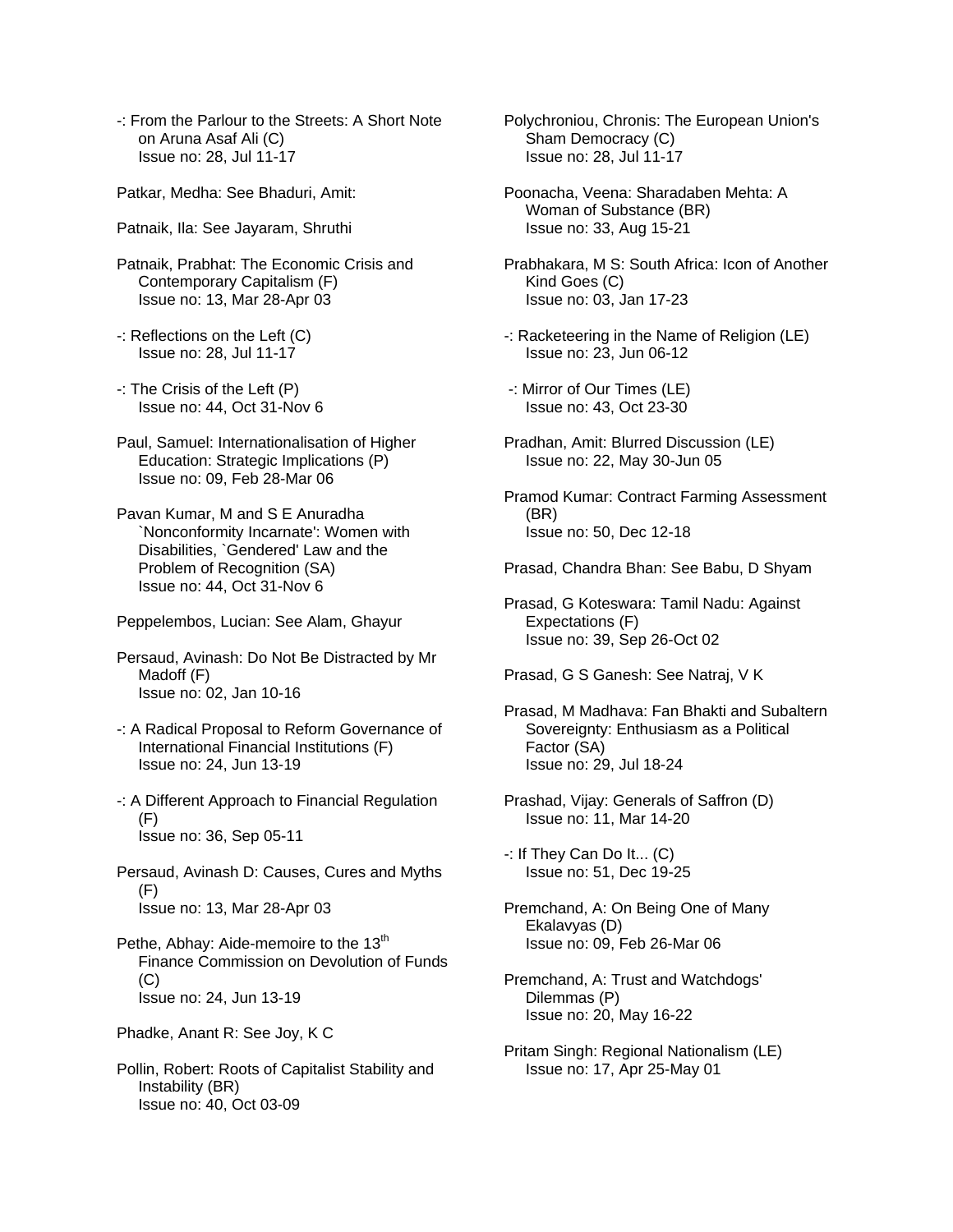- Pulapre, Balakrishnan: Mystifying India's Economic Growth (BR) Issue no: 03, Jan 17-23
- Purandare, Vaibhav: Sena vs Sena (C) Issue no: 25, Jun 20-26
- Puri, Balraj: View from Jammu (LE) Issue no: 07, Feb 14-20
- -: Bengali Nationalism (LE) Issue no: 14, Apr 04-10
- -: Islam, Muslims and Ethnicity (C) Issue no: 17, Apr 25-May 01
- -: On Parochial Tendencies (LE) Issue no: 20, May 16-22
- -: Deoband Ulema in Pakistan (LE) Issue no: 23, Jun 06-12
- Puri, Ellora: Understanding the Paradoxical Outcome in Jammu and Kashmir (F) Issue no: 06, Feb 07-13
- Puri, Luv: Omar's Journey (LE) Issue no: 03, Jan 17-23
- Puri, Luv: Pakistan's Northern Areas: Time for a Reality Check (C) Issue no: 39, Sep 26-Oct 02
- Purkayastha, Sumitra: See Chakraborty, Rabin
- Purohit, Mahesh C and Vishnu Kanta Purohit: Mobilising Non-Tax Revenue: An Empirical Analysis of Trends in States (SA) Issue no: 05, Jan 31-Feb 06
- Purohit, Vishnu Kanta: See Purohit, Mahesh C
- Qadeer, Imrana and Mary E John: The Business and Ethics of Surrogacy (C) Issue no: 02, Jan 10-16
- Radhakrishnan, Meena: Starvation among Primitive Tribal Groups (C) Issue no: 18, May 02-08
- Raghavendra, M K: Social Dystopia or Entrepreneurial Fantasy: The Significance of Kaminey (C) Issue no: 38, Sep 19-25
- Raghuvanshi, Vyom: See Rosencranz, Armin
- Rai, Praveen: Issues in General Election 2009 (F) Issue no: 39, Sep 26-Oct 02
- Rai, Praveen: See Joshi, Dhananjai
- Rai, Praveen: See Pal, Kushal
- Rai, Praveen: See Sanjay Kumar
- Rai, Praveen: See Saxena, Anupama
- Rai, Shohrat: A Remarkable Career in the Theatre (C) Issue no: 26, Jun 26-Jul 10
- Rai, Varun and David G Victor: Climate Change and the Energy Challenge: A Pragmatic Approach for India (F) Issue no: 31, Aug 01-07

Rajadurai, S V: (Non)Reporting on Sri Lanka (LE) Issue no: 06, Feb 07-13

- Rajamani, Lavanya: Exploring Legal Form Options for a Post-2012 Climate Regime (C) Issue no: 32, Aug 08-14
- -: `Cloud' over Climate Negotiations: From Bangkok to Copenhagen and Beyond (C) Issue no: 43, Oct 24-30
- -: The Copenhagen Agreed Outcome: Form, Shape and Influence (F) Issue no: 48, Nov 28-Dec 4
- Rajan, Sudhir Chella: See Byravan, Sujatha
- Rajaraman, Indira: Raja Chelliah (1922-2009) (C) Issue no: 23, Jun 06-12
- Rajivlochan, Meeta: Public Audit: A Powerful Instrument Turned Blunt (BR) Issue no: 16, Apr 18-24
- Rajnish Kumar; Satendra Kumar and Arup Mitra: Social and Economic Inequalities: Contemporary Significance of Caste in India (SA) Issue no: 50, Dec 12-18

Raju S S: See Chand, Ramesh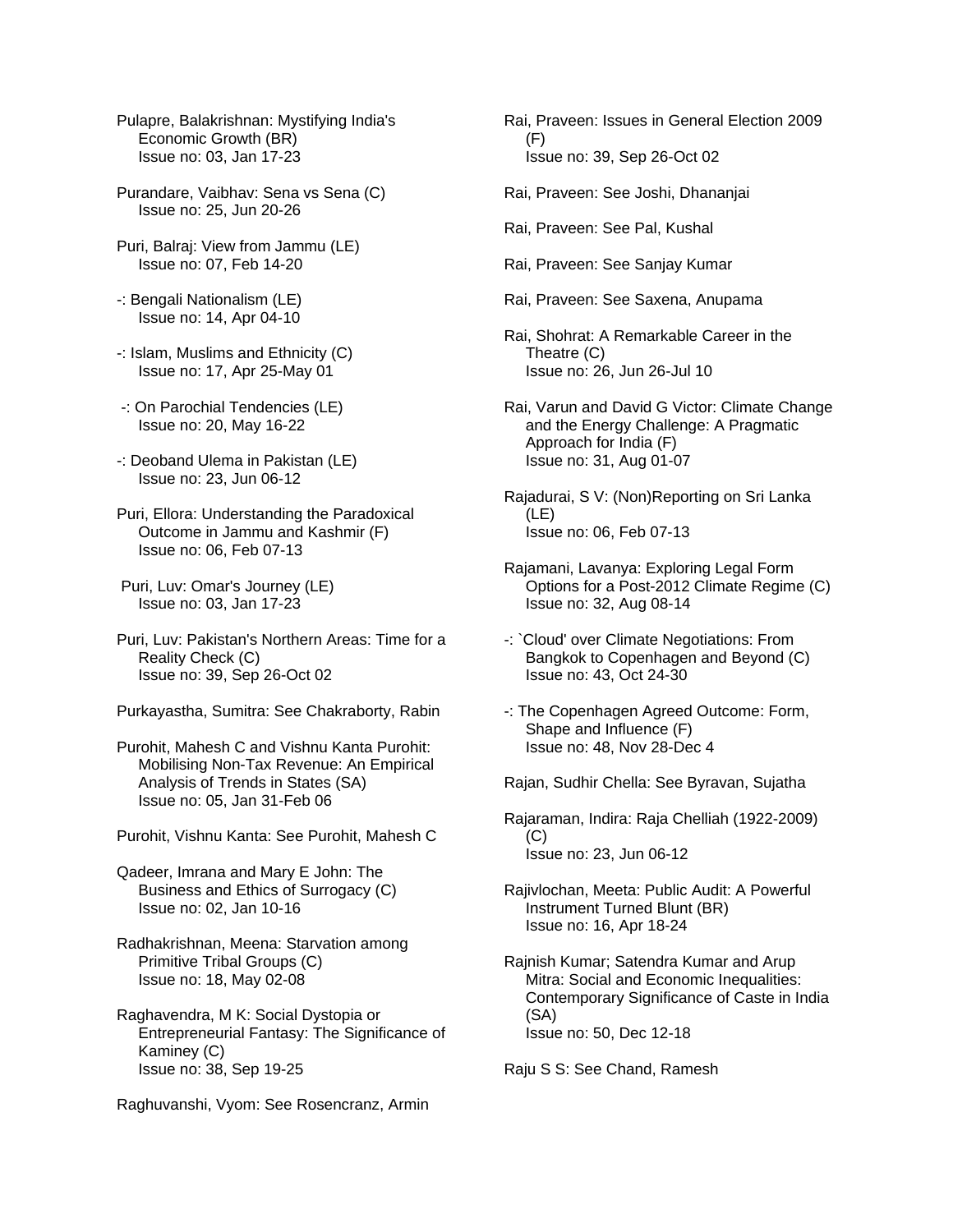- Raju, C K: Kosambi the Mathematician (SA) Issue no: 20, May 16-22
- Raju, S S; P Shinoj and P K Joshi: Sustainable Development of Biofuels: Prospects and Challenges (SA) Issue no: 52, Dec 26-Jan 01
- Raju, Saraswati: See John, Mary E

Rakshit, Mihir: India amidst the Global Crisis (F) Issue no: 13, Mar 28-Apr 03

Ram Mohan, T T: Ten Regulatory Lessons from the Sub-Prime Crisis (F) Issue no: 11, Mar 14-20

- Ram Mohan, T T: The Impact of the Crisis on the Indian Economy (F) Issue no: 13, Mar 28-Apr 03
- Ram Mohan, T T: Obama Ducks the Banking Challenge (F) Issue no: 32, Aug 08-14
- Ram Shankar: See Sisodia, Yatindra Singh

Ram, F; S K Mohanty and Usha Ram: Understanding the Distribution of BPL Cards: All-India and Selected States (SA) Issue no: 07, Feb 14-20

Ram, Usha: See Ram, F

- Ramachandraiah, C: YSR `Shock Deaths' in Andhra (C) Issue no: 43, Oct 24-30
- Ramachandran, Vimala: Right to Education Act: A Comment (D) Issue no: 28, Jul 11-17
- Ramachandran, Vimala and Suman Bhattacharjea: Attend to Primary Schoolteachers! (C) Issue no: 31, Aug 01-07
- Raman, N Kalyan: Intellectual Bilingualism (D) Issue no: 41, Oct 10-23
- Ramani, Srinivasan: A Decisive Mandate (C) Issue no: 21, May 23-29
- Ramaswami, Bharat: See Eswaran, Mukesh
- Ramaswamy, Vijaya: Tragic Widows or Cunning Witches? Reflections on Representations of Women in Tamil Myths and Legends (SA) Issue no: 12, Mar 21-27
- Ramchandraiah, C: Maytas, Hyderabad Metro and the Politics of Real Estate (F) Issue no: 03, Jan 17-23
- -: Continuing Favours to Raju-Maytas Company (LE) Issue no: 18, May 02-08
- Ramdas, Sagari R: Women, Forestspaces and the Law: Transgressing the Boundaries (SA) Issue no: 44, Oct 31-Nov 6
- Ranganathan, Malini; Lalitha Kamath and Vinay Baindur: Piped Water Supply to Greater Bangalore: Putting the Cart before the Horse? (SA) Issue no: 33, Aug 15-21
- Ranganathan, V: Privatising PSUs (LE) Issue no: 52, Dec 26-Jan 01
- Ranjan, Prabhash: Applicable Law in the Dispute Settlement Body of the WTO (C) Issue no: 15, Apr 11-17

Ranjan, Rakesh: See Sanjay Kumar

- Ranjan, Sharad: Growth of Rural Non-Farm Employment in Uttar Pradesh: Reflections from Recent Data (SA) Issue no: 04, Jan 24-30
- Rao, C H Hanumantha: Inclusive Growth: Recent Experience and Challenges Ahead (C) Issue no: 13, Mar 28-Apr 03

Rao, K V; P K Mishra; G R Korwar; B Venkateswarlu; V U M Rao and M Osman: Myths about Small Water Harvesting System (D) Issue no: 19, May 09-15

Rao, M Govinda: The Fiscal Situation and a Reform Agenda for the New Government (SA) Issue no: 25, Jun 20-26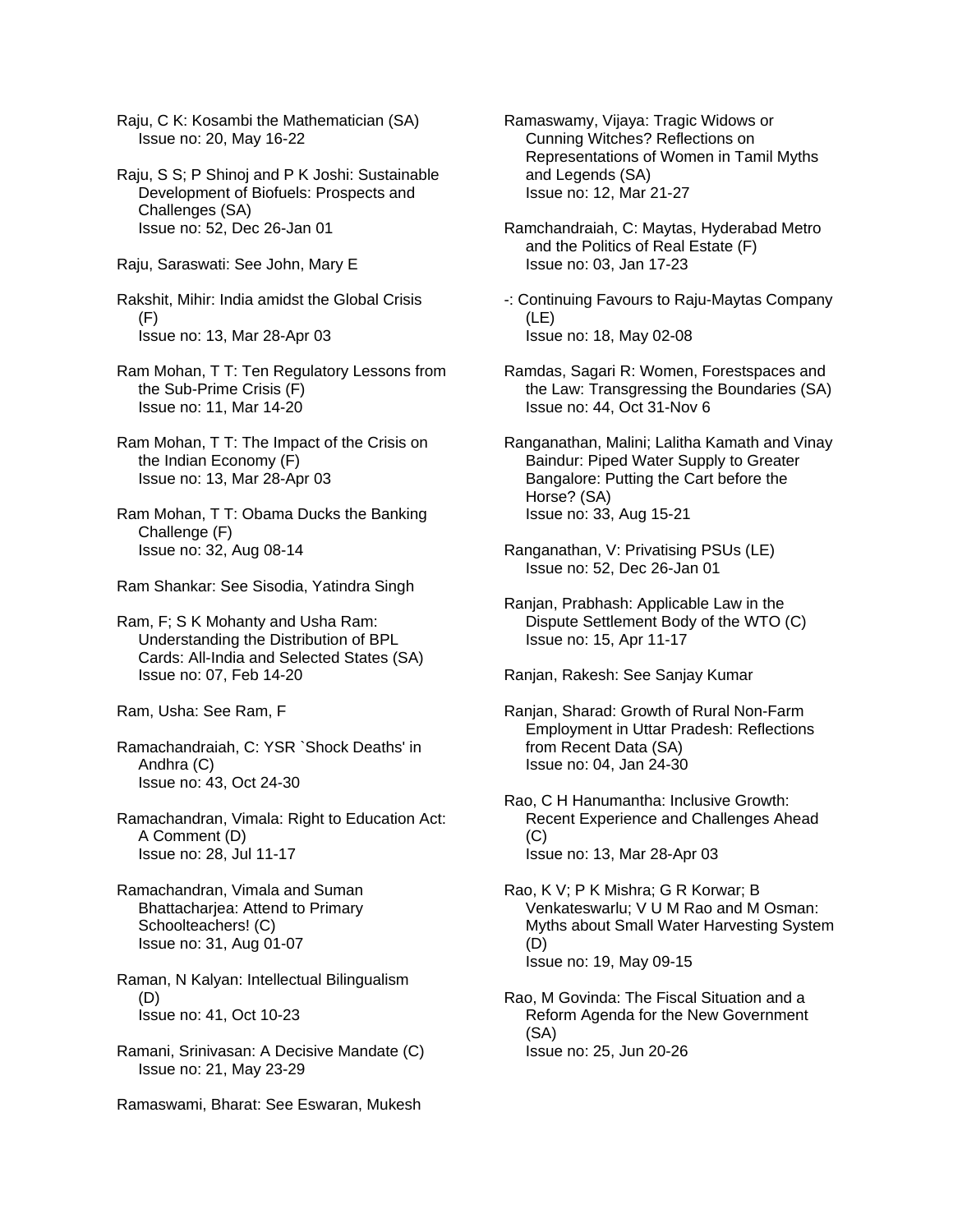- : Feasibility of Introducing GST in April 2010 (C) Issue no: 29, Jul 18-24
- Rao, M Govinda and Anuradha Seth: Fiscal Space for Achieving the Millennium Development Goals and Implementing the Tenth Plan in Bhutan (SA) Issue no: 35, Aug 29-Sep 04
- Rao, M Govinda and R Kavita Rao: Direct Taxes Code: Need for Greater Reflection (F) Issue no: 37, Sep 12-18
- -: Goods and Services Tax: Some Progress towards Clarity (C) Issue no: 51, Dec 19-25
- Rao, N Chandrasekhara and Sukti Dasgupta: Nature of Employment in the Food Processing Sector (SA) Issue no: 17, Apr 25-May 01
- Rao, N Chandrasekhara and S Mahendra Dev: Biotechnology and Pro-Poor Agricultural Development (SA) Issue no: 52, Dec 26-Jan 01
- Rao, Nitya: Structural Constraints in Sarva Shiksha Abhiyan Schools (C) Issue no: 16, Apr 18-24
- Rao, P Narasimha: See Suri, K C
- Rao, Parimala V: New Insights into the Debates on Rural Indebtedness in 19th Century Deccan (SA) Issue no: 04, Jan 24-30
- Rao, R Kavita: See Rao, M Govinda
- Rao, V U M: See Rao, K V
- Rao, Vasanta Srinivasa: Lack of Community Participation in the Sarva Shiksha Abhiyan: A Case Study (F) Issue no: 08, Feb 21-27
- Rath, Anita: Octroi A Tax in a Time Warp: What Does Its Removal Imply for Greater Mumbai? (SA) Issue no: 25, Jun 20-26
- Raveendran, G: See Kannan, K P
- Ravishankar, Nirmala: The Cost of Ruling: Anti- Incumbency in Elections (SA) Issue no: 10, Mar 07-13
- Ray, Partho Sarathi: See Chakraborty, Rabin
- Raychaudhuri, Ajitava and Sushil K R Haldar: An Investigation into the Inter-District Disparity in West Bengal, 1991-2005 (F) Issue no: 26, Jun 27-Jul 10
- Reddy, A Amarender: Policy Options for India's Edible Oil Complex (C) Issue no: 41, Oct 10-23
- -: Pulses Production Technology: Status and Way Forward (SA) Issue no: 52, Dec 26-Jan 01
- Reddy, G R: Global Downturn and the Thirteenth Finance Commission (C) Issue no: 17, Apr 25-May 01
- Reddy, V Anji: See Suri, K C
- Reddy, V Nagi: See Joseph, T J
- Reddy, Y V: India's Financial Sector in Current Times (C) Issue no: 45, Nov 7-13
- Reddy, Y Venugopal: Rich Perspectives on Trade, Globalisation and Development (BR) Issue no: 33, Aug 15-21
- -: Rich Perspectives on Trade, Globalisation and Development (BR) Issue no: 33, Aug 15-21
- Revathi, E: See Galab, S
- Revi, Aromar: See Mukhopadhyay, Partha
- Rodrigues, Maria Do Ceu: Goa: Return of the North-South Divide (F) Issue no: 39, Sep 26-Oct 02
- Rohini, S: Whither Khadi? (C) Issue no: 13, Mar 28-Apr 03
- Rohra, Sunali: See Harriss-White, Barbara
- Rosen, George: Sachin Chaudhuri and the EW: The Early Years (F) Issue no: 03, Jan 17-23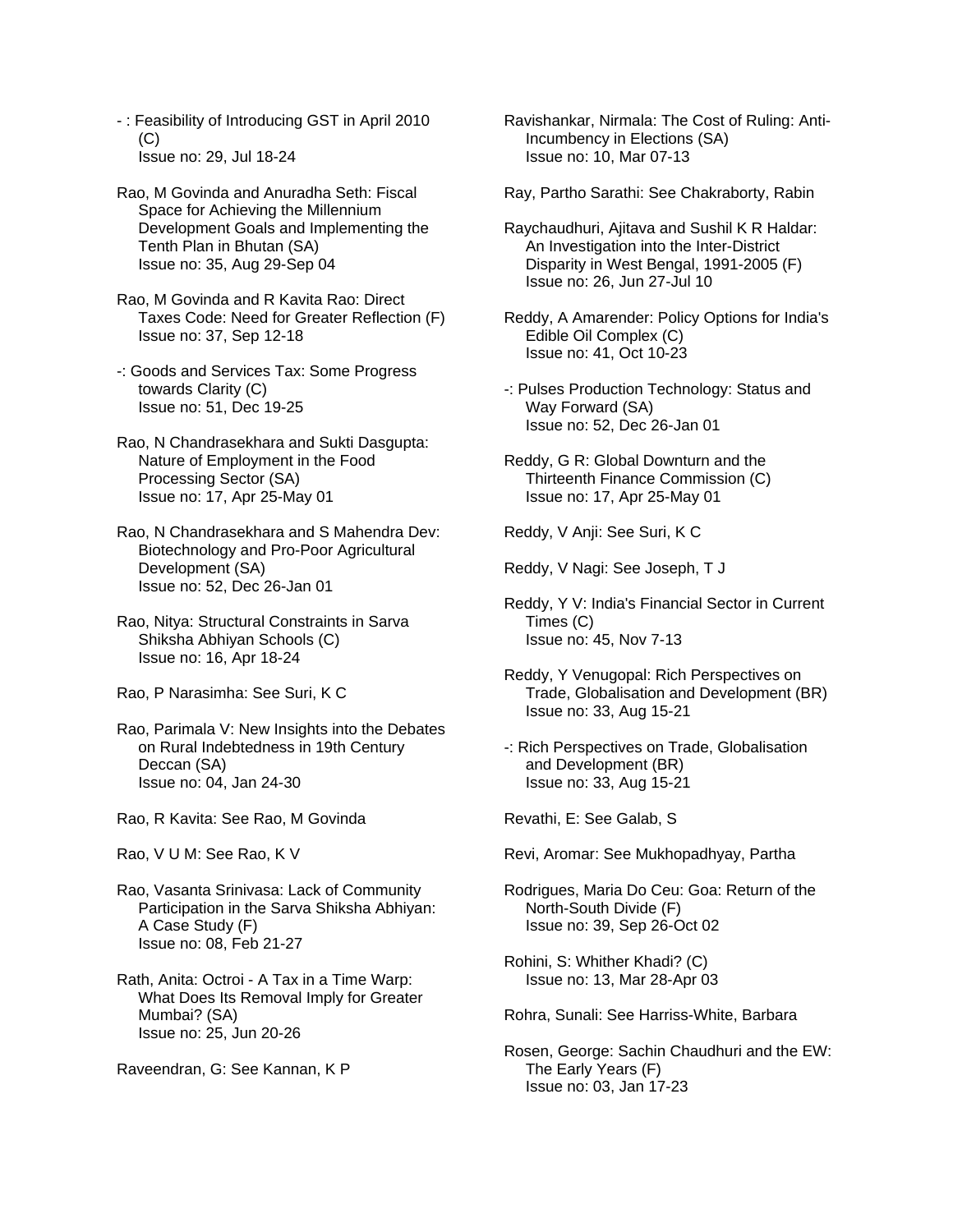Rosencranz, Armin; Geetanjoy Sahu and Vyom Raghuvanshi: Whither the National Environment Appellate Authority? (C) Issue no: 35, Aug 29-Sep 04

Rosencranz, Armin and Geetanjoy Sahu: National Green Tribunal Bill, 2009: Proposals for Improvement (C) Issue no: 48, Nov 28-Dec 4

Roy, A K: Quality of Surveys in NFHS (LE) Issue no: 04, Jan 24-30

Roy, Arundhati et al: Planned Military Offensive (LE) Issue no: 41, Oct 10-23

Roy, Arundhati: See Chakravarti, Anand

Roy, Tirthankar: Globalisation: The Big Picture (BR) Issue no: 28, Jul 11-17

Rudolph, Lloyd I and Susanne Hoeber Rudolph: Centrist Logic of Indian Politics (D) Issue no: 37, Sep 12-18

Rudolph, Susanne Hoeber: See Rudolph, Lloyd I

Sadana, Nidhi: See Thorat, Sukdeo

Sadgopal, Mira: Can Maternity Services Open Up to the Indigenous Traditions of Midwifery? (F) Issue no: 16, Apr 18-24

Sadhak, H: Does Not India Need a Default Option in the New Pension System? (SA) Issue no: 46, Nov 14-20

Sagar, Ambuj D: See Chikkatur, Ananth P

Sagar, Mahim: See Sivasankari, S V

Sahni, Rohini and V Kalyan Shankar: What Has Economics Got to Do With It? Cultures of Consumption in Global Markets (SA) Issue no: 01, Jan 03-09

Sahu, Geetanjoy: See Rosencranz, Armin

Saksena, Anu: Relevance of Ideology Today (F) Issue no: 32, Aug 08-14

Saletore, Dipti: GST in Canada (LE) Issue no: 31, Aug 01-07

Sama Team: Assisted Reproductive Technologies: For Whose Benefit? (F) Issue no: 18, May 02-08

Samaddar, Ranabir: The Limits of `Lokniti'? (D) Issue no: 07, Feb 14-20

 -: Primitive Accumulation and Some Aspects of Work and Life in India (SA) Issue no: 18, May 02-08

Samanta, S K: See Manna, G C

Samantaraya, Amaresh: An Index to Assess the Stance of Monetary Policy in India in the Post-Reform Period (SA) Issue no: 20, May 16-22

Samson, Meera: Under the Shadow of Shanno's Death (C) Issue no: 21, May 23-29

Sangameswaran, Priya: Water: Perspectives of Governance (BR) Issue no: 02, Jan 10-16

Sanjay Kumar: Delhi Assembly Elections: 2008 (F) Issue no: 06, Feb 07-13

-: The Fourth Delimitation: An Evaluation (P) Issue no: 03, Jan 17-23

-: Patterns of Political Participation: Trends and Perspective (F) Issue no: 39, Sep 26-Oct 02

Sanjay Kumar and Praveen Rai: Shrinking Political Space for the Jharkhand Mukti Morcha (C) Issue no: 33, Aug 15-21

Sanjay Kumar and Rakesh Ranjan: Bihar: Development Matters (F) Issue no: 39, Sep 26-Oct 02

Sanjeev Kumar H M: The Post-September 11 Crisis in International Relations and the State of Multicultural Societies (SA) Issue no: 03, Jan 17-23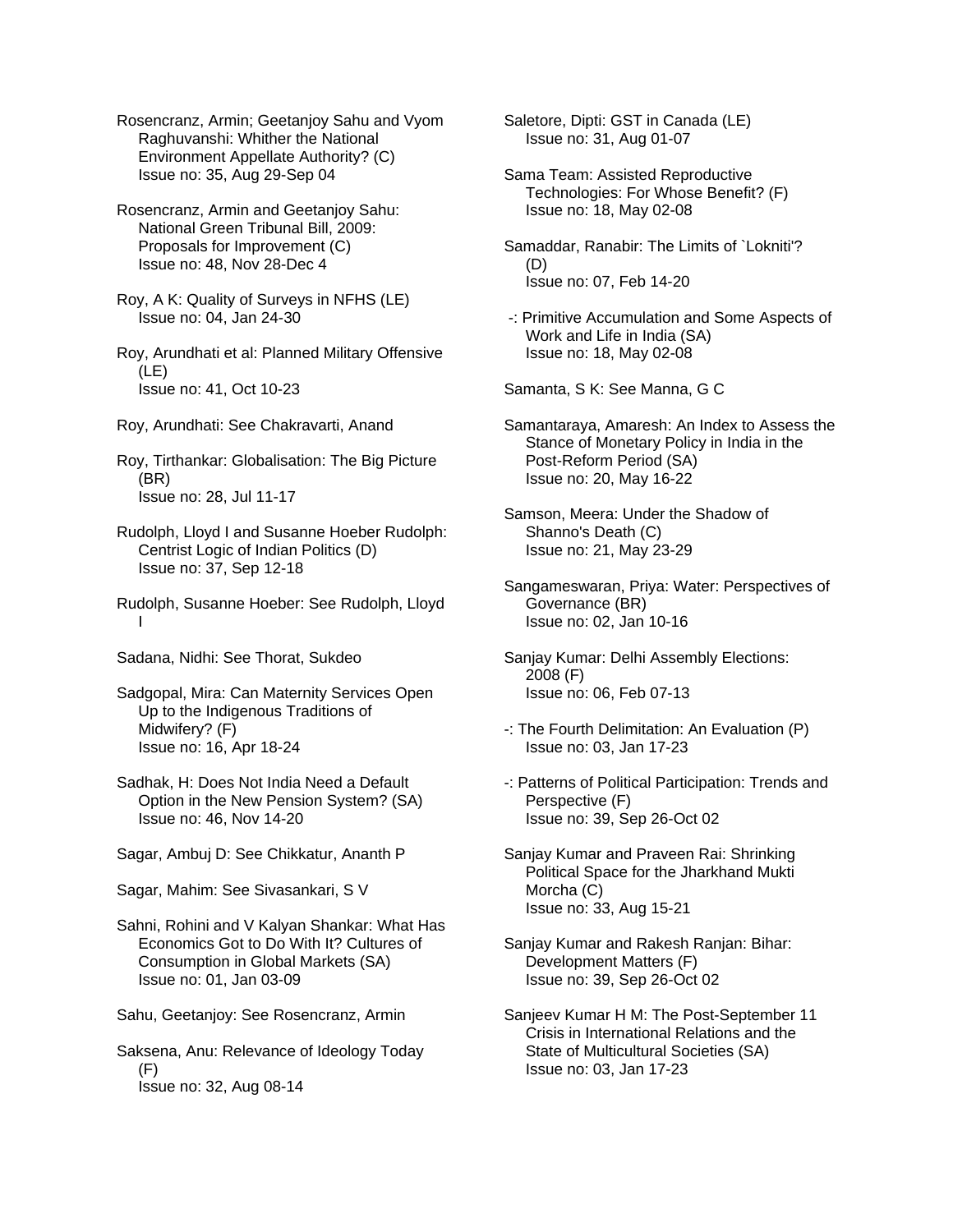Sankaran, S R: Curbing the Power to Arrest (C) Issue no: 10, Mar 07-13

Sant, Girish: See Sreenivas, Ashok

Sant, Girish: See Singh, Daljit

Sanyal, Kalyan and Rajesh Bhattacharyya: Beyond the Factory: Globalisation, Informalisation of Production and the New Locations of Labour (F) Issue no: 22, May 30-Jun 05

Sarangapani, Padma M: Quality, Feasibility and Desirability of Low Cost Private Schooling (D) Issue no: 43, Oct 24-30

Sarangi, Tapas Kumar: See Sarap, Kailas Issue no: 37,

- Sarap, Kailas and Tapas Kumar Sarangi: Malfunctioning of Forest Institutions in Orissa (C) Issue no: 37, Sep 12-18
- Saraswati, Raju: See Banerjee, Arpita
- Saraya, Anoop: See Hashmi, Shabnam
- Sarkar, Abhirup: See Bardhan, Pranab

Sarkar, Sumit and Tanika Sarkar: Notes on a Dying People (C) Issue no: 26, Jun 27-Jul 10

- Sarkar, Tanika: Rabindranath's Gora and the Intractable Problem of Indian Patriotism (SA) Issue no: 30, Jul 25-31
- Sarkar, Tanika: See Sarkar, Sumit
- Sarker, Debnarayan: Joint Forest Management: Critical Issues (C) Issue no: 04, Jan 24-30
- Sarukkai, Sundar: Phenomenology of Untouchability (SA) Issue no: 37, Sep 12-18
- Satendra Kumar: See Rajnish Kumar

Satpathy, R K: Meghalaya: Verdict on Expected Lines (F) Issue no: 39, Sep 26-Oct 02

Saxena, Anupama and Praveen Rai: Chhattisgarh: An Emphatic Win for the BJP  $(F)$ Issue no: 39, Sep 26-Oct 02

- Saxena, Jagmohan: Incomplete Review (LE) Issue no: 17, Apr 25-May 01
- Saxena, Prabodh: Public Authority and the RTI  $(C)$ Issue no: 16, Apr 18-24
- Sebastian, P A: Dalits in Indian Society (BR) Issue no: 04, Jan 24-30
- -: Reversion to Barbarism? (BR) Issue no: 30, Jul 25-31
- Sebastian, P A and Bernard DMello: Quintessential Intellectual-Activist (C) Issue no: 46, Nov 14-20
- Sebastian, V: Gandhi and the Standardisation of Gujarati (SA) Issue no: 31, Aug 01-07
- Sekhon, Jagroop Singh: See Ashutosh Kumar
- Selim, Monique: See Hours, Bernard
- Selvaraj, Sakthivel and Anup K Karan: Deepening Health Insecurity in India: Evidence from National Sample Surveys since 1980s (SA) Issue no: 40, Oct 03-09
- Semmler, Willi and Lucas Bernard: Banking, Complex Securities, and the Credit Crisis (F) Issue no: 13, Mar 28-Apr 03
- Sen, Arup Kumar: What is happening in Lalgarh? (LE) Issue no: 01, Jan 03-09
- -: Culture as Resistance (LE) Issue no: 04, Jan 24-30
- -: Fresh Violence in Lalgarh (LE) Issue no: 08, Feb 21-27
- -: Rhetoric of 'Aam Admi' (Ed) Issue no: 13, Mar 28-Apr 03
- -: In defence of 'Lokniti' (LE) Issue no: 17, Apr 25-May 01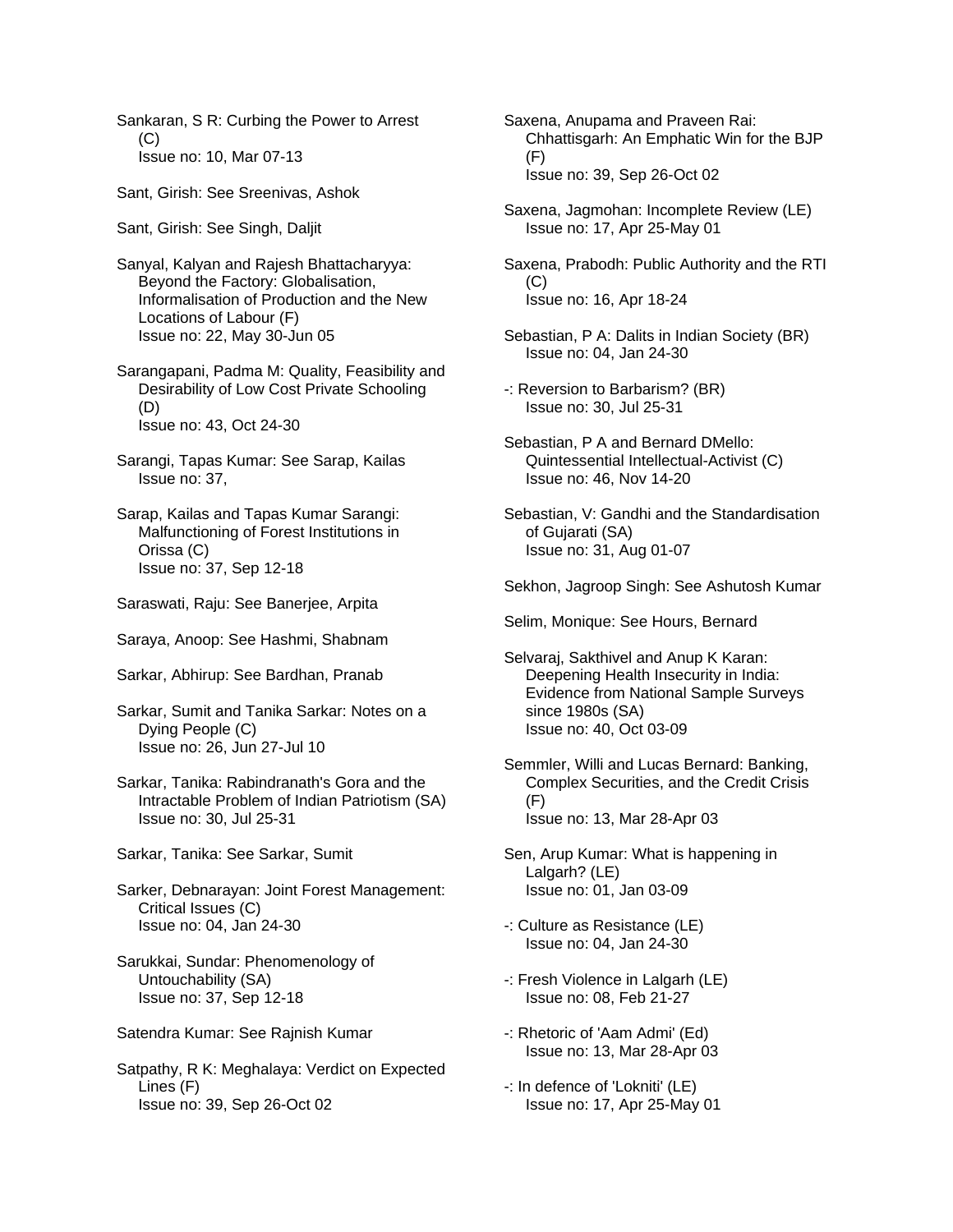- -: Politics of Governance (LE) Issue no: 23, Jun 06-12
- -: Politics of Job Cards (LE) Issue no: 32, Aug 08-14
- -: The Other Lalgarh Story (LE) Issue no: 52, Dec 26-Jan 01
- Sen, Sunanda: Speculation, Scams, Frauds and Crises: Theory and Facts (C) Issue no: 12, Mar 21-27
- Sengupta, Papia: Endangered Languages: Some Concerns (C) Issue no: 32, Aug 08-14
- Seshachary, K: See Chakravarti, Anand
- Seshadri, V S: The Changing Face of India's External Trade (SA) Issue no: 35, Aug 29-Sep 04
- Seth, Anuradha: See Rao, M Govinda
- Sethi, Manisha et al: Rape of Justice in Shopian (LE) Issue no: 51, Dec 19-25
- Sethi, Tanya: Can Poor States Afford the Fiscal Responsibility Legislation? (C) Issue no: 41, Oct 10-23
- Shah, Ajay: See Jayaram, Shruthi Issue no: 44,
- Shah, Mehtab Ali: The Fragile State of Pakistan (BR) Issue no: 31, Aug 01-07
- Shah, Svati P: Making Sense of the Second Generation (C) Issue no: 30, Jul 25-31
- Shah, Tushaar; Avinash Kishore and P Hemant: Will the Impact of the 2009 Drought Be Different from 2002? (C) Issue no: 37, Sep 12-18
- Shah, Tushaar et al: Secret of Gujarat's
- Agrarian Miracle after 2000 (SA) Issue no: 52, Dec 26-Jan 01
- Shankar, Kripa: Corporate Profits (LE) Issue no: 45, Nov 7-13

-: Unfair Minimum Support Price (LE) Issue no: 51, Dec 19-25

Shankar, P S Vijay: See Kulkarni, Himanshu

- Shankar, Ram and Yatindra Singh Sisodia: Madhya Pradesh: Overriding the Contours of Anti-Incumbency (F) Issue no: 06, Feb 07-13
- Shankar, V Kalyan: See Sahni, Rohini
- Shantharam, Shanthu: Regarding Bt Cotton (LE) Issue no: 35, Aug 29-Sep 04
- Sharife, Khadija: See Bond, Patrick
- Sharma, Jyotirmaya: Meenakshi Mukherjee: A Tribute (C) Issue no: 39, Sep 26-Oct 02
- Sharma, Kalpana: Media and the Stereotyping of Muslims (BR) Issue no: 31, Aug 01-07 Sharma, Manoj Kumar: See Sivamohan, M V
- 
- Sharma, Manorama: See Baruah, Apurba K
- Sharma, Mukul: How Not to Fight Terrorism  $(C)$ Issue no: 05, Jan 31-Feb 06
- Sharma, Mukul: Passages from Nature to Nationalism: Sunderlal Bahuguna and Tehri Dam Opposition in Garhwal (SA) Issue no: 08, Feb 21-27
- Sharma, Naresh Kumar: Remembering the Delhi Days (F) Issue no: 44, Oct 31-Nov 6
- Sharma, Nitish Kumar: Special Economic Zones: Socio-economic Implications (C) Issue no: 20, May 16-22
- Sharma, R N and Shashi R Singh: Displacement in Singrauli Region: Entitlements and Rehabilitation (SA) Issue no: 51, Dec 19-25
- Sharma, Seema and Lokesh Singla: Telecom Equipment Industry: Challenges and Prospects (C) Issue no: 01, Jan 03-09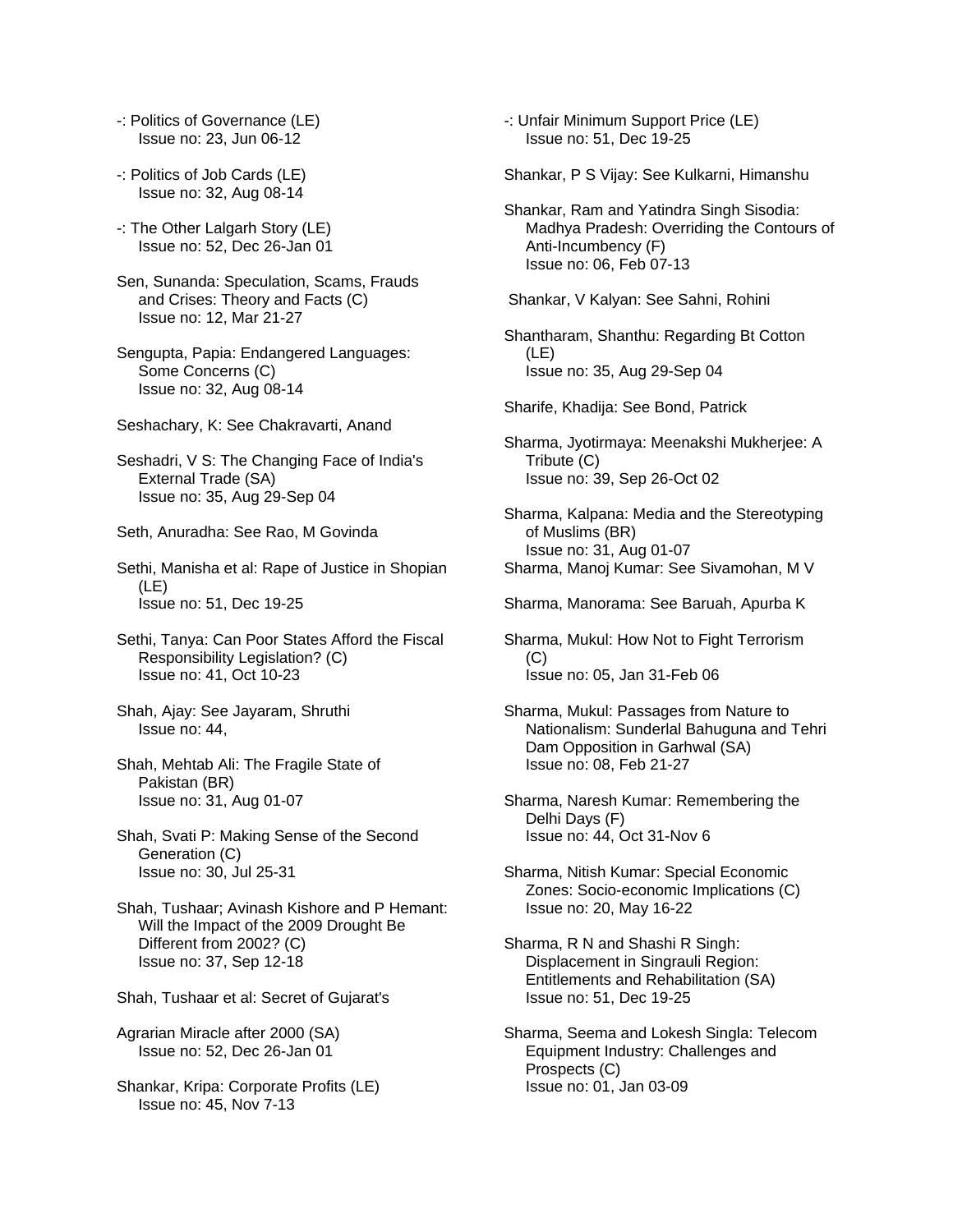Sharma, Shefali: Delhi Mini-Ministerial on Doha: High Stakes to Break an Impasse? (C) Issue no: 34, Aug 22-28

Shastri, Sandeep and B S Padmavathi: Karnataka: The Lotus Blooms...Nearly (F) Issue no: 06, Feb 07-13

- Shastri, Sandeep; Veena Devi and B S Padmavathi: Karnataka: A Default Win for the BJP (F) Issue no: 39, Sep 26-Oct 02
- Shastri, Sandeep: Leadership at the State Levl Mattered (F) Issue no: 39, Sep 26-Oct 02
- Shekhar, Vibhanshu: Crisis of Australian Multiculturalism (C) Issue no: 52, Dec 26-Jan 01
- Sheng, Andrew: The First Network Crisis of the 21st Century: A Regulatory Post-Mortem (F) Issue no: 13, May 28-Apr 03
- Sheppard, Eric: See Maringanti, Anant

Sheth, D L: Political Communalisation of Religions and the Crisis of Secularism (F) Issue no: 39, Sep 26-Oct 02

- Sheth, N R: China Since 1978 (LE) Issue no: 03, Jan 17-23
- Shetty, S L: Need for a New Medium-Term Fiscal Strategy (P) Issue no: 36, Sep 05-11
- Shinoj, P: See Raju, S S
- Shukla, S P: In Search of Radical and Inclusive Politics (C) Issue no: 08, Feb 21-27

Shunmugam, V: See Hashim, Danish A

Siggel, Eckhard and Pradeep Agrawal: Impact of the Reforms on Manufacturing Enterprises in the Delhi Region (F) Issue no: 38, Sep 19-25

Singh, Bhupal: Changing Contours of Capital Flows to India (SA) Issue no: 43, Oct 24-30

- Singh, Daljit; Girish Sant and Ashok Sreenivas: Climate Change: Separating the Wheat from the Chaff (C) Issue no: 05, Jan 31-Feb 06
- Singh, Deepak K: Mohajir Musings of a Promised Land (BR) Issue no: 25, Jun 20-26

Singh, Gurmail: See Bhalla, G S

Singh, Karan: See Mukim, Megha

- Singh, Lata: Gender and Race in Colonial India (BR) Issue no: 44, Oct 31-Nov 6
- Singh, Nigel: See Harriss-White, Barbara

Singh, O P: See Dinesh Kumar, M

Singh, Pritam: The Left and the Third Front (C) Issue no: 12, Mar 21-27

- Singh, Rajeev Kumar and Ziyauddin: Manual Scavenging As Social Exclusion: A Case Study (F) Issue no: 26, Jun 27-Jul 10
- Singh, S Mangi: Manipur: Congress Triumphant (F) Issue no: 39, Sep 26-Oct 02
- Singh, Sanjay K: Road Traffic Crashes: The Scourge of UP's Cities (C) Issue no: 48, Nov 28-Dec 4

Singh, Shashi R: See Sharma, R N

Singh, Sukhpal: Survival of Agricultural Labour in Punjab: A Burning Question (C) Issue no: 29, Jul 18-24

Singla, Lokesh: See Sharma, Seema

- Sinha, Amarjeet: In Defence of the National Rural Health Mission (D) Issue no: 14, Apr 04-10
- Sinha, B K and Harishwar Dayal: Jharkhand: Politics of Performance (F) Issue no: 39, Sep 26-Oct 02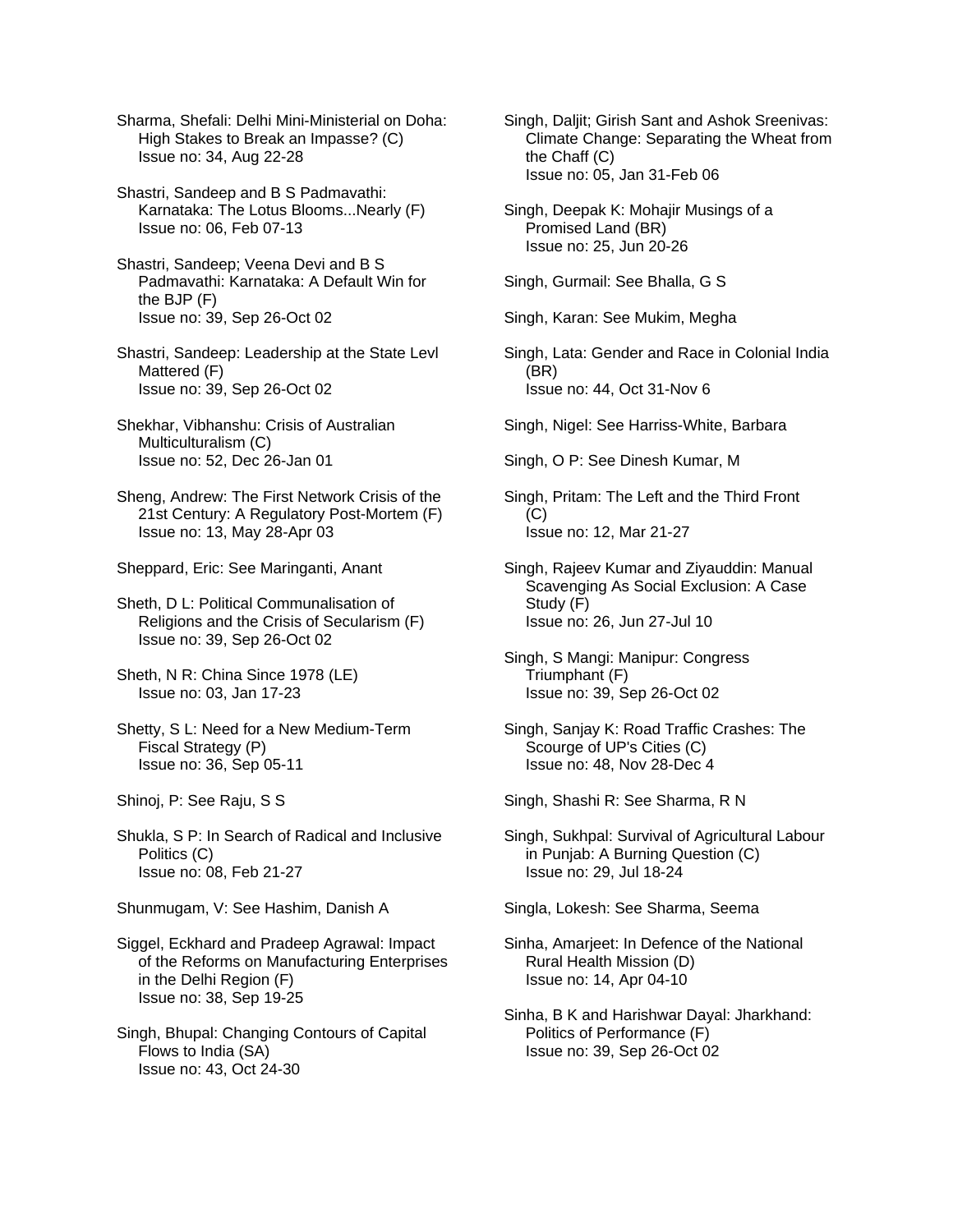Sinha, Sidharth: Corporate Governance of State-Owned Enterprises: The Case of BSNL (SA) Issue no: 41, Oct 10-23

Sirnate, Vasundhara: Students versus the State: The Politics of Uranium Mining in Meghalaya (C) Issue no: 47, Nov 21-27

Sisodia, Yatindra Singh and Ram Shankar: Madhya Pradesh: Congress Makes Unexpected Gains (F) Issue no: 39, Sep 26-Oct 02

Sisodia, Yatindra Singh: See Shankar, Ram

Sivamohan, M V; Manoj Kumar Sharma and Nitin Bassi: A Fairy Tale on Groundwater (LE) Issue no: 39, Sep 26-Oct 02

Sivasankari, S V; Mahim Sagar and D P Agrawal: Spectrum Auctioning and Licensing in Telecom Industry (C) Issue no: 03, Jan 17-23

Skaria, Ajay: The Project of Provincialising Europe: Reading Dipesh Chakrabarty (SA) Issue no: 14, Apr 04-10

Sobhan, Zafar: Another Beginning (F) Issue no: 03, Jan 17-23

-: State of Shock (F) Issue no: 11, Mar 14-20

-: Awami League Government: So Far So Good (F) Issue no: 22, May 30-Jun 05

 -: No News Is Good News (F) Issue no: 29, Jul 18-24

Somanathan, E and Rohini Somanathan: Climate Change: Challenges Facing India's Poor (F) Issue no: 31, Aug 01-07

Somanathan, Rohini: See Somanathan, E

Somanathan, Rohini: See Hemanshu Kumar

Spokesperson CPI Maoist: On the Election Boycott Tactic of the Maoists (D) Issue no: 38, Sep 19-25

Sreenivas, Ashok and Girish Sant: Shortcomings in Governance of the Natural Gas Sector (F) Issue no: 30, Jul 25-31

Sreenivas, Ashok and Girish Sant: A Response (D) Issue no: 47, Nov 21-27

Sreenivas, Ashok: See Singh, Daljit

Sreenivasa, Priya: See Gopalakrishnan, Shankar Issue no: 32

Sreerekha: See Hashmi, Shabnam

Sridharan, P V: See Noronha, Ligia

Srinivasan, Janaki: Paradox of Human Development of Women in Kerala (BR) Issue no: 10, Mar 07-13

Srinivasan, Sandhya: The Clinical Trials Scenario in India (F) Issue no: 35, Aug 29-Sep 04

Srinivasan, Sharada and Arjun S Bedi: Tamil Nadu and the Diagonal Divide in Sex Ratios (SA) Issue no: 03, Jan 17-23

Srinivasan, Sharada and Arjun S Bedi: Girl Child Protection Scheme in Tamil Nadu: An Appraisal (C) Issue no: 48, Nov 28-Dec 4

Srinivasulu, K: Y S Rajasekhara Reddy: A Political Appraisal (C) Issue no: 38, Sep 19-25

Sriraman, S: Indian Railways: Has It Really Reformed? (C) Issue no: 10, Mar 07-13

-: Railway Budget: Lack of a Long-term Strategy (C) Issue no: 30, Jul 25-31

Sriraman, S: Turnaround Story of the Indian Railways (BR) Issue no: 48, Nov 28-Dec 4 Srivastava, Nidhi: See Noronha, Ligia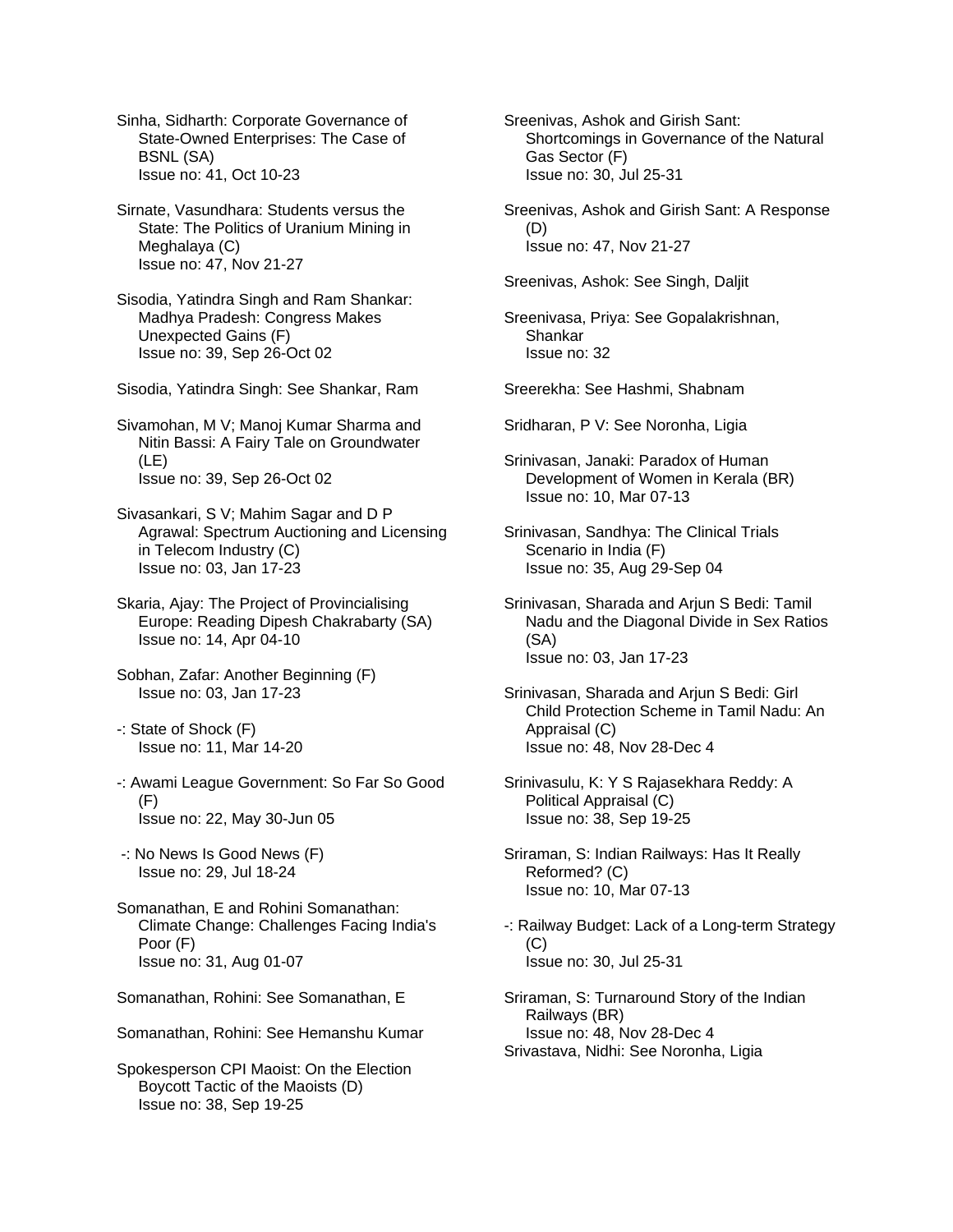Srivastava, Sanjay: Urban Spaces, Disney- Divinity and Moral Middle Classes in Delhi (SA) Issue no: 26, Jun 27-Jul 10

Subba Rao, K G K: Critique of 2009 Committee on Savings and Investment (C) Issue no: 39, Sep 26-Oct 02

- Subramanian, Arvind: Preventing and Responding to the Crisis of 2018 (F) Issue no: 02, Jan 10-16
- -: Getting It Right on the Indian Economy: A `Hedgeox' Speaks (BR) Issue no: 26, Jun 27-Jul 10
- -: Exploring the `Many Other' Keynes (BR) Issue no: 46, Nov 14-20

Subramanian, Arvind: See Mattoo, Aaditya

Subramanian, Arvind and John Williamson: The World Crisis: Reforms to Prevent a Recurrence (F) Issue no: 13, Mar 28-Apr 03

Subramanian, Arvind; Nancy Birdsall and Aaditya Mattoo: India and Climate Change: Some International Dimensions (F) Issue no: 31, Aug 01-07

- Subramanian, K: Swaps Are for Transformation? (C) Issue no: 24, Jun 13-19
- -: Burial of a Controversy: The IMF, the US and the Renminbi (C) Issue no: 36, Sep 05-11
- -: Battle against the Prime Lending Rate (C) Issue no: 47, Nov 21-27

Subramanian, K S: Decolonising Rule of Law (BR) Issue no: 09, Feb 28-Mar 06

- -: Police in South Asia: Key Issues (BR) Issue no: 33, Aug 15-21
- Subramanian, S: How Many Poor in the World?': A Critique of Ravallion's Reply (D) Issue no: 05, Jan 31-Feb 06

Subramanian, Vidya: Rise of English: Conjuncture of Hegemonic Agendas (BR) Issue no: 32, Aug 08-14

Sud, Nikita: Cracks in the Facade: The Gujarat BJP and Elections 2009 (C) Issue no: 28, Jul 11-17

Sudarshan, Ratna M and Shrayana Bhattacharya: Through the Magnifying Glass: Women's Work and Labour Force Participation in Urban Delhi (SA) Issue no: 48, Nov 28-Dec 4

Sudarshan, Ratna M: See Biggeri, Mario

Suhir Kumar: See Beg, Mirza Asmer

- Sujatha, V and Leena Abaraham: The Patient as a Knower: Principle and Practice in Siddha Medicine (F) Issue no: 16, Apr 18-24
- Sujatha, V: The Patient as a Knower: Principle and Practice in Siddha Medicine (F) Issue no: 16, Apr 18-24
- Sundar, K R Shyam: Dynamics of Labour in Neoliberal Times (BR) Issue no: 50, Dec 12-18
- Sundar, Nandini: The Tragedy of Chhattisgarh (LE) Issue no: 28, Jul 11-17

Sundar, Nandini: See Chakravarti, Anand

- Sundaram, Jomo Kwarme: Export-oriented Industrialisation, Female Employment and Gender Wage Equity in East Asia (SA) Issue no: 01, Jan 03-09
- Suri, K C: The Economy and Voting in the 15th Lok Sabha Elections (F) Issue no: 39, Sep 26-Oct 02
- Suri, K C; P Narasimha Rao and V Anji Reddy: Andhra Pradesh: A Vote for Status Quo? (F) Issue no: 39, Sep 26-Oct 02
- Suryanarayana, M H: Intra-State Economic Disparities: Karnataka and Maharashtra (F) Issue no: 26, Jun 27-Jul 10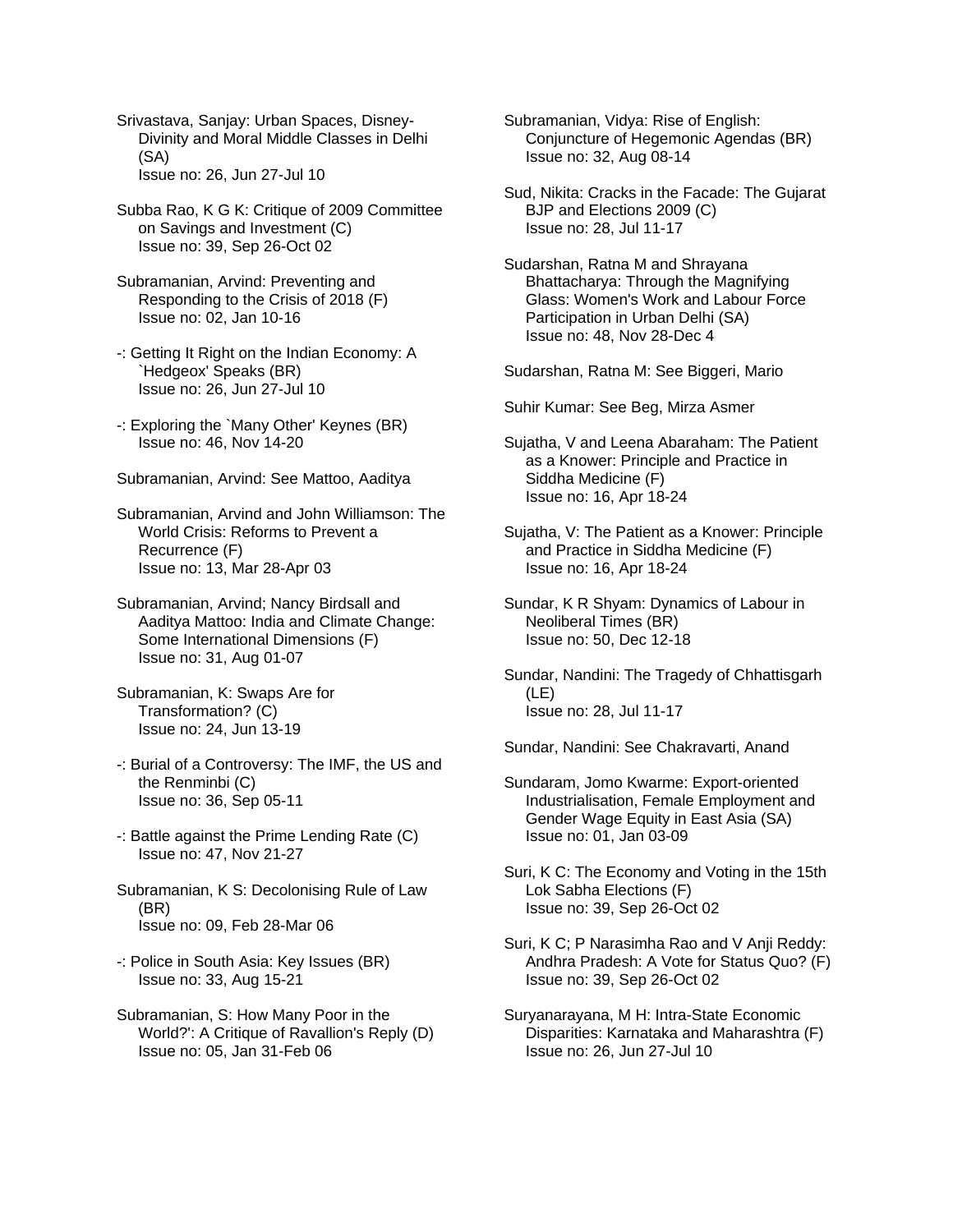Swaminathan, Hema; Nandita Bhatla and Swati Chakraborty: Women's Property Rights and HIV/AIAIDS in India (SA) Issue no: 17, Apr 25-May 01

Swaminathan, Mina: Sixth Pay Commission: Class and Gender Bias (C) Issue no: 14, Apr 04-10

Swaminathan, Padmini: Outside the Realm of Protective Labour Legislation: Saga of Unpaid Labour in India (SA) Issue no: 44, Oct 31-Nov 6

Swamy, Savitha: See Devy, M Soubadra

Swamy, Subramanian: Not Truthful (LE) Issue no: 11, Mar 14-20

Tacchi, Jo: Importance of Community Radio (BR) Issue no: 36, Sep 05-11

Tahiliani, R H (et al): Open Letter to Judges  $(I F)$ Issue no: 08, Feb 21-27

Tambe, Anagha: Reading Devadasi Practice through Popular Marathi Literature (RA) Issue no: 17, Apr 25-May 01

Tandan, Aruna: No Curbs (LE) Issue no: 09, Feb 28-Mar 06

Tangirala, Maruthi P: Language Choice and Life Chances: Evidence from the Civil Services Examination (C) Issue no: 39, Sep 26-Oct 02

Tankha, Brij: A Historic Japanese Election (C) Issue no: 37, Sep 12-18

Team, Pudr: Violation of Workers' Rights at the Commonwealth Games Construction Site (C) Issue no: 24, Jun 13-19

- Teltumbde, Anand: How the State Treats Friends and Foes of the Oppressed (C) Issue no: 25, Jun 20-26
- -: Race or Caste, Discrimination Is a Universal Concern (C) Issue no: 34, Aug 22-28
- -: Reservations within Reservations: A Solution (C) Issue no: 41, Oct 10-23
- -: Capitalising on Calamity: 26/11 and Jingoist Politics (C) Issue no: 50, Dec 12-18

Tewari, Sanjay: Narcoanalysis (LE) Issue no: 10, Mar 07-13

- Thakur, Manish K: The Bihari Peasantry (BR) Issue no: 11, Mar 14-20
- Thapan, Meenakshi: Youth Cultures and the Making of Citizens (C) Issue no: 18, May 02-08
- Thapar, Romila: Ashoka A Retrospective (P) Issue no: 45, Nov 7-13
- Thomas, Pastiva: The Left and the Third Front (LE) Issue no: 20, May 16-22
- Thorat, Sukdeo and Nidhi Sadana: Caste and Ownership of Private Enterprises (C) Issue no: 23, Jun 06-12
- Tiwari, Nupur: Rethinking the Rotation Term of Reservation in Panchayats (C) Issue no: 05, Jan 31-Feb 06
- Udupa, Sahana: Mediatised Terror: Terror in the Age of Media Explosion (C) Issue no: 09, Feb 28-Mar 06
- Ungpakarn, Giles Ji: Class War for Democracy in Thailand (C) Issue no: 12, Mar 21-27
- Unni, Jeemol: Gender Differentials in Education: Exploring the Capabilities Approach (SA) Issue no: 09, Feb 28-Mar 06
- Upadhya, Carol: Emergence of New Business Classes (BR) Issue no: 18, May 02-08
- Upadhyay, Rajkumar: Uniform Licence Fee in Telecom: Way Forward (F) Issue no: 45, Nov 7-13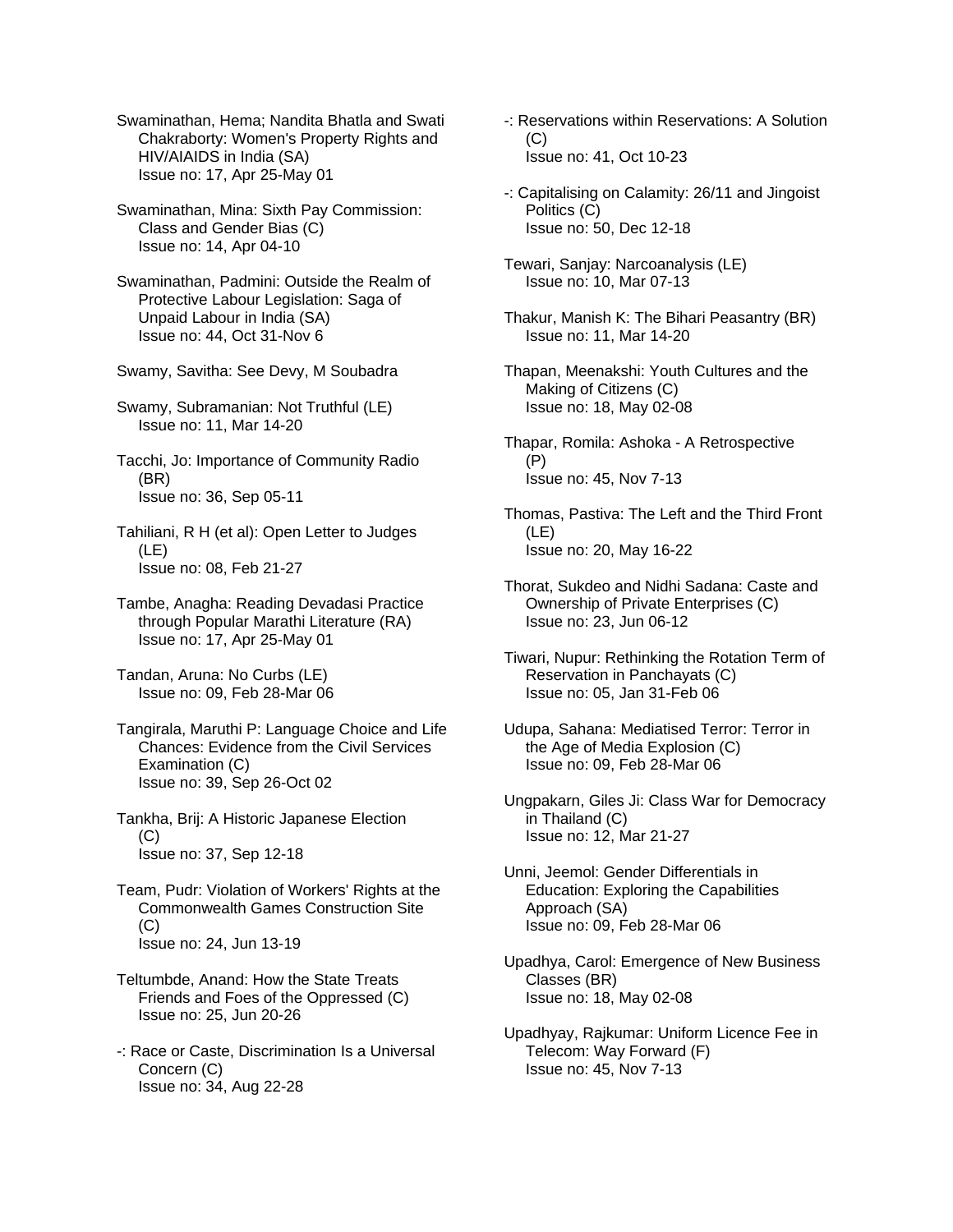Upadhyay, Venkatesh: Ganga at Varanasi: Lessons from Environmental Abuse (F) Issue no: 37, Sep 12-18

Upadhyay, Videh: A Good Late Realisation (C) Issue no: 44, Oct 31-Nov 6

Upreti, B C: Challenges in the Post-Election Scenario in Nepal (C) Issue no: 11, Mar 14-20

Uyangoda, Jayadev: Sri Lanka sans the LTTE? (F) Issue no: 07, Feb 14-20

Vaid, Divya: Electoral Participation among the Adivasi Community (F) Issue no: 39, Sep 26-Oct 02

Vaidhyanathan, A: Reviving the Economy: Problems and Prospects (C) Issue no: 06, Feb 07-13

Vaitheespara, Ravi: Maraimalai Atigal and the Genealogy of the Tamilian Creed (SA) Issue no: 14, Apr 04-10

Vajpeyi, Ananya: Edicts for the Ages (BR) Issue no: 01, Jan 03-09

-: Old Words, New Worlds: Revisiting the Modernity of Tradition (RA) Issue no: 38, Sep 19-25

Vakulabharanam, Vamsi: The Recent Crisis in Global Capitalism: Towards a Marxian Understanding (F) Issue no: 13, Mar 28-Apr 03

Vanaik, Achin: Regional and Global Nuclear Disarmament: Going Beyond the NPT (SA) Issue no: 16, Apr 18-24

Varma, Daya: Blind Eye versus Interference (LE) Issue no: 21, May 23-29

Varma, Daya R: See Varma, Roli

Varma, Roli and Daya R Varma: The Making of Indian Immigrant Entrepreneurs in the US (SA) Issue no: 03, Jan 17-23

Vasudevan,Ramaa: The Global Meltdown: Financialisation, Dollar Hegemony and the Sub-prime Market Collaspe (F) Issue no: 13, Mar 28-Apr 03

Veena Devi: See Shastri, Sandeep

Velayudhan, Meera: Women's Land Rights in South Asia: Struggles and Diverse Contexts (SA) Issue no: 44, Oct 31-Nov 6

Venkat, T: See Coelho, Karen

Venkatachalapathy, A R: The `Classical' Language Issue (C) Issue no: 02, Jan 10-16

Venkatanarayana, M: Schooling Deprivation in India (C) Issue no: 32, Aug 08-14

Venkataraman, Geetha: UGC Proposal: The Academician's Nightmare (C) Issue no: 13, Mar 28-Apr 03

Venkatesan, R: Should the Air India Maharaja Be Awarded His Privy Purse? (F) Issue no: 32, Aug 08-14

Venkatesh Kumar, B: Governance Issues in State Governance Issues in State (C) Issue no: 50, Dec 12-18

Venkateswarlu, B: See Rao, K V

Venkateswarlu, J: Small Water Harvesting Structures (LE) Issue no: 23, Jun 06-12

Verma, A K: Bahujan Samaj Party: Beyond Uttar Pradesh (C) Issue no: 07, Feb 14-20

Verma, Rahul: Dalit Voting Patterns (F) Issue no: 39, Sep 26-Oct 02

Victor, David G: See Rai, Varun

Vijay, G: Defragmenting `Global Disintegration of Value Creation' and Labour Relations (F) Issue no: 22, May 30-Jun 05

Vijayabaskar, M: Producing Worker-Subjects for Global Capital (BR) Issue no: 23, Jun 06-12